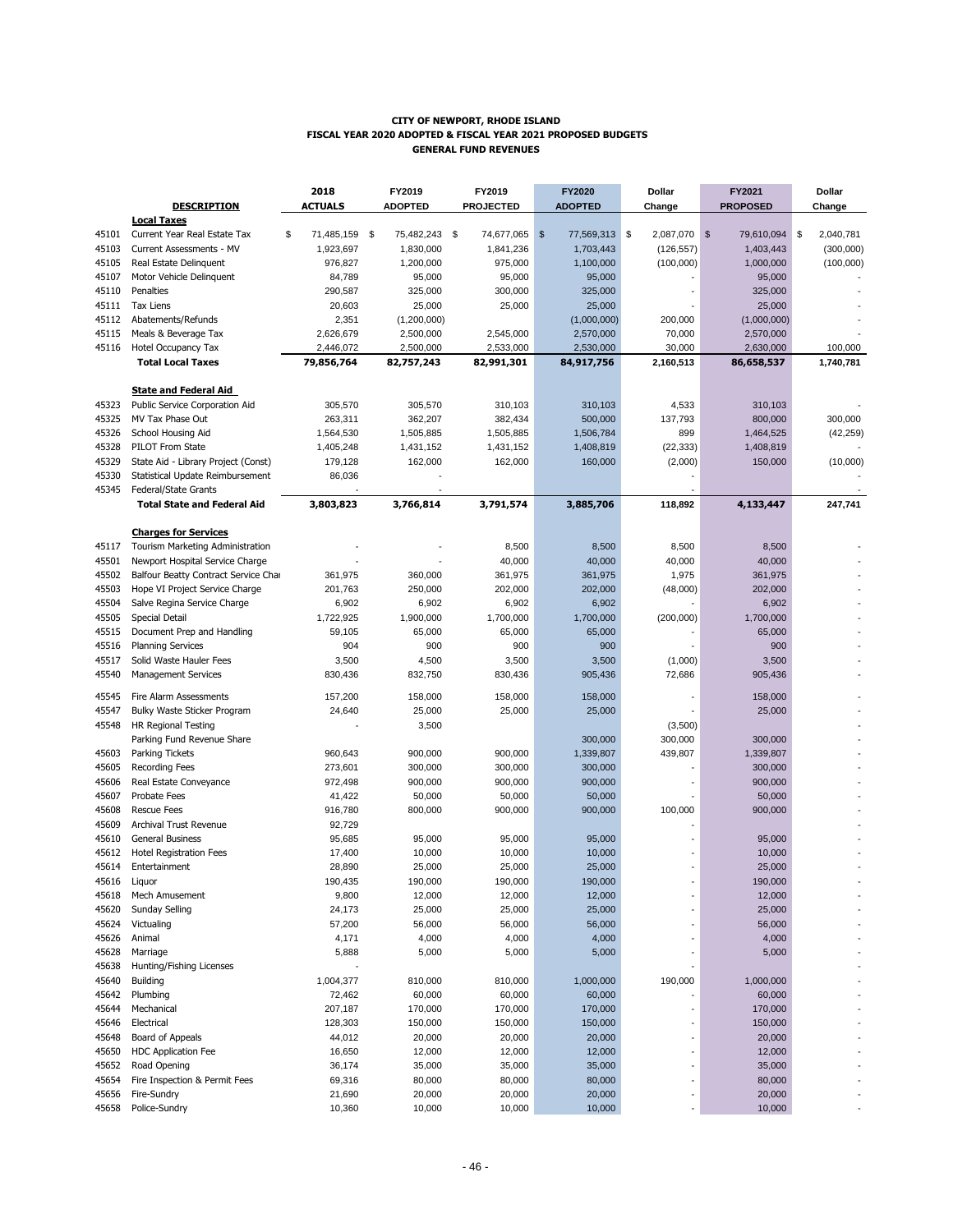#### **CITY OF NEWPORT, RHODE ISLAND FISCAL YEAR 2020 ADOPTED & FISCAL YEAR 2021 PROPOSED BUDGETS GENERAL FUND REVENUES**

|       |                                             | 2018           | FY2019           | FY2019           | FY2020           | <b>Dollar</b> | FY2021            | <b>Dollar</b>   |
|-------|---------------------------------------------|----------------|------------------|------------------|------------------|---------------|-------------------|-----------------|
|       | <b>DESCRIPTION</b>                          | <b>ACTUALS</b> | <b>ADOPTED</b>   | <b>PROJECTED</b> | <b>ADOPTED</b>   | Change        | <b>PROPOSED</b>   | Change          |
| 45660 | Municipal Court Cost Assessment             | 131,325        | 120,000          | 120,000          | 120,000          |               | 120,000           |                 |
| 45662 | Payphone Commissions                        | 220            |                  |                  |                  |               |                   |                 |
| 45664 | Vendor Rights                               | 145            |                  |                  |                  |               |                   |                 |
| 45666 | Newport Grand                               | 477,135        | 241,681          | 71,635           |                  | (241, 681)    |                   |                 |
| 45695 | Miscellaneous Revenues                      | 110,852        | 100,000          | 100,000          | 100,000          |               | 100,000           |                 |
| 45699 | Misc. Revenues, Easton's                    | 5,062          | 1,000            | 1,000            | 1,000            |               | 1,000             |                 |
| 45808 | Parking Fund Salary Reimbursement           | 100,000        | 100,000          | 100,000          |                  | (100,000)     |                   |                 |
| 45820 | Beach Bounce Fees                           | 28,306         | 20,000           | 20,000           | 20,000           |               | 20,000            |                 |
| 45821 | Newport Beach Bathhouses                    | 52,995         | 50,000           | 50,000           | 50,000           | ٠             | 50,000            |                 |
| 45822 | Rotunda Rentals                             | 113,267        | 125,000          | 125,000          | 125,000          | Ξ             | 125,000           |                 |
| 45823 | Carousel Income                             | 16,371         | 15,000           | 15,000           | 15,000           |               | 15,000            |                 |
| 45824 | Beach Bounce Food                           | 597            |                  |                  |                  |               |                   |                 |
| 45825 | <b>Food Service Concessions</b>             | 52,325         | 48,000           | 48,000           | 48,000           |               | 48,000            |                 |
| 45826 | <b>Outside Vendor Commissions</b>           | 21,264         | 6,000            | 20,000           | 20,000           | 14,000        | 20,000            |                 |
| 45827 | Newport Beach Parking                       | 644,280        | 610,000          | 610,000          | 610,000          |               | 610,000           |                 |
| 45828 | <b>Beach Store Funds</b>                    | 3,746          | 20,000           |                  |                  | (20,000)      |                   |                 |
| 45829 | Beach Parking Meters                        | 43,042         | 37,500           | 42,000           | 42,000           | 4,500         | 42,000            |                 |
| 45926 | Recreation Scholarship Revenue              | 3,400          |                  |                  |                  |               |                   |                 |
| 45928 | Recreation Program Revenue                  | 151,070        | 120,000          | 120,000          | 120,000          |               | 120,000           |                 |
|       | <b>Total Service Charges/Fees</b>           | 10,626,598     | 9,987,733        | 9,683,848        | 10,517,020       | 529,287       | 10,517,020        |                 |
|       |                                             |                |                  |                  |                  |               |                   |                 |
|       | <b>Use of Money and Property</b>            |                |                  |                  |                  |               |                   |                 |
| 45700 | Rental of Property                          | 106,850        | 100,000          | 110,000          | 110,000          | 10,000        | 110,000           |                 |
| 45700 | Gateway Center Rental                       |                |                  |                  | 30,000           | 30,000        | 30,000            |                 |
| 45701 | <b>Investment Interest</b>                  | 44,381         | 350,000          | 200,000          | 350,000          |               | 350,000           |                 |
|       | <b>Total Use of Money and Proper</b>        | 151,231        | 450,000          | 310,000          | 490,000          | 40,000        | 490,000           |                 |
|       |                                             |                |                  |                  |                  |               |                   |                 |
|       | <b>Contributions &amp; Sale of Property</b> |                |                  |                  |                  |               |                   |                 |
| 45920 | <b>Trust Fund Donations</b>                 | 81,500         | 81,500           | 81,500           | 81,500           |               | 81,500            |                 |
| 45811 | Contributions                               | 52,112         |                  |                  |                  |               |                   |                 |
| 45811 | <b>Fireworks Donations</b>                  |                |                  |                  | 30,000           | 30,000        | 30,000            |                 |
| 45929 | Surplus Equipment Sales                     | 88,126         | 10,000           | 10,000           | 10,000           |               | 10,000            |                 |
| 45940 | <b>Public Donations</b>                     | 50,000         | 50,000           | 50,000           | 50,000           |               | 50,000            |                 |
|       | <b>Total Contributions &amp; Sale of F</b>  | 271,738        | 141,500          | 141,500          | 171,500          | 30,000        | 171,500           |                 |
|       | <b>TOTAL</b>                                | 94,710,154     | 97,103,290       | 96,918,223       | 99,981,982       | 2,878,692     | 101,970,504       | 1,988,522       |
|       | OTHER SOURCES (USES) OF FUNDS:              |                |                  |                  |                  |               |                   |                 |
| 46002 | Operating transfers in                      | 30,887         |                  |                  |                  |               |                   |                 |
| 48002 | Transfers From Other Funds                  |                |                  | 549,000          |                  |               |                   |                 |
|       | Appropriated from Fuel Savings              |                |                  |                  |                  |               |                   |                 |
|       | Encumbrance Carry Over                      |                |                  |                  |                  |               |                   |                 |
|       |                                             |                |                  |                  |                  |               |                   |                 |
|       | <b>TOTAL</b>                                | 94,741,041     | 97,103,290<br>\$ | 97,467,223<br>\$ | 99,981,982<br>\$ | 2,878,692     | 101,970,504<br>\$ | 1,988,522<br>\$ |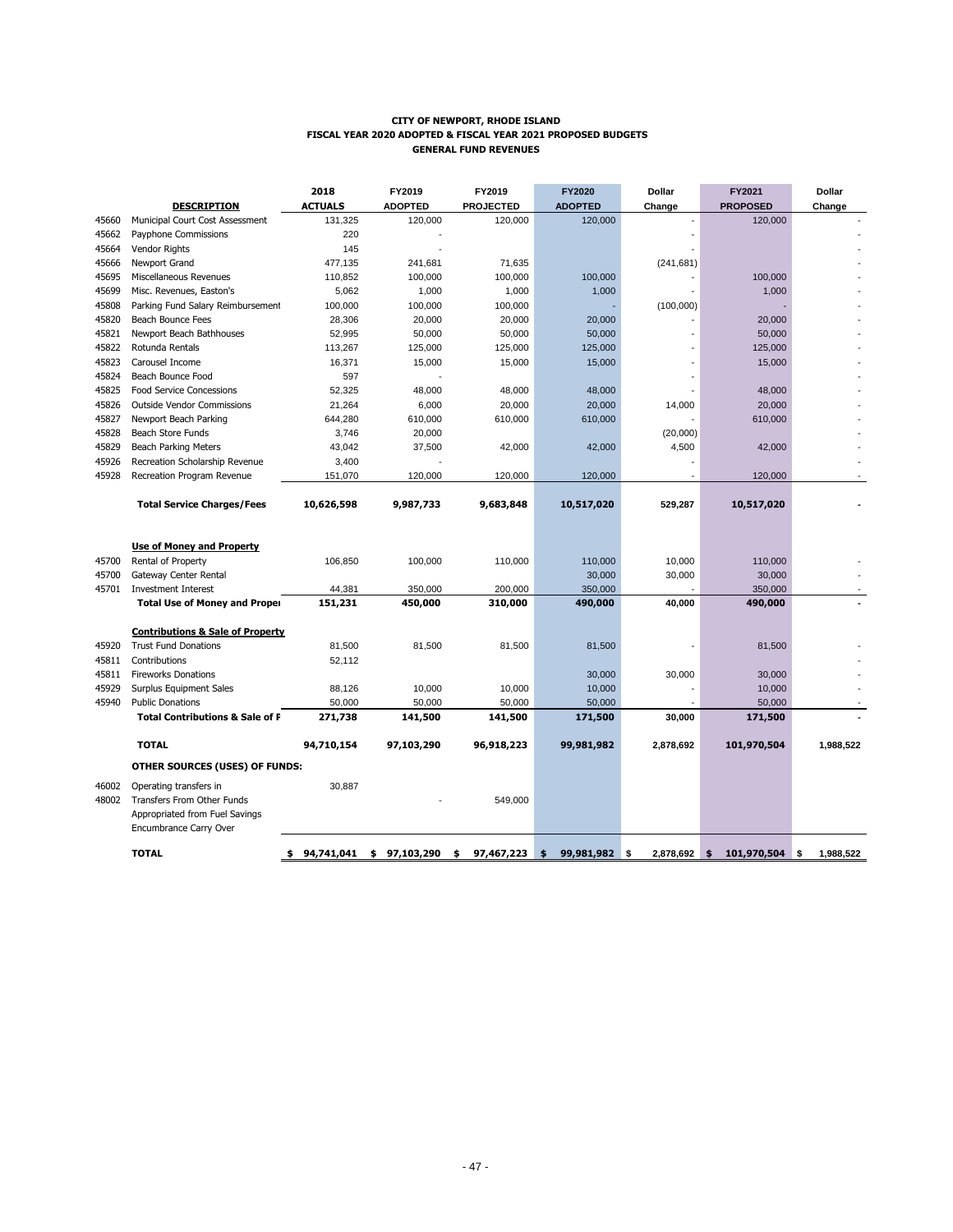| <b>ACCT NUMBER</b>                     | <b>ACCOUNT NAME</b>                                        | 2018<br><b>ACTUAL</b><br><b>RESULTS</b> | 2019<br><b>ADOPTED</b><br><b>BUDGET</b> | 2019<br><b>PROJECTED</b><br><b>RESULTS</b> | 2020<br><b>ADOPTED</b><br><b>BUDGET</b> | <b>Dollar</b><br><b>Change</b> | 2021<br><b>PROPOSED</b><br><b>BUDGET</b> | <b>Dollar</b><br>Change |
|----------------------------------------|------------------------------------------------------------|-----------------------------------------|-----------------------------------------|--------------------------------------------|-----------------------------------------|--------------------------------|------------------------------------------|-------------------------|
| 11-150-7210-50575                      | <b>Public School Operations</b><br>School Technology       | 25,585,004<br>600.000                   | 25,968,779                              | 25,968,779<br>800,000                      | 27,007,530                              | 1,038,751                      | 27,007,530                               |                         |
| <b>Total School</b>                    |                                                            | 26,185,004                              | 25,968,779                              | 25,968,779                                 | 27,007,530                              | 1,038,751                      | 27,007,530                               |                         |
| 11-150-7100-50577                      | Public Library Operation                                   | 1,868,017                               | 1,896,037                               | 1,896,037                                  | 1,933,958                               | 37,921                         | 1,972,637                                | 38,679                  |
| 11-150-8130-50225<br>11-150-8130-50229 | <b>Independent Audit</b><br>Statistical Update/Revaluation | 74,500<br>134,663                       | 80,000                                  | 79,294<br>22,937                           | 81,250                                  | 1,250                          | 83,000<br>160,000                        | 1,750<br>160,000        |
|                                        | <b>Audit/Statistical Reval</b>                             | 209,163                                 | 80,000                                  | 102,231                                    | 81,250                                  | 1,250                          | 243,000                                  | 161,750                 |
| 11-150-8520-50051                      | Pension Expenses - Monthly                                 |                                         | 17,200                                  |                                            |                                         | (17, 200)                      |                                          |                         |
| 11-150-8520-50103                      | Pension Retired Insur Cover                                | 470,742                                 | 550,000                                 | 481,124                                    | 525,000                                 | (25,000)                       | 551,250                                  | 26,250                  |
| 11-150-8520-50155<br>11-150-8520-50520 | Contribution to OPEB Trust<br><b>Severance Benefits</b>    | 720,000<br>318,677                      | 820,000<br>300,000                      | 820,000<br>350,000                         | 820,000<br>300,000                      |                                | 820,000<br>300,000                       |                         |
|                                        | <b>Pensions</b>                                            | 1,509,419                               | 1,687,200                               | 1,651,124                                  | 1,645,000                               | (42, 200)                      | 1,671,250                                | 26,250                  |
| <b>TOTAL FIDUCIARY ACCOUNTS</b>        |                                                            | 29,771,603                              | 29,632,016                              | 29,618,171                                 | 30,667,738                              | 1,035,722                      | 30,894,417                               | 226,679                 |
| 11-160-8540-50220                      | Debt Service Advisory Service                              | 350                                     | 5,000                                   | 37,400                                     | 5,000                                   |                                | 150,000                                  | 145,000                 |
| 11-160-8540-50452                      | <b>Bond Interest</b>                                       | 1,650,162                               | 1,497,219                               | 1,497,219                                  | 1,339,276                               | (157, 943)                     | 1,156,849                                | (182, 427)              |
| 11-160-8540-50552                      | <b>Bond Principal</b><br><b>Debt Service</b>               | 3,899,733                               | 3,950,133                               | 3,950,133                                  | 4,080,637                               | 130,504                        | 4,141,248                                | 60,611                  |
|                                        |                                                            | 5,550,245                               | 5,452,352                               | 5,484,752                                  | 5,424,913                               | (27, 439)                      | 5,448,097                                | 23,184                  |
| <b>TOTAL DEBT SERVICE</b>              |                                                            | 5,550,245                               | 5,452,352                               | 5,484,752                                  | 5,424,913                               | (27, 439)                      | 5,448,097                                | 23,184                  |
| 11-170-8560-50105                      | Insurance - W/C                                            | 407,431                                 | 365,000                                 | 465,000                                    | 474,300                                 | 109,300                        | 483,786                                  | 9,486                   |
| 11-170-8560-50505                      | Self Insurance                                             | 97,311                                  | 200,000                                 | 200,000<br>60,000                          | 200,000                                 |                                | 200,000                                  |                         |
| 11-170-8560-50510                      | Unemployment<br><b>Insurance Reserves</b>                  | 53,876<br>558,618                       | 75,000<br>640,000                       | 725,000                                    | 60,000<br>734,300                       | (15,000)<br>94,300             | 60,000<br>743,786                        | 9,486                   |
| 11-170-8565-50175                      | Annual Leave Sell Back                                     | 371,392                                 | 400,000                                 | 400,000                                    | 400,000                                 |                                | 400,000                                  |                         |
| 11-170-8565-50220                      | Consultants/Studies                                        | 32,071                                  |                                         | 3,320                                      |                                         |                                |                                          |                         |
| 11-170-8565-50501                      | Salary Adjustment                                          |                                         |                                         | 200,000                                    |                                         |                                |                                          |                         |
| 11-170-8565-50502                      | Salary Vacancy Factor<br>General Fund Reserve              |                                         | (300,000)                               |                                            | (300,000)                               |                                | (300,000)                                |                         |
| 11-170-8565-50515                      | <b>General Contingency</b>                                 |                                         | 100,000                                 | 25,000                                     | 100,000                                 |                                | 100,000                                  |                         |
| 11-170-8565-50571                      | Hospital Insurance Pol & Fire                              | 650<br>404,113                          | 200,000                                 | 628,320                                    | 200,000                                 |                                | 200,000                                  |                         |
| <b>TOTAL RESERVE ACCOUNTS</b>          |                                                            | 962,731                                 | 840,000                                 | 1,353,320                                  | 934,300                                 | 94,300                         | 943,786                                  | 9,486                   |
| 11-830-2111-50760                      | <b>AIPC</b>                                                | 18,000                                  | 18,000                                  | 18,000                                     | 18,000                                  |                                | 18,000                                   |                         |
| 11-830-2111-50860                      | <b>Visiting Nurse</b>                                      | 10,000                                  | 10,000                                  | 10,000                                     | 10,000                                  |                                | 10,000                                   |                         |
| 11-830-2111-50861<br>11-830-2111-50865 | NPT Cty Community Mental Heal                              | 10,500<br>2,000                         | 10,500<br>2,000                         | 10,500<br>2,000                            | 10,500<br>2,000                         |                                | 10,500<br>2,000                          |                         |
| 11-830-2111-50867                      | Newport Partnership for Families<br>New Visions (EBCAP)    | 15,500                                  | 15,500                                  | 15,500                                     | 15,500                                  |                                | 15,500                                   |                         |
| 11-830-2111-50869                      | Lucy's Hearth                                              | 1,500                                   | 1,500                                   | 1,500                                      | 1,500                                   |                                | 1,500                                    |                         |
| 11-830-2111-50870                      | Seaman's Church                                            | 1,050                                   | 1,050                                   | 1,050                                      | 1,050                                   |                                | 1,050                                    |                         |
| 11-830-2111-50872<br>11-830-2111-50878 | The Samaritans<br>Women's Resource                         | 250<br>3,250                            | 250<br>3,250                            | 250<br>3,250                               | 250<br>3,250                            |                                | 250<br>3,250                             |                         |
| 11-830-2111-50879                      | Newport In Bloom                                           | 1,500                                   | 1,500                                   | 1,500                                      | 3,500                                   | 2,000                          | 3,500                                    |                         |
| 11-830-2111-50881                      | Edward King Sr Center                                      | 20,000                                  | 20,000                                  | 20,000                                     | 20,000                                  |                                | 20,000                                   |                         |
| 11-830-2111-50882                      | Park Holm Sr Center                                        | 1,700                                   | 1,700                                   | 1,700                                      | 1,700                                   |                                | 1,700                                    |                         |
| 11-830-2111-50883<br>11-830-2111-50884 | American Red Cross<br>Boys & Girls Club                    | 500<br>7,750                            | 500<br>7,750                            | 500<br>7,750                               | 500<br>7,750                            |                                | 500<br>7,750                             |                         |
| 11-830-2111-50886                      | Newport Artillery                                          | 1,250                                   | 1,250                                   | 1,250                                      | 1,250                                   |                                | 1,250                                    |                         |
| 11-830-2111-50887                      | Lions Club                                                 | 750                                     | 750                                     | 750                                        | 750                                     |                                | 750                                      |                         |
| 11-830-2111-50889<br>11-830-2111-50890 | Little League<br>Martin Luther King Ctr                    | 6,000<br>7,500                          | 6,000<br>7,500                          | 6,000<br>7,500                             | 6,000<br>7,500                          |                                | 6,000<br>7,500                           |                         |
| 11-830-2111-50891                      | Pop Warner Football                                        | 1,000                                   | 1,000                                   | 1,000                                      | 1.000                                   |                                | 1,000                                    |                         |
| 11-830-2111-50896                      | <b>RI Arts Foundation</b>                                  | 500                                     | 500                                     | 500                                        | 500                                     |                                | 500                                      |                         |
| 11-830-2111-50898                      | Friends of Ballard Park                                    | 1,000                                   | 1,000                                   | 1,000                                      |                                         | (1,000)                        |                                          |                         |
| 11-830-2111-xxxxx<br>11-830-2111-xxxxx | Clagett Regatta<br><b>Island Moving Company</b>            |                                         |                                         | ä,                                         | 500<br>500                              | 500<br>500                     | 500<br>500                               |                         |
| 11-830-2111-xxxxx                      | Chamber of Eco. Dev.-Greater Co                            |                                         |                                         |                                            | 25,000                                  | 25,000                         | 25,000                                   |                         |
| 11-830-2111-51100                      | Newport Housing Hotline                                    | 4,450                                   | 4,450                                   | 4,450                                      | 4,450                                   |                                | 4,450                                    |                         |
| 11-830-2111-51860<br>11-830-2111-51862 | <b>Public Education Found</b><br>Clean Ocean Access        | 500<br>2,000                            | 500<br>2,000                            | 500<br>2,000                               | 500<br>2,000                            |                                | 500<br>2,000                             |                         |
|                                        | <b>Total Donations</b>                                     | 118,450                                 | 118,450                                 | 118,450                                    | 145,450                                 | 27,000                         | 145,450                                  | $\sim$                  |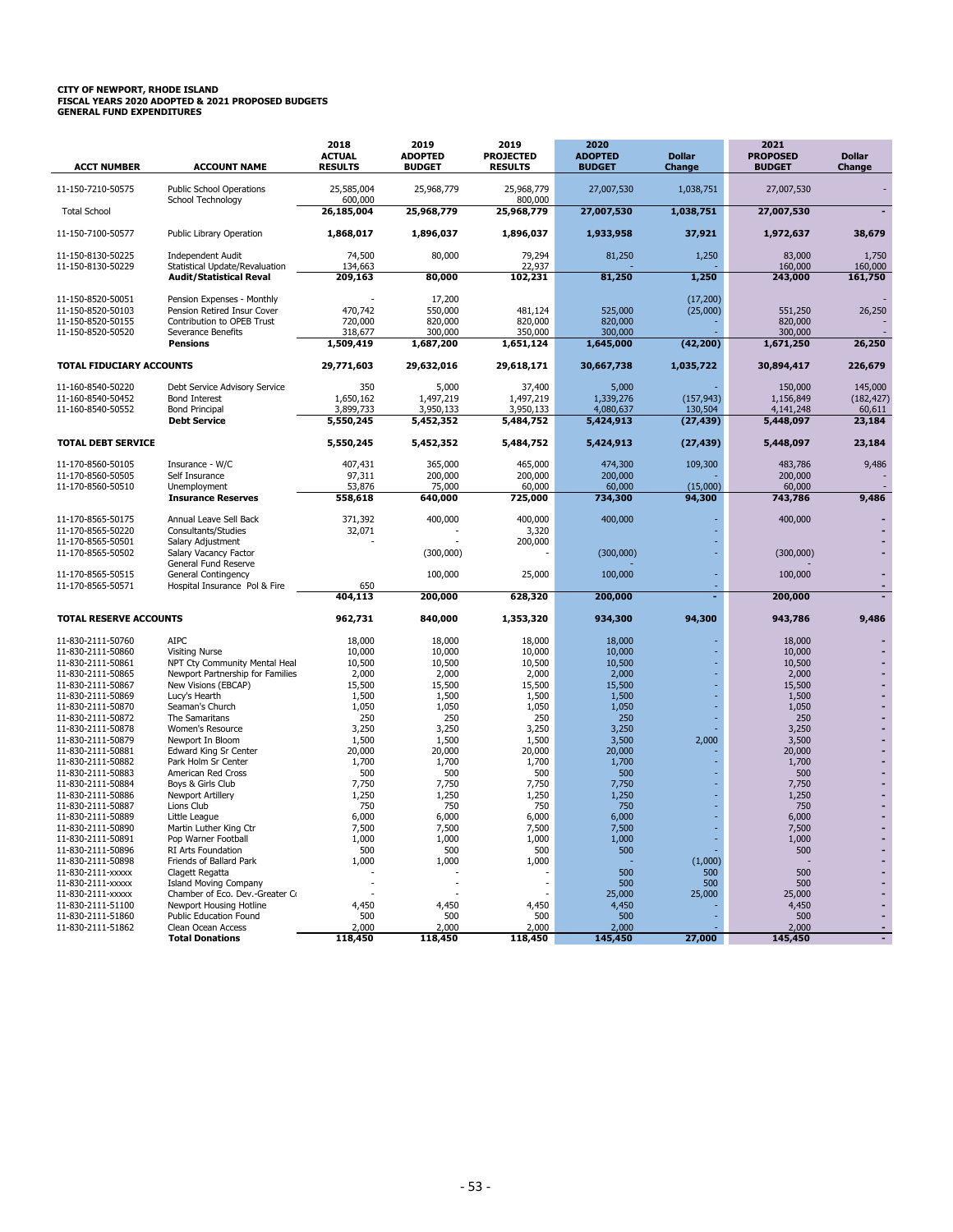| <b>ACCT NUMBER</b>                         | <b>ACCOUNT NAME</b>                                             | 2018<br><b>ACTUAL</b><br><b>RESULTS</b> | 2019<br><b>ADOPTED</b><br><b>BUDGET</b> | 2019<br><b>PROJECTED</b><br><b>RESULTS</b> | 2020<br><b>ADOPTED</b><br><b>BUDGET</b> | <b>Dollar</b><br>Change | 2021<br><b>PROPOSED</b><br><b>BUDGET</b> | <b>Dollar</b><br>Change  |
|--------------------------------------------|-----------------------------------------------------------------|-----------------------------------------|-----------------------------------------|--------------------------------------------|-----------------------------------------|-------------------------|------------------------------------------|--------------------------|
| 11-010-8110-50004                          | Temp. Services                                                  |                                         | 2,400                                   |                                            |                                         | (2,400)                 |                                          |                          |
| 11-010-8110-50051                          | <b>Council Salaries</b>                                         | 16,190                                  | 16,000                                  | 16,000                                     | 16,000                                  |                         | 16,000                                   |                          |
| 11-010-8110-50100-1                        | Health Insurance                                                |                                         |                                         | 31,512                                     | 30,781                                  | 30,781                  | 30,781                                   |                          |
| 11-010-8110-50100-2                        | Dental Insurance                                                |                                         |                                         | 3,163                                      | 2,270                                   | 2,270                   | 2,270                                    |                          |
| 11-010-8110-50100-4<br>11-010-8110-50100-5 | Payroll Taxes<br><b>MERS Defined Benefit</b>                    |                                         |                                         | 1,224<br>1,318                             | 1,224<br>1,320                          | 1,224<br>1,320          | 1,224<br>1,320                           |                          |
| 11-010-8110-50100-6                        | <b>MERS Defined Contribution</b>                                |                                         |                                         | 20                                         | 20                                      | 20                      | 20                                       |                          |
| 11-010-8110-50104                          | <b>Employee Benefits</b>                                        | 35,965                                  | 36,012                                  |                                            |                                         | (36, 012)               |                                          |                          |
| 11-010-8110-50210<br>11-010-8110-50225     | Dues & Subscript<br><b>Contract Services</b>                    | 18,415                                  | 18,815<br>15,000                        | 18,815                                     | 18,815<br>25,000                        | 10,000                  | 18,815                                   | (25,000)                 |
| 11-010-8110-50278                          | Council Expense                                                 | 23,183                                  | 25,070                                  | 20,000                                     | 25,070                                  |                         | 25,070                                   |                          |
| 11-010-8110-50285                          | Navy Affairs Expense                                            | 342                                     | 910                                     | 910                                        | 910                                     |                         | 910                                      |                          |
| 11-010-8110-50361                          | <b>Office Supplies</b>                                          | 1,905                                   | 2,000                                   | 2,000                                      | 2,000                                   |                         | 2,000                                    |                          |
| 11-010-8110-50366<br>11-010-8110-50365     | Sister City Expense<br>FireWorks                                |                                         |                                         |                                            | 30,000<br>30,000                        | 30,000<br>30,000        | 30,000<br>30,000                         |                          |
| 11-010-8110-50866                          | <b>Bd Tenant Affairs</b>                                        | 770                                     | 2,250                                   | 2,250                                      | 2,250                                   |                         | 2,250                                    |                          |
|                                            | <b>City Council</b>                                             | 96,770                                  | 118,457                                 | 97,212                                     | 185,660                                 | 67,203                  | 160,660                                  | (25,000)                 |
| 11-020-8200-50001                          | <b>City Manager Salaries</b>                                    | 336,473                                 | 342,476                                 | 342,476                                    | 445,174                                 | 102,698                 | 452,777                                  | 7,603                    |
| 11-020-8200-50004                          | Temp & Seasonal                                                 | 1,667                                   | 1,000                                   | 1,003                                      | 1,000                                   |                         | 1,000                                    |                          |
| 11-020-8200-50100                          | <b>Employee Benefits</b>                                        | 136,669                                 | 142,238                                 |                                            |                                         | (142, 238)              |                                          |                          |
| 11-020-8200-50100-1<br>11-020-8200-50100-2 | Health Insurance<br>Dental Insurance                            |                                         |                                         | 36,104<br>3,597                            | 53,177<br>4,640                         | 53,177<br>4,640         | 53,177<br>4,640                          |                          |
| 11-020-8200-50100-3                        | Life Insurance                                                  |                                         |                                         | 249                                        | 500                                     | 500                     | 500                                      |                          |
| 11-020-8200-50100-4                        | Payroll Taxes                                                   |                                         |                                         | 26,199                                     | 34,056                                  | 34,056                  | 34,599                                   | 543                      |
| 11-020-8200-50100-5                        | <b>MERS Defined Benefit</b><br><b>MERS Defined Contribution</b> |                                         |                                         | 74,154<br>2,723                            | 96,882<br>2,970                         | 96,882<br>2,970         | 98,445<br>3,049                          | 1,563<br>79              |
| 11-020-8200-50100-6<br>11-020-8200-50205   | Copying and Binding                                             |                                         | 100                                     |                                            |                                         | (100)                   |                                          |                          |
| 11-020-8200-50205                          | Annual Report                                                   |                                         | 2,500                                   | 1,000                                      | 1,000                                   | (1,500)                 | 1,000                                    |                          |
| 11-020-8200-50210                          | Dues & Subscriptions                                            | 2,253                                   | 2,000                                   | 3,000                                      | 2,000                                   |                         | 2,000                                    | $\overline{\phantom{a}}$ |
| 11-020-8200-50212<br>11-020-8200-50225     | Conferences & Training<br><b>Contract Services</b>              | 6,166<br>80,000                         | 4,500<br>60,500                         | 2,500<br>60,000                            | 4,500<br>30,500                         | (30,000)                | 4,500<br>30,500                          | ÷                        |
| 11-020-8200-50251                          | Telephone & Comm                                                |                                         | 500                                     |                                            | 500                                     |                         | 500                                      |                          |
| 11-020-8200-50271                          | Gasoline & Vehicle Maint.                                       | 1,001                                   | 2,500                                   | 1,200                                      | 1,307                                   | (1, 193)                | 1,308                                    | $1\,$                    |
| 11-020-8200-50282                          | Official Expense                                                | 530                                     | 1,100                                   | 100                                        | 1,100                                   |                         | 1,100                                    |                          |
| 11-020-8200-50361                          | <b>Office Supplies</b><br><b>City Manager</b>                   | 755<br>565,514                          | 1,500<br>560,914                        | 800<br>555,105                             | 1,500<br>680,806                        | 119,892                 | 1,500<br>690,595                         | 9,789                    |
|                                            |                                                                 |                                         |                                         |                                            |                                         |                         |                                          |                          |
| 11-020-8210-50001<br>11-020-8210-50004     | Human Resources Salaries<br>Temp & Seasonal                     | 200,417<br>7,697                        | 197,594<br>13,600                       | 197,594<br>5,900                           | 201,545<br>13,900                       | 3,951<br>300            | 205,576<br>13,900                        | 4,031                    |
| 11-020-8210-50100-1                        | Health Insurance                                                |                                         |                                         | 37,198                                     | 36,161                                  | 36,161                  | 36,161                                   |                          |
| 11-020-8210-50100-2                        | Dental Insurance                                                |                                         |                                         | 2,398                                      | 2,320                                   | 2,320                   | 2,320                                    |                          |
| 11-020-8210-50100-3                        | Life Insurance                                                  |                                         |                                         | 166                                        | 250                                     | 250                     | 250                                      |                          |
| 11-020-8210-50100-4<br>11-020-8210-50100-5 | Payroll Taxes<br><b>MERS Defined Benefit</b>                    |                                         |                                         | 15,116<br>43,392                           | 15,418<br>44,340                        | 15,418<br>44,340        | 15,727<br>45,227                         | 309<br>887               |
| 11-020-8210-50100-6                        | <b>MERS Defined Contribution</b>                                |                                         |                                         | 2,670                                      | 750                                     | 750                     | 765                                      | 15                       |
| 11-020-8210-50100                          | <b>Employee Benefits</b>                                        | 93,389                                  | 99,004                                  |                                            |                                         | (99,004)                |                                          |                          |
| 11-020-8210-50205<br>11-020-8210-50210     | Copying & Binding<br>Dues & Subscriptions                       | 599                                     | 200<br>600                              | 400<br>600                                 | 400<br>600                              | 200                     | 400<br>600                               | ٠                        |
| 11-020-8210-50212                          | Conferences & Training                                          | 2,272                                   | 3,000                                   | 2,250                                      | 3,000                                   |                         | 3,000                                    |                          |
| 11-020-8210-50214                          | <b>Tuition Reimbursement</b>                                    |                                         |                                         | 4,000                                      | 10,000                                  | 10,000                  | 10,000                                   | $\blacksquare$           |
| 11-020-8210-50215                          | Recruitment                                                     | 25,727                                  | 25,000                                  | 25,000                                     | 25,000                                  |                         | 25,000                                   | $\blacksquare$           |
| 11-020-8210-50225<br>11-020-8210-50311     | <b>Contract Services</b><br><b>Operating Supplies</b>           | 8,059<br>6,902                          | 8,500<br>5,200                          | 6,100<br>5,200                             | 8,500<br>5,200                          |                         | 8,500<br>5,200                           |                          |
| 11-020-8210-50361                          | <b>Office Supplies</b>                                          | 2,290                                   | 3,200                                   | 2,400                                      | 3,860                                   | 660                     | 3,860                                    |                          |
|                                            | <b>Human Resources</b>                                          | 347,352                                 | 355,898                                 | 350,384                                    | 371,244                                 | 15,346                  | 376,486                                  | 5,242                    |
|                                            |                                                                 |                                         |                                         |                                            |                                         |                         |                                          |                          |
| 11-020-8220-50002<br>11-020-8220-50100     | Overtime<br><b>Employee Benefits</b>                            | 61,853                                  | 50,000                                  | 61,500<br>÷,                               | 65,000                                  | 15,000                  | 65,000                                   |                          |
| 11-020-8220-50260                          | Rental - Equip & Facilities                                     | 240                                     | 300                                     |                                            | 300                                     |                         | 300                                      |                          |
|                                            | <b>Special Events</b>                                           | 62,093                                  | 50,300                                  | 61,500                                     | 65,000                                  | 14,700                  | 65,300                                   | 300                      |
| <b>TOTAL CITY MANAGER</b>                  |                                                                 | 974,959                                 | 967,112                                 | 966,989                                    | 1,117,050                               | 149,938                 | 1,132,381                                | 15,331                   |
| 11-030-8310-50001                          | <b>City Solicitor Salaries</b>                                  | 312,605                                 | 329,886                                 | 329,886                                    | 336,276                                 | 6,390                   | 343,701                                  | 7,425                    |
| 11-050-8310-50004                          | Seasonal & Temp                                                 |                                         |                                         | 1,693                                      |                                         |                         |                                          |                          |
| 11-050-8310-50100-1<br>11-050-8310-50100-2 | Health Insurance<br>Dental Insurance                            |                                         |                                         | 92,993<br>5,996                            | 79,807<br>5,010                         | 79,807<br>5,010         | 79,807<br>5,010                          | ×,                       |
| 11-050-8310-50100-3                        | Life Insurance                                                  |                                         |                                         | 415                                        | 625                                     | 625                     | 625                                      |                          |
| 11-050-8310-50100-4                        | Payroll Taxes                                                   |                                         |                                         | 25,236                                     | 25,725                                  | 25,725                  | 26,293                                   | 568                      |
| 11-050-8310-50100-5                        | <b>MERS Defined Benefit</b>                                     |                                         |                                         | 51,319                                     | 52,818                                  | 52,818                  | 54,303                                   | 1,485                    |
| 11-050-8310-50100-6<br>11-030-8310-50100   | <b>MERS Defined Contribution</b><br><b>Employee Benefits</b>    | 150,820                                 | 177,413                                 | 1,454                                      | 1,500                                   | 1,500<br>(177, 413)     | 1,549                                    | 49                       |
| 11-030-8310-50210                          | Dues & Subscriptions                                            | 4,022                                   | 15,000                                  | 9,200                                      | 14,000                                  | (1,000)                 | 14,000                                   |                          |
| 11-030-8310-50212                          | Conferences & Training                                          | 300                                     | 2,000                                   | 2,000                                      | 2,000                                   |                         | 2,000                                    |                          |
| 11-030-8310-50225                          | <b>Contract Services</b>                                        | 11,158                                  | 7,000                                   | 7,000                                      | 8,000                                   | 1,000                   | 8,000                                    |                          |
| 11-030-8310-50247<br>11-030-8310-50268     | Labor Relations<br>Mileage Reimbursement                        | 825<br>203                              | 10,000<br>300                           | 5,000<br>300                               | 10,000<br>300                           |                         | 10,000<br>300                            |                          |
| 11-030-8310-50361                          | <b>Office Supplies</b>                                          | 1,674                                   | 1,850                                   | 1,850                                      | 1,850                                   |                         | 1,850                                    |                          |
|                                            | <b>City Solicitor</b>                                           | 481,607                                 | 543,449                                 | 534,342                                    | 537,911                                 | (5, 538)                | 547,438                                  | 9,527                    |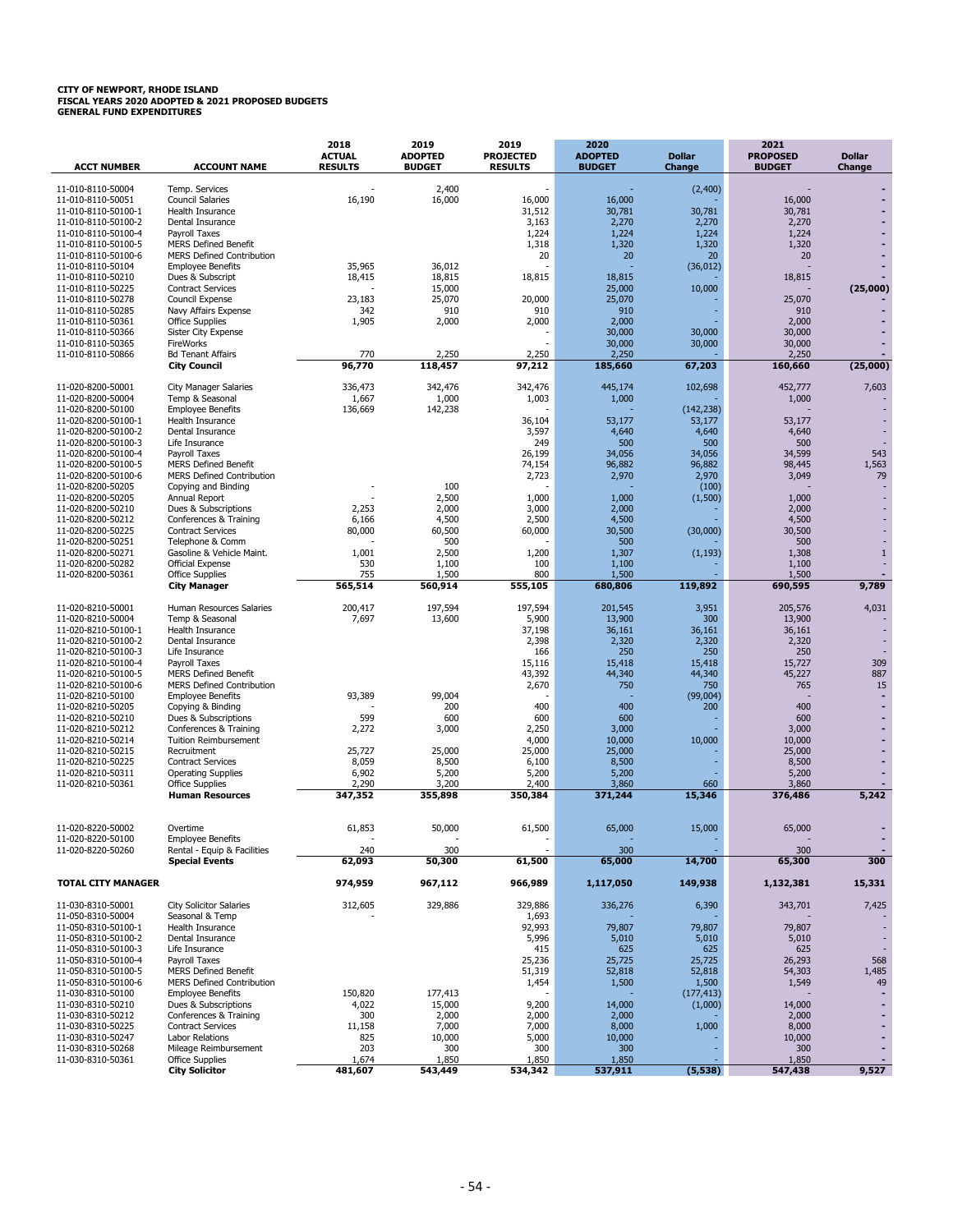| <b>ACCT NUMBER</b>                         | <b>ACCOUNT NAME</b>                                          | 2018<br><b>ACTUAL</b><br><b>RESULTS</b> | 2019<br><b>ADOPTED</b><br><b>BUDGET</b> | 2019<br><b>PROJECTED</b><br><b>RESULTS</b> | 2020<br><b>ADOPTED</b><br><b>BUDGET</b> | <b>Dollar</b><br><b>Change</b> | 2021<br><b>PROPOSED</b><br><b>BUDGET</b> | <b>Dollar</b><br>Change |
|--------------------------------------------|--------------------------------------------------------------|-----------------------------------------|-----------------------------------------|--------------------------------------------|-----------------------------------------|--------------------------------|------------------------------------------|-------------------------|
| 11-050-8120-50001                          | <b>Canvassing Salaries</b>                                   | 113,493                                 | 115,648                                 | 115,648                                    | 117,992                                 | 2,344                          | 119,298                                  | 1,306                   |
| 11-050-8120-50002                          | Overtime                                                     | 859                                     | 1,700                                   | 800                                        | 850                                     | (850)                          | 1,150                                    | 300                     |
| 11-050-8120-50004                          | Seasonal & Temp                                              | 12,520                                  | 35,000                                  | 35,000                                     | 12,380                                  | (22, 620)                      | 38,250                                   | 25,870                  |
| 11-050-8120-50051                          | <b>Monthly Salaries</b>                                      | 3,584                                   | 4,100                                   | 4,100                                      | 4,140                                   | 40                             | 4,140                                    |                         |
| 11-050-8120-50100-1                        | Health Insurance                                             |                                         |                                         | 37,198                                     | 36,161                                  | 36,161                         | 36,161                                   |                         |
| 11-050-8120-50100-2                        | Dental Insurance                                             |                                         |                                         | 2,398                                      | 2,320                                   | 2,320                          | 2,320                                    |                         |
| 11-050-8120-50100-3<br>11-050-8120-50100-4 | Life Insurance<br>Payroll Taxes                              |                                         |                                         | 166<br>8,847                               | 250<br>9,026                            | 250<br>9,026                   | 250<br>9,126                             | 100                     |
| 11-050-8120-50100-5                        | <b>MERS Defined Benefit</b>                                  |                                         |                                         | 25,396                                     | 25,958                                  | 25,958                         | 26,246                                   | 288                     |
| 11-050-8120-50100-6                        | <b>MERS Defined Contribution</b>                             |                                         |                                         | 629                                        | 643                                     | 643                            | 655                                      | 12                      |
| 11-050-8120-50100                          | <b>Employee Benefits</b>                                     | 72,100                                  | 74,634                                  |                                            |                                         | (74, 634)                      |                                          |                         |
| 11-050-8120-50205                          | Copying & Binding                                            | 1,482                                   | 2,000                                   | 1,984                                      | 1,385                                   | (615)                          | 2,729                                    | 1,344                   |
| 11-050-8120-50207                          | Legal Advertising                                            | 1,353                                   | 3,500                                   | 2,500                                      | 1,500                                   | (2,000)                        | 3,500                                    | 2,000                   |
| 11-050-8120-50210                          | Dues & Subscriptions                                         | 150                                     | 280                                     | 225                                        | 280                                     |                                | 280                                      |                         |
| 11-050-8120-50212                          | Conferences & Training                                       | 365                                     | 880                                     | 505                                        | 1,303                                   | 423                            | 1,388                                    | 85                      |
| 11-050-8120-50225<br>11-050-8120-50260     | <b>Contract Services</b><br><b>Equipment Rental</b>          | 8,517<br>1,076                          | 60,000<br>2,300                         | 44,874<br>1,625                            | 10,000<br>2,680                         | (50,000)<br>380                | 25,000<br>3,500                          | 15,000<br>820           |
| 11-050-8120-50268                          | Mileage Reimbursement                                        | 609                                     | 650                                     | 903                                        | 1,000                                   | 350                            | 1,200                                    | 200                     |
| 11-050-8120-50361                          | <b>Office Supplies</b>                                       | 1,319                                   | 1,820                                   | 784                                        | 1,200                                   | (620)                          | 1,800                                    | 600                     |
|                                            | Canvassing                                                   | 217,427                                 | 302,512                                 | 283,582                                    | 229,068                                 | (73, 444)                      | 276,993                                  | 47,925                  |
| 11-060-8325-50001                          | City Clerk/Probate Salaries                                  | 310,960                                 | 317,983                                 | 303,963                                    | 332,040                                 | 14,057                         | 341,798                                  | 9,758                   |
| 11-060-8325-50100-1                        | Health Insurance                                             |                                         |                                         | 86,428                                     | 103,828                                 | 103,828                        | 103,828                                  |                         |
| 11-060-8325-50100-2                        | Dental Insurance                                             |                                         |                                         | 5,561                                      | 6,170                                   | 6,170                          | 6,170                                    |                         |
| 11-060-8325-50100-3                        | Life Insurance                                               |                                         |                                         | 498                                        | 750                                     | 750                            | 750                                      |                         |
| 11-060-8325-50100-4                        | <b>Pavroll Taxes</b>                                         |                                         |                                         | 24,326                                     | 25,401                                  | 25,401                         | 26,148                                   | 747                     |
| 11-060-8325-50100-5                        | <b>MERS Defined Benefit</b>                                  |                                         |                                         | 69,829                                     | 73,049                                  | 73,049                         | 75,196                                   | 2,147<br>98             |
| 11-060-8325-50100-6<br>11-060-8325-50100   | <b>MERS Defined Contribution</b><br><b>Employee Benefits</b> | 186,269                                 | 189,821                                 | 3,180                                      | 3,320                                   | 3,320<br>(189, 821)            | 3,418                                    |                         |
| 11-060-8325-50207                          | Legal Advertising                                            | 8,661                                   | 13,000                                  | 13,000                                     | 9,500                                   | (3,500)                        | 9,500                                    |                         |
| 11-060-8325-50210                          | Dues & Subscriptions                                         | 400                                     | 500                                     | 500                                        | 500                                     |                                | 500                                      |                         |
| 11-060-8325-50212                          | Conferences & Training                                       | 760                                     | 500                                     | 500                                        | 500                                     |                                | 500                                      |                         |
| 11-060-8325-50225                          | <b>Contract Services</b>                                     | 107,211                                 | 16,000                                  | 16,000                                     | 22,000                                  | 6,000                          | 22,000                                   |                         |
| 11-060-8325-50251                          | Communication                                                | 432                                     | 550                                     | 550                                        |                                         | (550)                          |                                          |                         |
| 11-060-8325-50361                          | <b>Office Supplies</b>                                       | 5,885                                   | 7,000                                   | 7,000                                      | 5,050                                   | (1,950)                        | 5,050                                    |                         |
|                                            | <b>City Clerk/Probate</b>                                    | 620,578                                 | 545,354                                 | 531,335                                    | 582,108                                 | 36,754                         | 594,858                                  | 12,750                  |
| <b>Department of Finance</b>               |                                                              |                                         |                                         |                                            |                                         |                                |                                          |                         |
| 11-100-8320-50001                          | Finance Admin Salaries                                       | 326,939                                 | 327,238                                 | 327,238                                    | 340,906                                 | 13,668                         | 353,017                                  | 12,111                  |
| 11-100-8320-50100-1                        | Health Insurance                                             |                                         |                                         | 37,912                                     | 38,159                                  | 38,159                         | 38,159                                   |                         |
| 11-100-8320-50100-2<br>11-100-8320-50100-3 | Dental Insurance<br>Life Insurance                           |                                         |                                         | 2,780<br>249                               | 2,690<br>333                            | 2,690<br>333                   | 2,690<br>333                             |                         |
| 11-100-8320-50100-4                        | Payroll Taxes                                                |                                         |                                         | 25,034                                     | 26,079                                  | 26,079                         | 27,006                                   | 927                     |
| 11-100-8320-50100-5                        | <b>MERS Defined Benefit</b>                                  |                                         |                                         | 71,861                                     | 74,999                                  | 74,999                         | 77,664                                   | 2,665                   |
| 11-100-8320-50100-6                        | <b>MERS Defined Contribution</b>                             |                                         |                                         | 3,504                                      | 3,655                                   | 3,655                          | 3,786                                    | 131                     |
| 11-100-8320-50100                          | <b>Employee Benefits</b>                                     | 132,082                                 | 141,340                                 |                                            |                                         | (141, 340)                     |                                          |                         |
| 11-100-8320-50120                          | <b>Bank Fees</b>                                             |                                         |                                         | 100                                        | 100                                     | 100                            | 100                                      |                         |
| 11-100-8320-50205                          | Copying & Binding                                            | 4,356                                   | 5,000                                   | 5,000                                      | 5,000                                   |                                | 5,000                                    |                         |
| 11-100-8320-50207                          | Legal Advertising                                            | 14,124                                  | 15,000                                  | 15,000                                     | 15,000                                  |                                | 15,000                                   |                         |
| 11-100-8320-50210<br>11-100-8320-50212     | Dues & Subscriptions<br>Conferences & Training               | 5,504<br>6,809                          | 5,000<br>8,000                          | 5,500<br>4,500                             | 5,600<br>7,500                          | 600<br>(500)                   | 5,600<br>7,500                           |                         |
| 11-100-8320-50225                          | <b>Contract Services</b>                                     | 40,648                                  |                                         |                                            |                                         |                                |                                          |                         |
| 11-100-8320-50361                          | <b>Office Supplies</b>                                       | 3.511                                   | 3,500                                   | 5.000                                      | 4.000                                   | 500                            | 4,000                                    |                         |
|                                            | <b>Administration</b>                                        | 533,973                                 | 505,078                                 | 503,678                                    | 524,021                                 | 18,943                         | 539,855                                  | 15,834                  |
| 11-100-8315-50001                          | Municipal Court Salaries                                     | 52,015                                  | 54,817                                  | 54,817                                     | 57,596                                  | 2,779                          | 60,476                                   | 2,880                   |
| 11-100-8315-50002                          | Overtime                                                     | 125                                     | 3,000                                   | 1,000                                      | 3,000                                   |                                | 3,000                                    |                         |
| 11-100-8315-50100-1                        | Health Insurance<br>Dental Insurance                         |                                         |                                         | 17,409                                     | 19.975<br>1.160                         | 19,975                         | 19,975                                   |                         |
| 11-100-8315-50100-2<br>11-100-8315-50100-3 | Life Insurance                                               |                                         |                                         | 1,199<br>83                                | 83                                      | 1,160<br>83                    | 1,160<br>83                              |                         |
| 11-100-8315-50100-4                        | Payroll Taxes                                                |                                         |                                         | 4,193                                      | 4,406                                   | 4,406                          | 4,626                                    | 220                     |
| 11-100-8315-50100-5                        | <b>MERS Defined Benefit</b>                                  |                                         |                                         | 12,038                                     | 12,671                                  | 12,671                         | 13,305                                   | 634                     |
| 11-100-8315-50100-6                        | <b>MERS Defined Contribution</b>                             |                                         |                                         | 548                                        | 576                                     | 576                            | 605                                      | 29                      |
| 11-100-8315-50100                          | <b>Employee Benefits</b>                                     | 35,187                                  | 35,470                                  |                                            |                                         | (35, 470)                      |                                          |                         |
| 11-100-8315-50225                          | <b>Contract Services</b>                                     | 775                                     | 350                                     | 775                                        | 775                                     | 425                            | 775                                      |                         |
| 11-100-8315-50361                          | <b>Office Supplies</b>                                       |                                         | 1,000                                   | 500                                        | 500                                     | (500)                          | 500                                      |                         |
|                                            | <b>Municipal Court</b>                                       | 88,102                                  | 94,637                                  | 92,562                                     | 100,742                                 | 6,105                          | 104,505                                  | 3,763                   |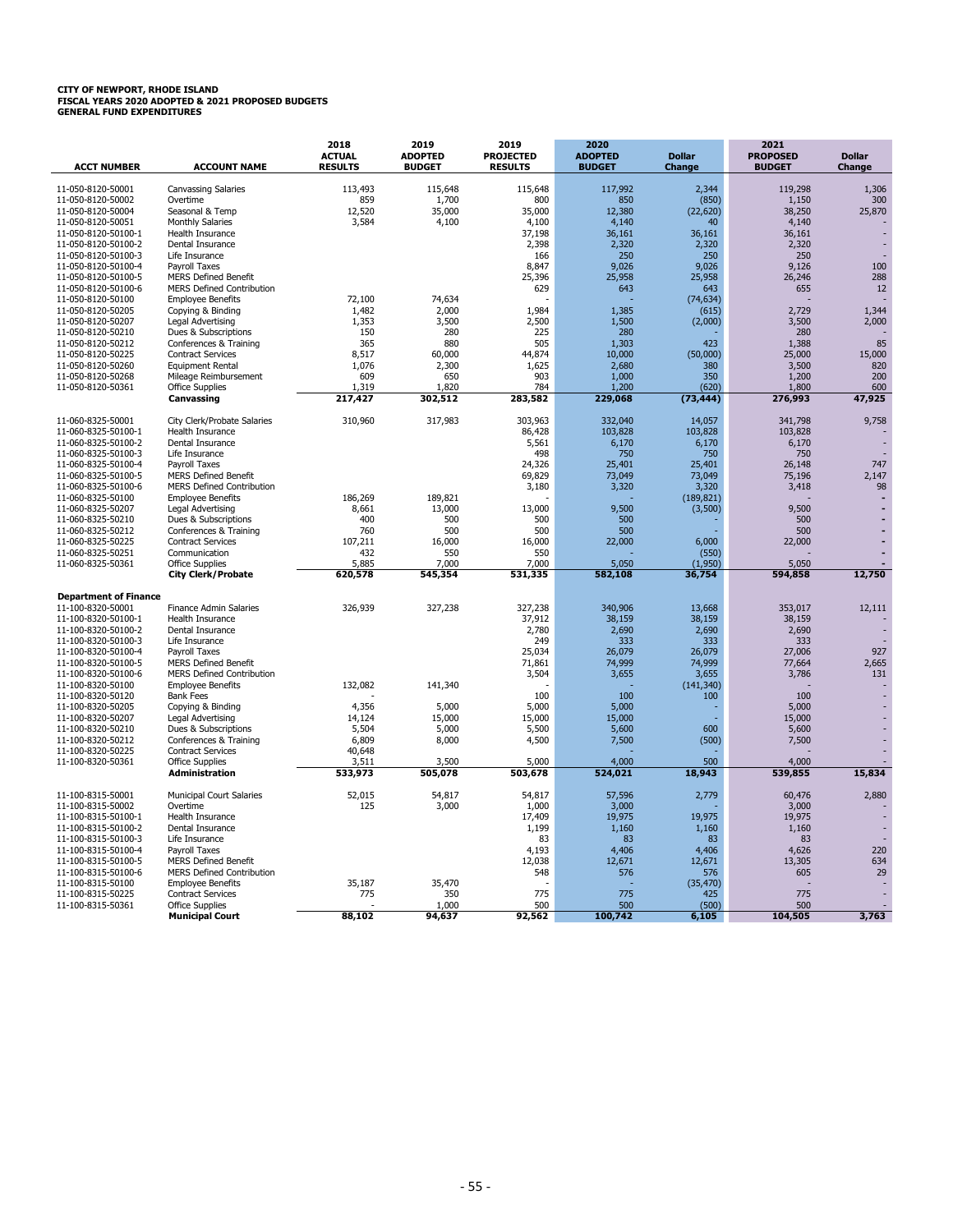| <b>ACCT NUMBER</b>                                                                                                                                                               | <b>ACCOUNT NAME</b>                                                                                                                                                                                          | 2018<br><b>ACTUAL</b><br><b>RESULTS</b>                              | 2019<br><b>ADOPTED</b><br><b>BUDGET</b>                                | 2019<br><b>PROJECTED</b><br><b>RESULTS</b>                            | 2020<br><b>ADOPTED</b><br><b>BUDGET</b>                                  | <b>Dollar</b><br>Change                                          | 2021<br><b>PROPOSED</b><br><b>BUDGET</b>                                 | <b>Dollar</b><br>Change                       |
|----------------------------------------------------------------------------------------------------------------------------------------------------------------------------------|--------------------------------------------------------------------------------------------------------------------------------------------------------------------------------------------------------------|----------------------------------------------------------------------|------------------------------------------------------------------------|-----------------------------------------------------------------------|--------------------------------------------------------------------------|------------------------------------------------------------------|--------------------------------------------------------------------------|-----------------------------------------------|
| 11-100-8328-50001<br>11-100-8328-50004<br>11-100-8328-50100-1<br>11-100-8328-50100-2<br>11-100-8328-50100-3<br>11-100-8328-50100-4<br>11-100-8328-50100-5<br>11-100-8328-50100-6 | Info & Technology Salaries<br><b>Temporary Seasonal</b><br>Health Insurance<br>Dental Insurance<br>Life Insurance<br><b>Pavroll Taxes</b><br><b>MERS Defined Benefit</b><br><b>MERS Defined Contribution</b> | 201,197<br>8,227                                                     | 406,252<br>15,000                                                      | 396,252<br>79,221<br>5,179<br>415<br>25,000<br>70,000<br>3,500        | 311,353<br>15,000<br>66,472<br>3,850<br>374<br>23,818<br>68,498<br>3,303 | (94, 899)<br>66,472<br>3,850<br>374<br>23,818<br>68,498<br>3,303 | 323,728<br>15,000<br>66,472<br>3,850<br>374<br>24,765<br>71,220<br>3,431 | 12,375<br>947<br>2,722<br>128                 |
| 11-100-8328-50100<br>11-100-8328-50212<br>11-100-8328-50225                                                                                                                      | <b>Employee Benefits</b><br><b>Technical Training</b><br><b>Contract Services</b>                                                                                                                            | 82,373<br>100<br>512,053                                             | 209,355<br>5,000                                                       | $\sim$                                                                | 5,000                                                                    | (209, 355)                                                       | 7,000                                                                    | 2,000                                         |
| 11-100-8328-50226<br>11-100-8328-50227<br>11-100-8328-50228<br>11-100-8328-50238<br>11-100-8328-50251<br>11-100-8328-50311<br>11-100-8328-50361                                  | <b>Contracted Operations</b><br><b>Hosted Services</b><br>Licensing and Maintenance<br>Postage<br>Telephone & Comm<br><b>Operating Supplies</b><br><b>Office Supplies</b>                                    | 231,698<br>10,468<br>265,839<br>56,418<br>289,868<br>14,434<br>5,074 | 406,667<br>370,000<br>315,000<br>44,460<br>366,050<br>35,000<br>6,200  | 406,667<br>370,000<br>315,000<br>60,000<br>366,050<br>35,000<br>6,200 | 460,000<br>314,193<br>331,575<br>44,890<br>313,930<br>23,700<br>6,200    | 53,333<br>(55, 807)<br>16,575<br>430<br>(52, 120)<br>(11, 300)   | 432,000<br>325,580<br>291,225<br>45,390<br>313,930<br>23,700<br>7,000    | (28,000)<br>11,387<br>(40, 350)<br>500<br>800 |
| 11-100-8328-50420                                                                                                                                                                | <b>MIS Equipment</b><br><b>Info &amp; Technology</b>                                                                                                                                                         | 64,317<br>1,742,066                                                  | 25,000<br>2,203,984                                                    | 65,000<br>2,203,484                                                   | 57,500<br>2,049,656                                                      | 32,500<br>(154, 328)                                             | 57,500<br>2,012,165                                                      | (37, 491)                                     |
| 11-100-8371-50001<br>11-100-8371-50002<br>11-100-8371-50100-1<br>11-100-8371-50100-2<br>11-100-8371-50100-3<br>11-100-8371-50100-4<br>11-100-8371-50100-5<br>11-100-8371-50100-6 | <b>Assessment Salaries</b><br>Overtime<br>Health Insurance<br>Dental Insurance<br>Life Insurance<br>Payroll Taxes<br><b>MERS Defined Benefit</b><br><b>MERS Defined Contribution</b>                         | 98,100<br>254                                                        | 103,399                                                                | 97,399<br>250<br>34,817<br>2,398<br>166<br>7,176<br>22,706<br>938     | 109,590<br>250<br>19,975<br>1,160<br>208<br>7,609<br>24,110<br>995       | 6,191<br>250<br>19,975<br>1,160<br>208<br>7,609<br>24,110<br>995 | 114,165<br>250<br>19,975<br>1,160<br>208<br>7,838<br>25,116<br>1,025     | 4,575<br>229<br>1,006<br>30                   |
| 11-100-8371-50100<br>11-100-8371-50205<br>11-100-8371-50210<br>11-100-8371-50212<br>11-100-8371-50225<br>11-100-8371-50311<br>11-100-8371-50361                                  | <b>Employee Benefits</b><br>Copying & Binding<br>Dues & Subscriptions<br>Conferences & Training<br><b>Contract Services</b><br>Hard Copy of Tax Rolls<br><b>Office Supplies</b><br><b>Assessment</b>         | 49,435<br>521<br>1,050<br>460<br>41,605<br>3,962<br>131<br>195,518   | 68,202<br>750<br>1,200<br>1,200<br>60,000<br>4,500<br>3,500<br>242,751 | 600<br>1,200<br>500<br>55,000<br>4,500<br>2,000<br>229,650            | 600<br>1,200<br>500<br>60,000<br>4,500<br>2,500<br>233,197               | (68, 202)<br>(150)<br>(700)<br>(1,000)<br>(9, 554)               | 600<br>1,200<br>500<br>60,000<br>4,500<br>2,500<br>239,037               | 5,840                                         |
| 11-100-8372-50001                                                                                                                                                                | <b>Collections Salaries</b>                                                                                                                                                                                  | 222,442                                                              | 230,702                                                                | 230,702                                                               | 240,407                                                                  | 9,705                                                            | 245,706                                                                  | 5,299                                         |
| 11-100-8372-50002<br>11-100-8372-50004<br>11-100-8372-50100-1<br>11-100-8372-50100-2<br>11-100-8372-50100-3<br>11-100-8372-50100-4<br>11-100-8372-50100-5<br>11-100-8372-50100-6 | Overtime<br>Temp and Seasonal<br>Health Insurance<br>Dental Insurance<br>Life Insurance<br>Payroll Taxes<br><b>MERS Defined Benefit</b><br><b>MERS Defined Contribution</b>                                  | 7,784<br>300                                                         | 9,000<br>7,000                                                         | 7,500<br>7,000<br>70,824<br>4,796<br>332<br>17,649<br>50,662<br>2,307 | 9,000<br>500<br>77,405<br>4,640<br>500<br>18,391<br>52,889<br>2,404      | (6,500)<br>77,405<br>4,640<br>500<br>18,391<br>52,889<br>2,404   | 9,000<br>500<br>77,405<br>4,640<br>500<br>18,796<br>54,055<br>2,457      | 405<br>1,166<br>53                            |
| 11-100-8372-50100<br>11-100-8372-50205<br>11-100-8372-50210<br>11-100-8372-50212<br>11-100-8372-50225<br>11-100-8372-50268<br>11-100-8372-50361                                  | <b>Employee Benefits</b><br>Copying & Binding<br>Dues & Subscriptions<br>Conferences & Training<br><b>Contract Services</b><br>Mileage Reimb<br><b>Office Supplies</b><br><b>Billing and Collections</b>     | 142,549<br>18,261<br>30<br>250<br>197<br>2,760<br>394,573            | 146,571<br>30,000<br>100<br>500<br>300<br>3,900<br>428,073             | 20,000<br>100<br>250<br>250<br>2,500<br>414,872                       | 25,000<br>100<br>250<br>250<br>300<br>3,200<br>435,236                   | (146, 571)<br>(5,000)<br>(250)<br>250<br>(700)<br>7,163          | 25,000<br>100<br>250<br>250<br>300<br>3,200<br>442,159                   | 6,923                                         |
| 11-100-8373-50001                                                                                                                                                                | <b>Accounting Salaries</b>                                                                                                                                                                                   | 547,390                                                              | 401,043                                                                | 401,043                                                               | 409,759                                                                  | 8,716                                                            | 418,604                                                                  | 8,845                                         |
| 11-100-8373-50002<br>11-100-8373-50100-1<br>11-100-8373-50100-2<br>11-100-8373-50100-3<br>11-100-8373-50100-4<br>11-100-8373-50100-5<br>11-100-8373-50100-6                      | Overtime<br>Health Insurance<br>Dental Insurance<br>Life Insurance<br>Payroll Taxes<br><b>MERS Defined Benefit</b><br><b>MERS Defined Contribution</b>                                                       | 24,774<br>275,942                                                    | 1,000<br>200,466                                                       | 5,000<br>70,824<br>5,938<br>498<br>30,680<br>88,069<br>4,457          | 7,500<br>77,405<br>5,800<br>750<br>31,347<br>90,147<br>4,553             | 6,500<br>77,405<br>5,800<br>750<br>31,347<br>90,147<br>4,553     | 7,500<br>77,405<br>5,800<br>750<br>32,023<br>92,093<br>4,642             | 676<br>1,946<br>89                            |
| 11-100-8373-50100<br>11-100-8373-50205<br>11-100-8373-50210<br>11-100-8373-50212<br>11-100-8373-50225<br>11-100-8373-50361<br>11-100-8373-50730                                  | <b>Employee Benefits</b><br>Copying & Binding<br>Dues & Subscriptions<br>Conferences & Training<br><b>Contract Services</b><br>Check Stock & Envelopes<br>Electronic Payment Rebate                          | 924<br>1,809<br>83,434<br>11,015                                     | 2,500<br>1,500<br>7,500<br>10,000<br>3,000<br>(15,000)                 | 1,500<br>2,500<br>10,000<br>5,000                                     | 1,500<br>4,000<br>11,000<br>5,000                                        | (200, 466)<br>(2,500)<br>(3,500)<br>1,000<br>2,000<br>15,000     | 1,500<br>4,000<br>12,000<br>5,000                                        | 1,000                                         |
| 11-100-8374-50001                                                                                                                                                                | Accounting<br><b>School Accounting Salaries</b>                                                                                                                                                              | 945,288                                                              | 612,009<br>189,881                                                     | 625,509<br>195,000                                                    | 648,761<br>202,459                                                       | 36,752<br>12,578                                                 | 661,317<br>207,552                                                       | 12,556<br>5,093                               |
| 11-100-8374-50002<br>11-100-8374-50100-1<br>11-100-8374-50100-2<br>11-100-8374-50100-3<br>11-100-8374-50100-4<br>11-100-8374-50100-5<br>11-100-8374-50100-6                      | Overtime<br>Health Insurance<br>Dental Insurance<br>Life Insurance<br>Payroll Taxes<br><b>MERS Defined Benefit</b><br><b>MERS Defined Contribution</b>                                                       |                                                                      |                                                                        | 500<br>53,416<br>3,597<br>249<br>14,526<br>41,698<br>2,134            | 500<br>57,630<br>3,480<br>375<br>15,488<br>44,541<br>2,279               | 500<br>57,630<br>3,480<br>375<br>15,488<br>44,541<br>2,279       | 500<br>57,630<br>3,480<br>375<br>15,878<br>45,661<br>2,336               | 390<br>1,120<br>57                            |
| 11-100-8374-50100<br>11-100-8374-50210<br>11-100-8374-50212<br>11-100-8374-50361                                                                                                 | <b>Employee Benefits</b><br>Dues & Subscriptions<br>Conferences & Training<br><b>Office Supplies</b>                                                                                                         |                                                                      | 115,620<br>3,000<br>3,000<br>2,500                                     | 2,000<br>1,500<br>1,500                                               | 2,000<br>1,500<br>1,500                                                  | (115, 620)<br>(1,000)<br>(1,500)<br>(1,000)                      | 2,000<br>1,500<br>1,500                                                  |                                               |
|                                                                                                                                                                                  | <b>School Accounting &amp; PR</b>                                                                                                                                                                            |                                                                      | 314,001                                                                | 316,120                                                               | 331,752                                                                  | 17,751                                                           | 338,412                                                                  | 6,660                                         |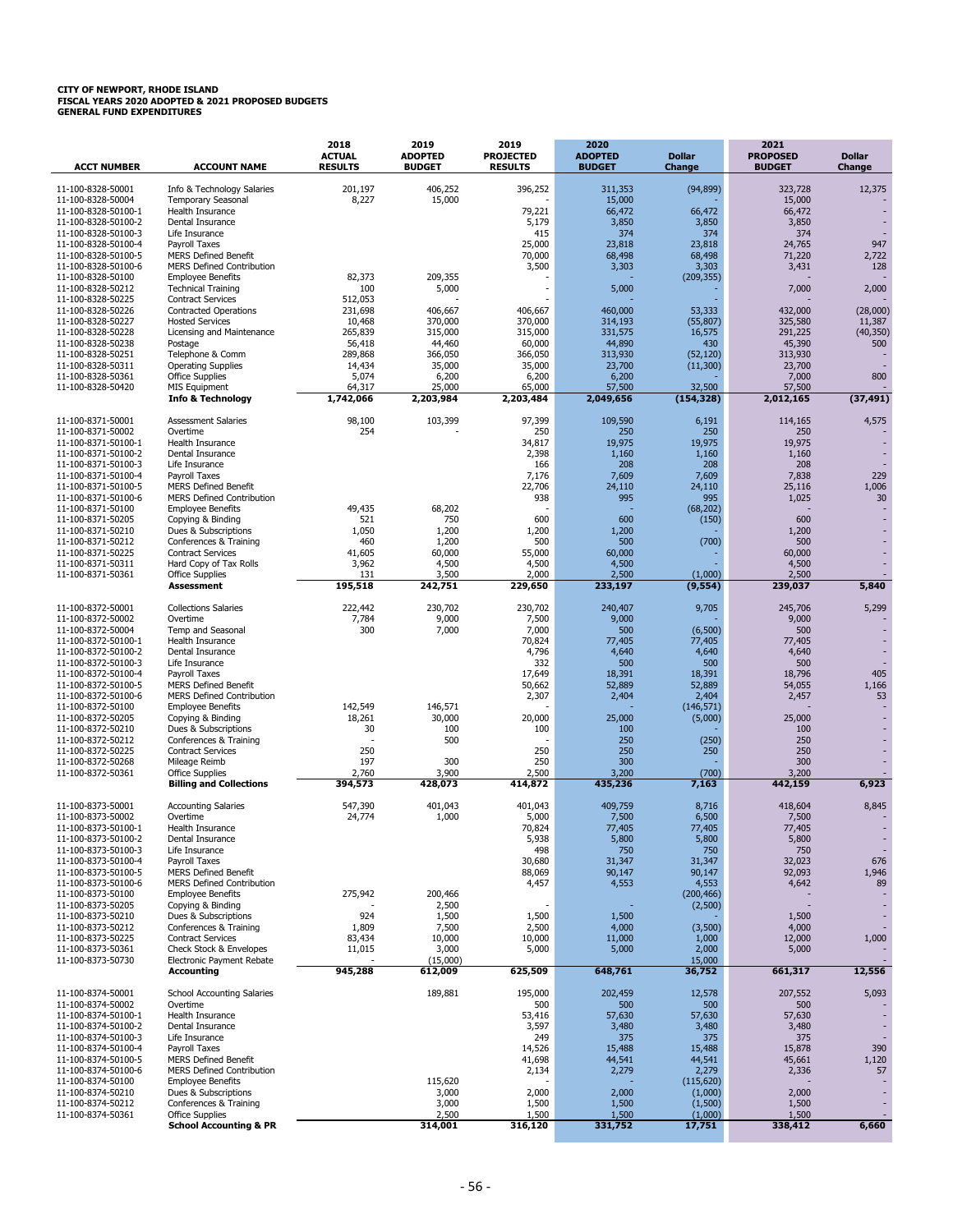| <b>ACCT NUMBER</b>                     | <b>ACCOUNT NAME</b>                                    | 2018<br><b>ACTUAL</b><br><b>RESULTS</b> | 2019<br><b>ADOPTED</b><br><b>BUDGET</b> | 2019<br><b>PROJECTED</b><br><b>RESULTS</b> | 2020<br><b>ADOPTED</b><br><b>BUDGET</b> | <b>Dollar</b><br><b>Change</b> | 2021<br><b>PROPOSED</b><br><b>BUDGET</b> | <b>Dollar</b><br><b>Change</b> |
|----------------------------------------|--------------------------------------------------------|-----------------------------------------|-----------------------------------------|--------------------------------------------|-----------------------------------------|--------------------------------|------------------------------------------|--------------------------------|
| <b>TOTAL FINANCE DEPARTMENT</b>        |                                                        | 3,899,520                               | 4,400,533                               | 4,385,875                                  | 4,323,365                               | (77, 168)                      | 4,337,450                                | 14,085                         |
|                                        |                                                        |                                         |                                         |                                            |                                         |                                |                                          |                                |
| 11-200-1100-50001                      | <b>Police Admin Salaries</b>                           | 1,549,340                               | 1,280,837                               | 1,280,837                                  | 1,400,166                               | 119,329                        | 1,422,172                                | 22,006                         |
| 11-200-1100-50002                      | Overtime                                               | 71,222                                  | 75,000                                  | 59,000                                     | 75,000                                  |                                | 75,000                                   |                                |
| 11-200-1100-50003                      | <b>Holiday Pay</b>                                     | 55,048                                  | 57,591                                  | 57,591                                     | 57,591                                  |                                | 57,591                                   |                                |
| 11-200-1100-50004                      | Temp & Seasonal                                        | 53,857                                  | 63,444                                  | 33,444                                     | 63,444                                  |                                | 63,444                                   |                                |
| 11-200-1100-50007                      | Fitness Incentive Pay                                  | 1,246                                   | 2,500                                   | 2,500                                      | 2,500                                   |                                | 2,500                                    |                                |
| 11-200-1100-50100-1                    | <b>Health Insurance</b>                                |                                         |                                         | 264,038                                    | 315,870                                 | 315,870                        | 315,620                                  | (250)                          |
| 11-200-1100-50100-2                    | Dental Insurance                                       |                                         |                                         | 17,664                                     | 17,880                                  | 17,880                         | 17,880                                   |                                |
| 11-200-1100-50100-3                    | Life Insurance                                         |                                         |                                         | 1,619                                      | 2,332                                   | 2,332                          | 2,332                                    |                                |
| 11-200-1100-50100-4                    | <b>Pavroll Taxes</b>                                   |                                         |                                         | 65,187                                     | 68,228                                  | 68,228                         | 68,844                                   | 616                            |
| 11-200-1100-50100-5                    | <b>MERS Defined Benefit</b>                            |                                         |                                         | 165,106                                    | 170,060                                 | 170,060                        | 171,110                                  | 1,050                          |
| 11-200-1100-50100-6                    | <b>MERS Defined Contribution</b>                       |                                         |                                         | 6,763                                      | 6,958                                   | 6,958                          | 7,006                                    | 48                             |
| 11-200-1100-50100                      | <b>Employee Benefits</b>                               | 582,368                                 | 520,375                                 |                                            |                                         | (520, 375)                     |                                          |                                |
| 11-200-1100-50120                      | <b>Bank Fees</b>                                       |                                         |                                         | 1,000                                      | 1,000                                   | 1,000                          | 1,000                                    |                                |
| 11-200-1100-50205                      | Copying & Binding                                      | 711                                     | 2,000                                   | 2,000                                      | 2,000                                   |                                | 2,000                                    |                                |
| 11-200-1100-50210                      | Dues & Subscriptions                                   | 2,056                                   | 2,444                                   | 2,444                                      | 2,444                                   |                                | 2,444                                    |                                |
| 11-200-1100-50212                      | Conferences & Training                                 | 17,835                                  | 18,000                                  | 18,000                                     | 18,500                                  | 500                            | 19,000                                   | 500                            |
| 11-200-1100-50214                      | <b>Tuition Reimbursement</b>                           | 22,015                                  | 25,000                                  | 15,000                                     | 25,000                                  |                                | 25,000                                   |                                |
| 11-200-1100-50225                      | <b>Contract Services</b>                               | 41,669                                  | 44,328                                  | 44,328<br>1,000                            | 44,328                                  |                                | 44,328                                   |                                |
| 11-200-1100-50235                      | <b>Laundry Services</b>                                | 115<br>103,759                          | 1,000<br>110,000                        | 117,754                                    | 1,000<br>129,529                        | 19,529                         | 1,000<br>142,482                         | 12,953                         |
| 11-200-1100-50239<br>11-200-1100-50251 | Liability Insurance                                    |                                         |                                         |                                            |                                         |                                |                                          |                                |
| 11-200-1100-50256                      | Telephone & Comm<br>Refuse Disposal                    | 25,758<br>3,542                         | 30,717<br>4,000                         | 30,717<br>4,000                            | 30,717<br>4,000                         |                                | 30,717<br>4,000                          |                                |
| 11-200-1100-50271                      | Gasoline & Vehicle Maint                               | 5,578                                   | 8,000                                   | 8,000                                      | 7.282                                   | (718)                          | 7.289                                    | 7                              |
| 11-200-1100-50274                      | Repairs and Maint of Buildings                         | 41,587                                  | 33,400                                  | 33,400                                     | 33,400                                  |                                | 33,400                                   |                                |
| 11-200-1100-50275                      | Repair & Maint of Equip                                | 12,462                                  | 28,000                                  | 23,000                                     | 28,000                                  |                                | 28,000                                   |                                |
| 11-200-1100-50305                      | <b>Water Charges</b>                                   | 7,815                                   | 10,000                                  | 10,000                                     | 10,000                                  |                                | 10,000                                   |                                |
| 11-200-1100-50306                      | Electricity                                            | 47,946                                  | 60,000                                  | 60,000                                     | 60,000                                  |                                | 60,000                                   |                                |
| 11-200-1100-50307                      | Natural Gas                                            | 12,866                                  | 15,450                                  | 15,450                                     | 15,450                                  |                                | 15,450                                   |                                |
| 11-200-1100-50311                      | <b>Operating Supplies</b>                              | 39,222                                  | 47,473                                  | 47,473                                     | 48,973                                  | 1,500                          | 49,973                                   | 1,000                          |
| 11-200-1100-50320                      | Uniforms & Protective Gear                             | 12,343                                  | 15,645                                  | 15,645                                     | 15,645                                  |                                | 15,645                                   |                                |
| 11-200-1100-50361                      | <b>Office Supplies</b>                                 | 16,351                                  | 17,080                                  | 12,080                                     | 17,080                                  |                                | 17,080                                   |                                |
|                                        | <b>Police Admin</b>                                    | 2,726,711                               | 2,472,284                               | 2,415,040                                  | 2,674,377                               | 202,093                        | 2,712,307                                | 37,930                         |
|                                        |                                                        |                                         |                                         |                                            |                                         |                                |                                          |                                |
| 11-200-1111-50001                      | <b>Uniform Station Salaries</b>                        | 3,884,995                               | 4,196,835                               | 4,134,059                                  | 4,250,741                               | 53,906                         | 4,441,717                                | 190,976                        |
| 11-200-1111-50001                      | Overfill                                               |                                         | 126,702                                 | 126,702                                    | 131,028                                 | 4,326                          | 131,028                                  |                                |
| 11-200-1111-50002                      | Overtime                                               | 426,343                                 | 542,718                                 | 496,718                                    | 542,718                                 |                                | 542,718                                  |                                |
| 11-200-1111-50003                      | Holiday Pay                                            | 178,090                                 | 180,000                                 | 176,878                                    | 180,000                                 |                                | 180,000                                  |                                |
| 11-200-1111-50015                      | Directed Enforcement                                   | 19,637                                  | 20,000                                  | 20,000                                     | 20,000                                  |                                | 20,000                                   |                                |
| 11-200-1111-50100-1                    | <b>Health Insurance</b>                                |                                         |                                         | 727,351                                    | 810.132                                 | 810,132                        | 805,782                                  | (4,350)                        |
| 11-200-1111-50100-2                    | Dental Insurance                                       |                                         |                                         | 53,592                                     | 48,370                                  | 48,370                         | 48,370                                   |                                |
| 11-200-1111-50100-3                    | Life Insurance                                         |                                         |                                         | 4,897                                      | 4,773                                   | 4,773                          | 4.773                                    |                                |
| 11-200-1111-50100-4                    | <b>Pavroll Taxes</b>                                   |                                         |                                         | 64,406                                     | 65,327                                  | 65,327                         | 68,107                                   | 2,780                          |
| 11-200-1111-50100-5                    | <b>MERS Defined Benefit</b>                            |                                         |                                         | 95,250                                     | 124,997                                 | 124,997                        | 135,501                                  | 10,504                         |
| 11-200-1111-50100-6                    | <b>MERS Defined Contribution</b>                       |                                         |                                         | 33,163                                     | 38,441                                  | 38,441                         | 41,983                                   | 3,542                          |
| 11-200-1111-50100                      | <b>Employee Benefits</b>                               | 1,004,823                               | 994,540                                 |                                            |                                         | (994, 540)                     |                                          |                                |
| 11-200-1111-50104                      | <b>Retiree Benefits</b>                                | 1,318,534                               | 1,350,000                               | 1,300,000                                  | 1,304,919                               | (45,081)                       | 1,355,764                                | 50,845                         |
| 11-200-1111-50225                      | <b>Contract Services</b>                               | 1,850                                   | 8,165                                   | 8,165                                      | 8,165                                   |                                | 8,165                                    |                                |
| 11-200-1111-50246                      | Potter League Contract                                 | 92,411                                  | 92,411                                  | 92,411                                     | 97,028                                  | 4,617                          | 101,879                                  | 4,851                          |
| 11-200-1111-50271                      | Gasoline & Vehicle Maint.                              | 246,899                                 | 290,000                                 | 290,000                                    | 322,311                                 | 32,311                         | 322,649                                  | 338                            |
| 11-200-1111-50275                      | Repair & Maintenance of Equip.                         |                                         |                                         |                                            |                                         |                                |                                          |                                |
| 11-200-1111-50304                      | <b>Heating Fuel</b>                                    | 666                                     | 1,347                                   | 1,347                                      | 1,347                                   |                                | 1,347                                    |                                |
| 11-200-1111-50306                      | Electricity                                            | 1,852                                   | 3,560                                   | 3,560                                      | 3,560                                   |                                | 3,560                                    |                                |
| 11-200-1111-50311                      | <b>Operating Supplies</b>                              | 17,944                                  | 20,500                                  | 17,500                                     | 20,500                                  |                                | 20,500                                   |                                |
| 11-200-1111-50320                      | Uniforms & Protective Gear                             | 88,788                                  | 105,300                                 | 105,300                                    | 105,300                                 |                                | 105,300                                  |                                |
| 11-200-1111-50851                      | Transfer to Equip Replacement<br><b>Uniform Patrol</b> | 150,000<br>7,432,832                    | 125,000<br>8,057,078                    | 125,000<br>7,876,299                       | 125,000<br>8,204,657                    | 147,579                        | 125,000<br>8,464,143                     | 259,486                        |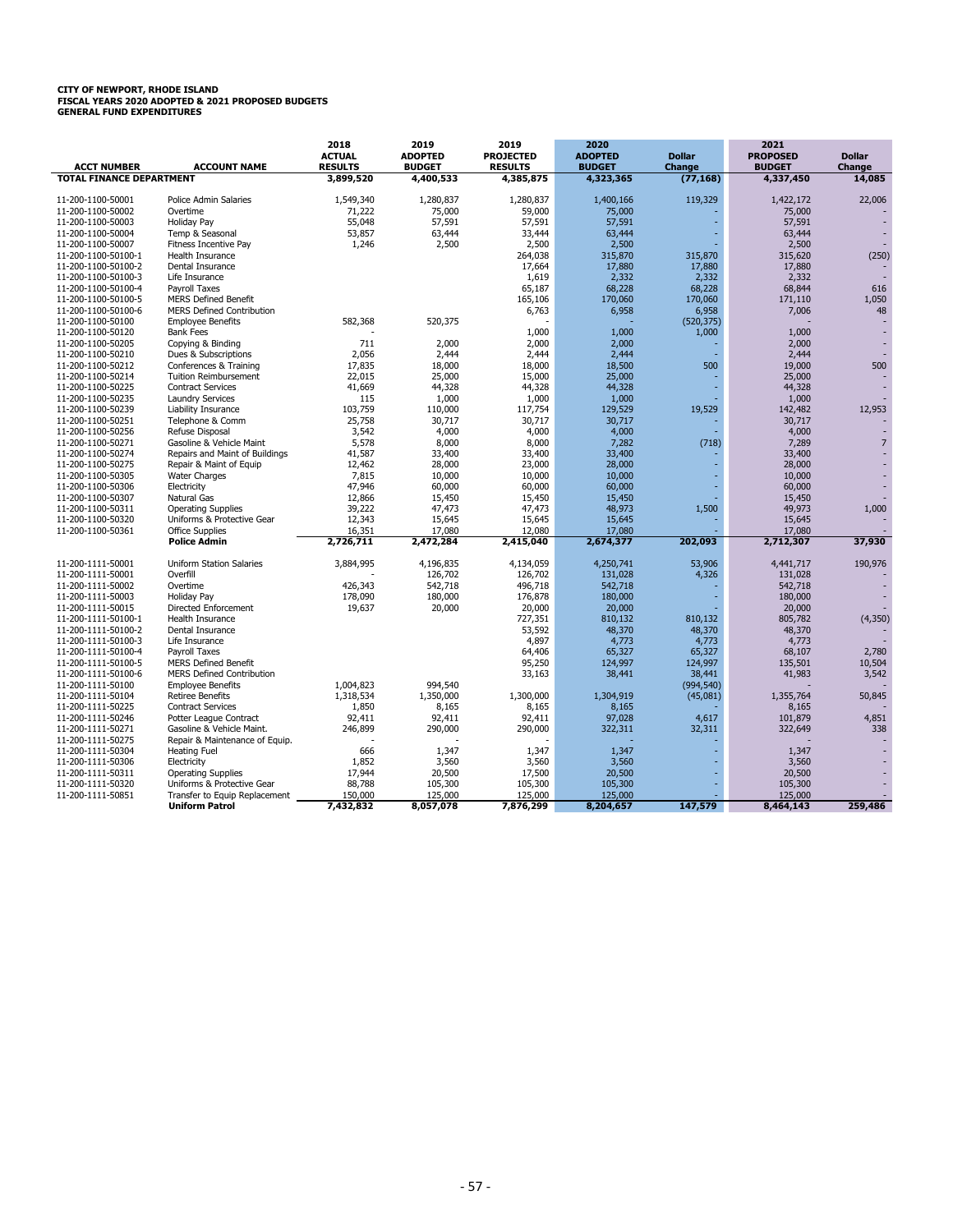| <b>ACCT NUMBER</b>                         | <b>ACCOUNT NAME</b>                                           | 2018<br><b>ACTUAL</b><br><b>RESULTS</b> | 2019<br><b>ADOPTED</b><br><b>BUDGET</b> | 2019<br><b>PROJECTED</b><br><b>RESULTS</b> | 2020<br><b>ADOPTED</b><br><b>BUDGET</b> | <b>Dollar</b><br>Change | 2021<br><b>PROPOSED</b><br><b>BUDGET</b> | <b>Dollar</b><br>Change |
|--------------------------------------------|---------------------------------------------------------------|-----------------------------------------|-----------------------------------------|--------------------------------------------|-----------------------------------------|-------------------------|------------------------------------------|-------------------------|
| 11-200-1130-50001                          | Police General Assign                                         | 1,604,567                               | 1,635,961                               | 1,635,961                                  | 1,654,335                               | 18,374                  | 1,693,268                                | 38,933                  |
| 11-200-1130-50002                          | Overtime                                                      | 126,152                                 | 95,214                                  | 84,214                                     | 95,214                                  |                         | 95,214                                   |                         |
| 11-200-1130-50003                          | Holiday Pay                                                   | 72,557                                  | 51,799                                  | 51,799                                     | 51,799                                  |                         | 51,799                                   |                         |
| 11-200-1130-50100-1                        | Health Insurance                                              |                                         |                                         | 286,960                                    | 308,577                                 | 308,577                 | 307,127                                  | (1, 450)                |
| 11-200-1130-50100-2<br>11-200-1130-50100-3 | Dental Insurance<br>Life Insurance                            |                                         |                                         | 19,081<br>1,660                            | 18,460<br>1,702                         | 18,460<br>1,702         | 18,460<br>1,702                          |                         |
| 11-200-1130-50100-4                        | Payroll Taxes                                                 |                                         |                                         | 27,240                                     | 27,576                                  | 27,576                  | 28,142                                   | 566                     |
| 11-200-1130-50100-5                        | <b>MERS Defined Benefit</b>                                   |                                         |                                         | 12,463                                     | 12,731                                  | 12,731                  | 12,736                                   |                         |
| 11-200-1130-50100-6                        | <b>MERS Defined Contribution</b>                              |                                         |                                         | 600                                        |                                         |                         |                                          |                         |
| 11-200-1130-50100                          | <b>Employee Benefits</b>                                      | 344,905                                 | 347,405                                 |                                            |                                         | (347, 405)              |                                          |                         |
| 11-200-1130-50271                          | Gasoline & Vehicle Maint.                                     | 77,001                                  | 90,000                                  | 90,000                                     | 100,520                                 | 10,520                  | 100,625                                  | 105                     |
| 11-200-1130-50311                          | <b>Operating Supplies</b>                                     | 10,206                                  | 10,400                                  | 10,400                                     | 10,400                                  |                         | 10,400                                   |                         |
| 11-200-1130-50320                          | Uniforms & Protective Gear<br><b>Criminal Invest Services</b> | 26,244<br>2,261,632                     | 26,731<br>2,257,510                     | 26,731<br>2,247,109                        | 26,731<br>2,308,045                     | 50,535                  | 26,731<br>2,346,204                      | 38,159                  |
|                                            |                                                               |                                         |                                         |                                            |                                         |                         |                                          |                         |
| 11-200-1150-50004                          | Temporary & Seasonal                                          |                                         |                                         |                                            | 110,231                                 | 110,231                 | 110,231                                  |                         |
| 11-200-1150-50225                          | <b>Contract Services</b><br>Vehicle Maintenance               |                                         |                                         |                                            | 106,500<br>19,076                       | 106,500<br>19,076       | 106,500                                  |                         |
| 11-200-1150-50271<br>11-200-1150-50320     | Uniforms & Protective Gear                                    |                                         |                                         |                                            | 4,000                                   | 4,000                   | 19,076<br>4,000                          |                         |
|                                            | <b>Parking &amp; Ticket Enforce</b>                           |                                         |                                         |                                            | 239,807                                 | 239,807                 | 239,807                                  |                         |
| SUBTOTAL POLICE - OPERATING                |                                                               | 12,421,175                              | 12,786,872                              | 12,538,448                                 | 13,426,886                              | 640,014                 | 13,762,461                               | 335,575                 |
| 11-200-1111-50010                          | Special Detail Pay                                            | 1,206,593                               | 1,000,000                               | 1,100,000                                  | 1,100,000                               | 100,000                 | 1,100,000                                |                         |
| 11-200-1111-50150                          | Contribution to Pension                                       | 4,396,285                               | 4,647,573                               | 4,647,573                                  | 4,485,691                               | (161, 882)              | 4,485,691                                |                         |
| <b>TOTAL POLICE</b>                        |                                                               | 18,024,053                              | 18,434,445                              | 18,286,021                                 | 19,012,577                              | 578,132                 | 19,348,152                               | 335,575                 |
| 11-300-1300-50001                          | Fire Admin Salaries                                           | 211,535                                 | 216,889                                 | 212,787                                    | 223,466                                 | 6,577                   | 231,094                                  | 7,628                   |
| 11-300-1300-50003                          | Holiday Pay                                                   | 4,658                                   | 4,302                                   | 4,102                                      | 4,386                                   | 84                      | 4,386                                    |                         |
| 11-300-1300-50100-1                        | Health Insurance                                              |                                         |                                         | 25,806                                     | 26,422                                  | 26,422                  | 26,422                                   |                         |
| 11-300-1300-50100-2                        | Dental Insurance                                              |                                         |                                         | 1,581                                      | 1,530                                   | 1,530                   | 1,530                                    |                         |
| 11-300-1300-50100-3                        | Life Insurance                                                |                                         |                                         | 334                                        | 334                                     | 334                     | 334                                      |                         |
| 11-300-1300-50100-4<br>11-300-1300-50100   | Payroll Taxes<br><b>Employee Benefits</b>                     | 39,816                                  | 30,866                                  | 3,145                                      | 3,240                                   | 3,240<br>(30, 866)      | 3,351                                    | 111                     |
| 11-300-1300-50205                          | Copying & Binding                                             | 632                                     | 500                                     | 100                                        | 500                                     |                         | 500                                      |                         |
| 11-300-1300-50210                          | Dues & Subscriptions                                          | 414                                     | 500                                     | 474                                        | 800                                     | 300                     | 800                                      |                         |
| 11-300-1300-50238                          | Postage                                                       | 222                                     | 500                                     | 215                                        | 500                                     |                         | 500                                      |                         |
| 11-300-1300-50239                          | Liability Insurance                                           | 2,830                                   | 3,000                                   | 3,212                                      | 3,533                                   | 533                     | 3,887                                    | 353                     |
| 11-300-1300-50251                          | Phone & Comm                                                  | 8,003                                   | 11,250                                  | 9,336                                      | 11,250                                  |                         | 11,250                                   |                         |
| 11-300-1300-50271                          | Gasoline & Vehicle Maint.                                     | 103,865                                 | 120,000                                 | 100,050                                    | 135,589                                 | 15,589                  | 135,732                                  | 143                     |
| 11-300-1300-50274                          | Repair & Maint Buildings                                      | 2,324                                   | 22,000                                  | 15,000                                     | 22,000                                  |                         | 22,000                                   |                         |
| 11-300-1300-50275<br>11-300-1300-50305     | Repair & Maint Equip<br>Water                                 | 17,071<br>11,491                        | 31,000<br>12,475                        | 17,000<br>12,000                           | 26,000<br>13,200                        | (5,000)<br>725          | 26,000<br>13,200                         |                         |
| 11-300-1300-50306                          | Electricity                                                   | 30,013                                  | 41,000                                  | 33,300                                     | 41,000                                  |                         | 41,000                                   |                         |
| 11-300-1300-50307                          | Natural Gas                                                   | 14,882                                  | 17,000                                  | 10,800                                     | 17,000                                  |                         | 17,000                                   |                         |
| 11-300-1300-50311                          | <b>Operating Supplies</b>                                     | 1,336                                   | 5,000                                   | 2,100                                      | 5,000                                   |                         | 5,000                                    |                         |
| 11-300-1300-50320                          | Uniforms & Protective Gear                                    | 3,200                                   | 3,300                                   | 3,200                                      | 3,200                                   | (100)                   | 3,200                                    |                         |
| 11-300-1300-50361                          | <b>Office Supplies</b>                                        | 4,726                                   | 10,000                                  | 4,700                                      | 10,625                                  | 625                     | 10,625                                   |                         |
| 11-300-1300-50851                          | Transfer to Equip Replacement<br><b>Fire Admin</b>            | 575,000<br>1,032,018                    | 575,000<br>1,104,582                    | 575,000<br>1,034,242                       | 575,000<br>1,124,575                    | 19,993                  | 575,000<br>1,132,811                     | 8,235                   |
|                                            |                                                               |                                         |                                         |                                            |                                         |                         |                                          |                         |
| 11-300-1301-50001                          | Salaries                                                      | 456,193                                 | 463,154                                 | 455,995                                    | 474,579                                 | 11,425                  | 486,273                                  | 11,694                  |
| 11-300-1301-50002                          | Overtime                                                      | 29,928                                  | 47,988                                  | 14,988                                     | 48,948                                  | 960                     | 49,927                                   | 979                     |
| 11-300-1301-50003<br>11-300-1301-50100-1   | <b>Holiday Pay</b><br>Health Insurance                        | 21,764                                  | 22,155                                  | 20,350<br>76,841                           | 21,904<br>87,442                        | (251)<br>87,442         | 22,444<br>87,442                         | 540                     |
| 11-300-1301-50100-2                        | Dental Insurance                                              |                                         |                                         | 5,179                                      | 5,010                                   | 5,010                   | 5,010                                    |                         |
| 11-300-1301-50100-3                        | Life Insurance                                                |                                         |                                         | 834                                        | 834                                     | 834                     | 834                                      |                         |
| 11-300-1301-50100-4                        | Payroll Taxes                                                 |                                         |                                         | 6,716                                      | 6,881                                   | 6,881                   | 7,051                                    | 170                     |
| 11-300-1301-50100                          | <b>Employee Benefits</b>                                      | 92,103                                  | 89,570                                  |                                            |                                         | (89, 570)               |                                          |                         |
| 11-300-1301-50205                          | Copying & Binding                                             | 211                                     | 400                                     |                                            | 550                                     | 150                     | 550                                      |                         |
| 11-300-1301-50210                          | Dues & Subscriptions                                          | 1,002                                   | 1,400                                   | 1,285                                      | 4,145                                   | 2,745                   | 1,455                                    | (2,690)                 |
| 11-300-1301-50212                          | Conferences & Training                                        | 1,300                                   | 6,000                                   | 2,900                                      | 6,250                                   | 250                     | 6,250                                    |                         |
| 11-300-1301-50275                          | Repair & Maint Equip                                          | 3,635                                   | 10,300                                  | 2,200                                      | 16,050                                  | 5,750                   | 14,050                                   | (2,000)                 |
| 11-300-1301-50311<br>11-300-1301-50320     | <b>Operating Supplies</b><br>Uniforms & Protective Gear       | 1,794<br>8,000                          | 6,500<br>8,250                          | 2,600<br>8,000                             | 3,900<br>2,500                          | (2,600)                 | 3,700<br>1,000                           | (200)<br>(1,500)        |
| 11-300-1301-50350                          | <b>Equipment Parts</b>                                        | 269                                     | 2,000                                   | 1,750                                      | 3,600                                   | (5,750)<br>1,600        | 2,000                                    | (1,600)                 |
|                                            | <b>Fire Prevention</b>                                        | 616.199                                 | 657,717                                 | 599,638                                    | 682,593                                 | 24,876                  | 687,986                                  | 5.393                   |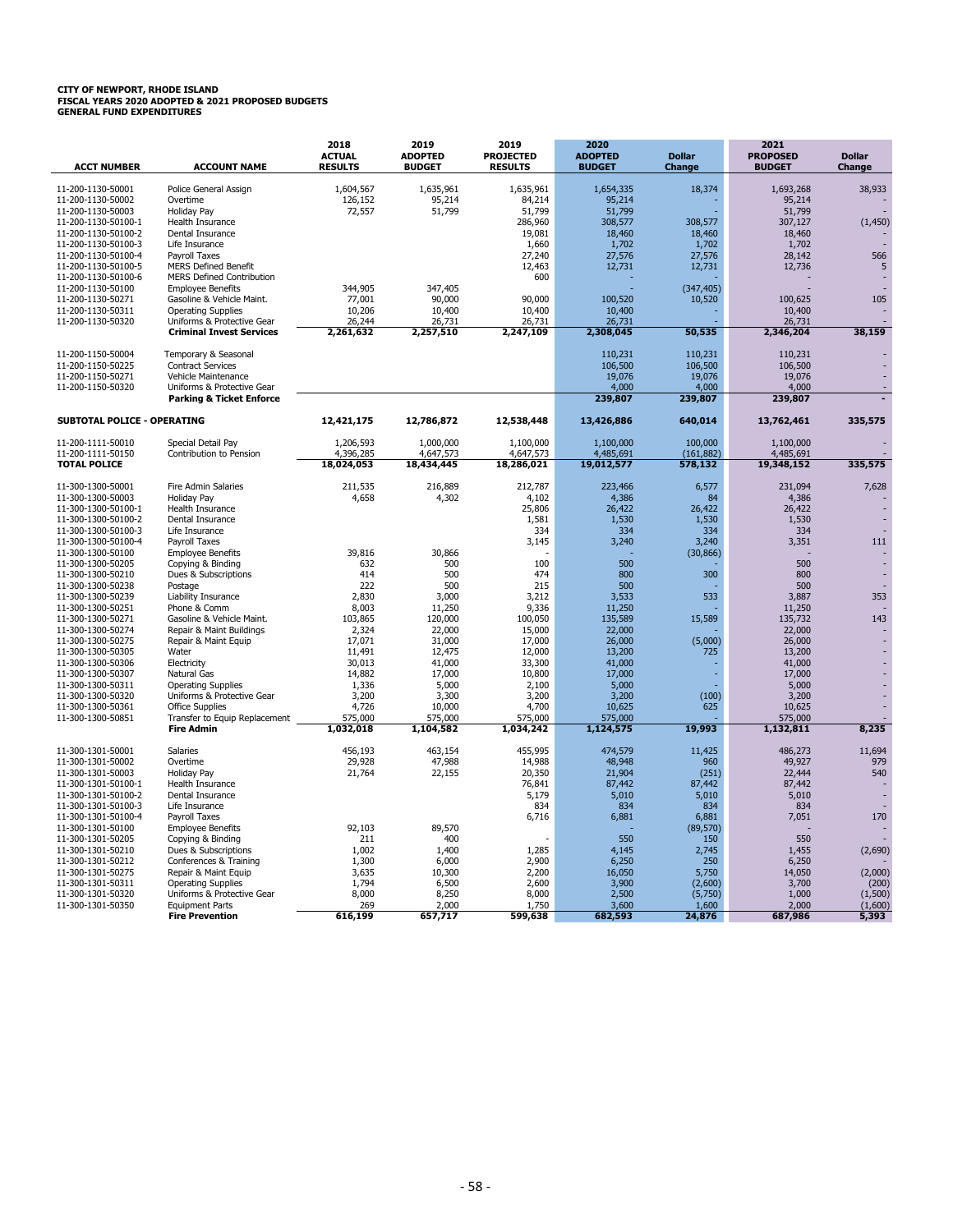| <b>GENERAL FUND EXPENDITURES</b> |  |
|----------------------------------|--|

| <b>ACCT NUMBER</b>                         | <b>ACCOUNT NAME</b>                                          | 2018<br><b>ACTUAL</b><br><b>RESULTS</b> | 2019<br><b>ADOPTED</b><br><b>BUDGET</b> | 2019<br><b>PROJECTED</b><br><b>RESULTS</b> | 2020<br><b>ADOPTED</b><br><b>BUDGET</b> | <b>Dollar</b><br><b>Change</b> | 2021<br><b>PROPOSED</b><br><b>BUDGET</b> | <b>Dollar</b><br>Change |
|--------------------------------------------|--------------------------------------------------------------|-----------------------------------------|-----------------------------------------|--------------------------------------------|-----------------------------------------|--------------------------------|------------------------------------------|-------------------------|
| 11-300-1320-50001                          | Salaries                                                     | 6,126,293                               | 6,315,950                               | 6,130,541                                  | 6,436,901                               | 120,951                        | 6,689,764                                | 252,863                 |
| 11-300-1320-50002                          | Overtime                                                     | 942,686                                 | 803,098                                 | 1,211,000                                  | 819,160                                 | 16,062                         | 835,543                                  | 16,383                  |
| 11-300-1320-50003                          | Holiday Pay                                                  | 287,859                                 | 290,000                                 | 269,200                                    | 296,250                                 | 6,250                          | 307,732                                  | 11,482                  |
| 11-300-1320-50013                          | <b>Instructor's Salary</b>                                   | 9,389                                   | 8,500                                   | 7,500                                      | 10,050                                  | 1,550                          | 10,050                                   |                         |
| 11-300-1320-50014                          | <b>EMT Certificate Pay</b>                                   | 116,475                                 | 123,000                                 | 115,725                                    | 121.000                                 | (2,000)                        | 123,000                                  | 2,000                   |
| 11-300-1320-50100-1                        | Health Insurance                                             |                                         |                                         | 1,330,694                                  | 1,501,488                               | 1,501,488                      | 1,501,488                                |                         |
| 11-300-1320-50100-2                        | Dental Insurance                                             |                                         |                                         | 91,686                                     | 87,910                                  | 87,910                         | 87,910                                   |                         |
| 11-300-1320-50100-3                        | Life Insurance                                               |                                         |                                         | 14,685                                     | 14,852                                  | 14,852                         | 14,852                                   |                         |
| 11-300-1320-50100-4                        | Payroll Taxes                                                |                                         |                                         | 91,581                                     | 93,335                                  | 93,335                         | 97,002                                   | 3,667                   |
| 11-300-1320-50100<br>11-300-1320-50104     | <b>Employee Benefits</b><br><b>Retiree Benefits</b>          | 1,570,448<br>1,126,298                  | 1,528,645<br>1,200,000                  | 1,150,000                                  | 1,047,413                               | (1,528,645)<br>(152, 587)      | 1,099,783                                | 52,370                  |
| 11-300-1320-50212                          | Conferences & Training                                       | 30,967                                  | 62,500                                  | 33,300                                     | 52,600                                  | (9,900)                        | 52,600                                   |                         |
| 11-300-1320-50214                          | <b>Tuition Reimb</b>                                         | 36,597                                  | 30,000                                  | 25,000                                     | 25,000                                  | (5,000)                        | 25,000                                   |                         |
| 11-300-1320-50225                          | <b>Contract Services</b>                                     | 14,265                                  | 25,000                                  | 22,180                                     | 33,000                                  | 8,000                          | 33,000                                   |                         |
| 11-300-1320-50239                          | Liability Insurance                                          | 108,475                                 | 110,000                                 | 117,754                                    | 129,529                                 | 19,529                         | 142,482                                  | 12,953                  |
| 11-300-1320-50275                          | Repairs & Maint Equip                                        | 9,965                                   | 20,000                                  | 15,100                                     | 18,000                                  | (2,000)                        | 18,000                                   |                         |
| 11-300-1320-50311                          | <b>Operating Supplies</b>                                    | 19,085                                  | 20,000                                  | 18,400                                     | 19,000                                  | (1,000)                        | 19,000                                   |                         |
| 11-300-1320-50313                          | <b>Medical Supplies</b>                                      | 23,841                                  | 27,000                                  | 27,000                                     | 33,000                                  | 6,000                          | 33,000                                   |                         |
| 11-300-1320-50320                          | <b>Uniform Allowance</b>                                     | 138,657                                 | 141,900                                 | 137,600                                    | 138,500                                 | (3, 400)                       | 138,500                                  |                         |
| 11-300-1320-50321                          | Protective Gear                                              | 21,526                                  | 30,000                                  | 27,500                                     | 30,000                                  |                                | 30,000                                   |                         |
| 11-300-1320-50350                          | <b>Equipment Parts</b>                                       | 21,512                                  | 30,000                                  | 24,500                                     | 30,000<br>10,936,988                    |                                | 30,000                                   | 351,718                 |
|                                            | <b>Firefighting &amp; EMS</b>                                | 10,604,338                              | 10,765,593                              | 10,860,946                                 |                                         | 171,395                        | 11,288,706                               |                         |
| SUBTOTAL FIRE - OPERATING                  |                                                              | 12,252,555                              | 12,527,892                              | 12,494,826                                 | 12,744,156                              | 216,264                        | 13,109,503                               | 365,346                 |
| 11-300-1300-50260                          | <b>Hydrant Rental</b>                                        | 589,193                                 | 589,193                                 | 589,193                                    | 743,856                                 | 154,663                        | 795,411                                  | 51,555                  |
| 11-300-1320-50010                          | Special Detail Pay                                           | 405,840                                 | 200,000                                 | 175,000                                    | 150,000                                 | (50,000)                       | 150,000                                  |                         |
| 11-300-1320-50150                          | Contribution to Pension                                      | 6,142,577                               | 6,383,436                               | 6,383,436                                  | 6,412,242                               | 28,806                         | 6,412,242                                |                         |
| <b>TOTAL FIRE</b>                          |                                                              | 19,390,165                              | 19,700,521                              | 19,642,455                                 | 20,050,254                              | 349,733                        | 20,467,156                               | 416,901                 |
| DEPARTMENT OF PUBLIC SERVICES              |                                                              |                                         |                                         |                                            |                                         |                                |                                          |                         |
| 11-400-1400-50001                          | <b>Public Services Salaries</b>                              | 407,817                                 | 208,910                                 | 208,910                                    | 214,438                                 | 5,528                          | 220,063                                  | 5,625                   |
| 11-400-1400-50100-1                        | Health Insurance                                             |                                         |                                         | 26,297                                     | 25,566                                  | 25,566                         | 25,566                                   |                         |
| 11-400-1400-50100-2                        | Dental Insurance                                             |                                         |                                         | 1,581                                      | 1,530                                   | 1,530                          | 1,530                                    |                         |
| 11-400-1400-50100-3                        | Life Insurance                                               |                                         |                                         | 166                                        | 250                                     | 250                            | 250                                      |                         |
| 11-400-1400-50100-4<br>11-400-1400-50100-5 | Payroll Taxes<br><b>MERS Defined Benefit</b>                 |                                         |                                         | 15,982<br>45,877                           | 16,405<br>47,176                        | 16,405<br>47,176               | 16,835<br>48,414                         | 430                     |
| 11-400-1400-50100-6                        | <b>MERS Defined Contribution</b>                             |                                         |                                         | 642                                        | 668                                     | 668                            | 695                                      | 1,238<br>27             |
| 11-400-1400-50100                          | <b>Employee Benefits</b>                                     | 199,190                                 | 90,544                                  |                                            |                                         | (90, 544)                      |                                          |                         |
| 11-400-1400-50210                          | Dues & Subscriptions                                         | 1,259                                   | 1,250                                   | 1,250                                      | 1,250                                   |                                | 1,250                                    |                         |
| 11-400-1400-50212                          | Conf. & Training                                             | 3,705                                   | 2,500                                   | 2,500                                      | 2,500                                   |                                | 2,500                                    |                         |
| 11-400-1400-50225                          | <b>Contract Services</b>                                     | 682                                     | 1,000                                   | 1,000                                      | 1,000                                   |                                | 1,000                                    |                         |
| 11-400-1400-50251                          | Phone & Comm                                                 | 8,131                                   | 7,000                                   | 10,000                                     | 7,000                                   |                                | 7,000                                    |                         |
| 11-400-1400-50271                          | Gasoline & Vehicle Maint.                                    | 2,296                                   | 2,456                                   | 2,456                                      | 2,997                                   | 541                            | 3,000                                    | 3                       |
| 11-400-1400-50361                          | <b>Office Supplies</b>                                       | 1,242                                   | 4,000                                   | 4,000                                      | 4,000                                   |                                | 4,000                                    |                         |
| 11-400-1400-50527                          | Personnel Shifts                                             |                                         |                                         |                                            |                                         |                                |                                          |                         |
| 11-400-1400-50851                          | Transfer to Equip Replacement<br><b>PS Administration</b>    | 504,930<br>1,129,252                    | 650,000<br>967,660                      | 650,000<br>970,661                         | 550,000<br>874,780                      | (100,000)<br>(92, 880)         | 550,000<br>882,103                       | 7,323                   |
| 11-400-1450-50001                          | <b>Engineering Salaries</b>                                  | 118,560                                 | 350,055                                 | 300,055                                    | 311,817                                 | (38, 238)                      | 319,725                                  | 7,908                   |
| 11-400-1450-50002                          | Overtime                                                     | 16                                      | 1,500                                   | 1,500                                      | 1,500                                   |                                | 1,500                                    |                         |
| 11-400-1450-50004                          | Temp and Seasonal                                            | 25,775                                  | 30,000                                  | 30,000                                     | 30,000                                  |                                | 30,000                                   |                         |
| 11-400-1450-50100-1                        | Health Insurance                                             |                                         |                                         | 64,423                                     | 65,116                                  | 65,116                         | 65,116                                   |                         |
| 11-400-1450-50100-2                        | Dental Insurance                                             |                                         |                                         | 5,995                                      | 3,850                                   | 3,850                          | 3,850                                    |                         |
| 11-400-1450-50100-3                        | Life Insurance                                               |                                         |                                         | 332                                        | 500                                     | 500                            | 500                                      |                         |
| 11-400-1450-50100-4                        | Payroll Taxes                                                |                                         |                                         | 26,779                                     | 23,854                                  | 23,854                         | 24,459                                   | 605                     |
| 11-400-1450-50100-5                        | <b>MERS Defined Benefit</b>                                  |                                         |                                         | 76,872                                     | 68,600                                  | 68,600                         | 70,340                                   | 1,740                   |
| 11-400-1450-50100-6<br>11-400-1450-50100   | <b>MERS Defined Contribution</b><br><b>Employee Benefits</b> | 44,476                                  | 201,102                                 | 1,700                                      | 1,929                                   | 1,929<br>(201, 102)            | 1,984                                    | 55                      |
| 11-400-1450-50212                          | Conferences & Training                                       | 2,546                                   | 2,500                                   | 2,500                                      | 2,500                                   |                                | 2,500                                    |                         |
| 11-400-1450-50225                          | Road /Trench Repair                                          | 329,505                                 | 740,000                                 | 1,200,000                                  | 740,000                                 |                                | 740,000                                  |                         |
| 11-400-1450-50268                          | Mileage Reimbursement                                        | 818                                     | 2,000                                   | 2,000                                      | 2,000                                   |                                | 2,000                                    |                         |
| 11-400-1450-50271                          | Gasoline & Vehicle Maint.                                    | 5,261                                   | 7,500                                   | 8,034                                      | 6,868                                   | (632)                          | 6,875                                    | $\overline{7}$          |
| 11-400-1450-50311                          | <b>Operating Supplies</b>                                    | 1,025                                   | 1,500                                   | 1,500                                      | 1,500                                   |                                | 1,500                                    |                         |
| 11-400-1450-50361                          | <b>Office Supplies</b>                                       | 3,954                                   | 5,000                                   | 5,000                                      | 5,000                                   |                                | 5,000                                    |                         |
|                                            | <b>Engineering Services</b>                                  | 531,936                                 | 1,341,157                               | 1,726,690                                  | 1,265,034                               | (76, 123)                      | 1,275,349                                | 10,315                  |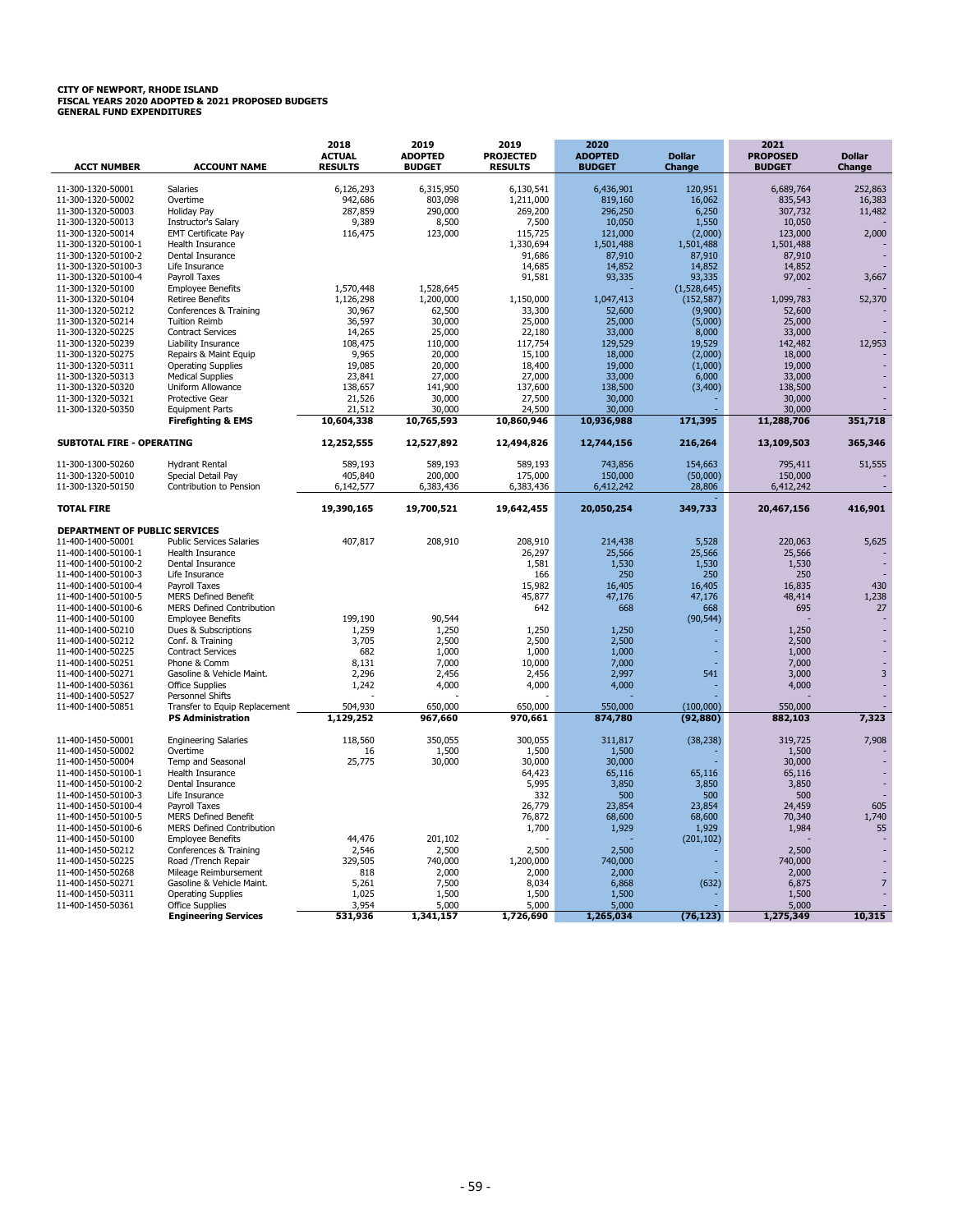| 14,265<br>11-400-1470-50001<br><b>Public Works Salaries</b><br>401,359<br>532,184<br>482,184<br>530,347<br>(1, 837)<br>544,612<br>Overtime<br>6,437<br>2,500<br>2,500<br>2,500<br>2,500<br>11-400-1470-50002<br>50,973<br>48,000<br>40,000<br>40,000<br>Temp/Seasonal Wages<br>40,000<br>(8,000)<br>11-400-1470-50004<br>143,818<br>132,692<br>11-400-1470-50100-1<br>Health Insurance<br>132,692<br>132,692<br>11-400-1470-50100-2<br>Dental Insurance<br>9,678<br>7,413<br>7,413<br>7,413<br>783<br>Life Insurance<br>1,133<br>1,133<br>11-400-1470-50100-3<br>1,133<br>40,712<br>1,091<br>11-400-1470-50100-4<br>Payroll Taxes<br>40,572<br>40,572<br>41,663<br>3,139<br><b>MERS Defined Benefit</b><br>116,868<br>116,676<br>116,676<br>119,815<br>11-400-1470-50100-5<br>127<br><b>MERS Defined Contribution</b><br>4,527<br>4,654<br>11-400-1470-50100-6<br>4,527<br>11-400-1470-50100<br><b>Employee Benefits</b><br>218,641<br>316,264<br>(316, 264)<br>581<br>500<br>500<br>11-400-1470-50210<br>Dues & Subscriptions<br>500<br>500<br>11-400-1470-50212<br>Conferences & Training<br>1,500<br>1,500<br>1,500<br>1,500<br>237<br><b>Contract Services</b><br>300<br>300<br>300<br>300<br>11-400-1470-50225<br>160,000<br>160,000<br>224<br>Gasoline & Vehicle Maint.<br>164,114<br>214,241<br>54,241<br>214,465<br>11-400-1470-50271<br>5,000<br>5,000<br>11-400-1470-50311<br><b>Operating Supplies</b><br>3,793<br>5,000<br>5,000<br>500<br>500<br>121<br>500<br>500<br>11-400-1470-50313<br><b>Medical Supplies</b><br>÷,<br>933<br>2,000<br>2,000<br>Uniforms & Protective Gear<br>2,000<br>2,000<br>11-400-1470-50320<br>11-400-1470-50340<br>Road Supplies<br>34,331<br>35,000<br>35,000<br>35,000<br>35,000<br>11-400-1470-50341<br>Sidewalk Supplies<br>20,295<br>15,000<br>15,000<br>15,000<br>15,000<br><b>Building Materials</b><br>22<br>1,000<br>1,000<br>1,000<br>1,000<br>11-400-1470-50345<br>1,259<br>2,500<br>2,500<br>2,500<br>2,500<br>11-400-1470-50361<br><b>Office Supplies</b><br>31,153<br>18,846<br><b>Public Works</b><br>903,096<br>1,122,248<br>1,059,843<br>1,153,401<br>1,172,247<br>79,825<br>102,336<br>80,000<br>11-400-1480-50001<br><b>Traffic Salaries</b><br>91,071<br>(11, 265)<br>95,624<br>4,553<br>11-400-1480-50002<br>Overtime<br>4,427<br>3,500<br>3,500<br>3,500<br>3,500<br>34,817<br>39,550<br>39,550<br>39,550<br>11-400-1480-50100-1<br>Health Insurance<br>÷,<br>2,398<br>Dental Insurance<br>2,320<br>2,320<br>2,320<br>11-400-1480-50100-2<br>11-400-1480-50100-3<br>Life Insurance<br>166<br>250<br>250<br>250<br>348<br>7,829<br>11-400-1480-50100-4<br>Payroll Taxes<br>6,967<br>6,967<br>7,315<br>1,001<br>22,473<br><b>MERS Defined Benefit</b><br>20,036<br>20,036<br>21,037<br>11-400-1480-50100-5<br>1,023<br>911<br>911<br>956<br>45<br>11-400-1480-50100-6<br><b>MERS Defined Contribution</b><br>54,000<br>11-400-1480-50100<br><b>Employee Benefits</b><br>68,706<br>(68, 706)<br>8,500<br>10<br>10,000<br>(259)<br>9,751<br>11-400-1480-50271<br>Gasoline & Vehicle Maint.<br>7,462<br>9,741<br>2,358<br>8,000<br>8,000<br>8,000<br>8,000<br>11-400-1480-50275<br>Repair & Maint. Equipment<br>48,000<br>48,000<br>48,000<br><b>Operating Supplies</b><br>27,702<br>48,000<br>11-400-1480-50311<br>11-400-1480-50320<br>Uniform & Protective Gear<br>453<br>500<br>500<br>500<br>500<br>8,000<br>8,000<br>8,000<br><b>Building Materials</b><br>8,000<br>11-400-1480-50345<br><b>Traffic Control</b><br>176,227<br>249,042<br>225,206<br>238,846<br>(10, 196)<br>244,803<br>5,957<br>11-400-1490-50002<br>Overtime<br>44,995<br>40,000<br>40,000<br>40,000<br>40,000<br>1,400<br><b>Employee Benefits</b><br>11-400-1490-50100<br>1,000<br>11-400-1490-50260<br>Rental - Equip. & Facilities<br>1,000<br>(1,000)<br>11-400-1490-50305<br><b>Water Charges</b><br>1,773<br>2,000<br>2,000<br>2,000<br>2,000<br>Electricity<br>150<br>3,000<br>2,000<br>(1,000)<br>2,000<br>11-400-1490-50306<br>2,000<br>5,000<br><b>Operating Supplies</b><br>2,316<br>5,000<br>5,000<br>5,000<br>11-400-1490-50311<br>÷,<br>119,682<br>120,000<br>120,000<br>11-400-1490-50340<br>Road Supplies<br>120,000<br>120,000<br>11-400-1490-50350<br><b>Equipment Parts</b><br>453<br>1,500<br>1,500<br>1,500<br>1,500<br>(2,000)<br><b>Snow Removal</b><br>169,369<br>172,500<br>172,900<br>170,500<br>170,500<br>11-400-1505-50001<br><b>Facilities Salaries</b><br>1,042,602<br>576,622<br>551,622<br>606,003<br>29,381<br>623,489<br>17,486<br>17,500<br>Overtime<br>27,994<br>17,500<br>17,500<br>17,500<br>11-400-1505-50002<br>1,750<br>1,750<br><b>Holiday Pay</b><br>149<br>1,750<br>1,750<br>11-400-1505-50003<br>37,500<br>65,000<br>11-400-1505-50004<br>Temp/Seasonal Wages<br>84,298<br>37,500<br>37,500<br>11-400-1505-50100-1<br>Health Insurance<br>146,168<br>143,527<br>143,527<br>143,527<br>10,957<br>Dental Insurance<br>9,440<br>9,440<br>9,440<br>11-400-1505-50100-2<br>11-400-1505-50100-3<br>Life Insurance<br>830<br>1,313<br>1,313<br>1,313<br>46,359<br>1,338<br>11-400-1505-50100-4<br>Payroll Taxes<br>44,112<br>46,359<br>47,697<br>3,846<br>11-400-1505-50100-5<br><b>MERS Defined Benefit</b><br>126.626<br>133,321<br>133,321<br>137,167<br><b>MERS Defined Contribution</b><br>5,405<br>11-400-1505-50100-6<br>5,702<br>5,702<br>5,870<br>168<br>334,139<br>11-400-1505-50100<br><b>Employee Benefits</b><br>551,816<br>(334, 139)<br>1,000<br>1,000<br>11-400-1505-50210<br>Dues & Subscriptions<br>1,346<br>1,000<br>1,000<br>2,500<br>2,500<br>2,500<br>11-400-1505-50212<br>Conf. & Training<br>(55)<br>2,500<br>÷,<br>81,094<br>32,500<br>32,500<br>32,500<br>11-400-1505-50225<br><b>Contract Services</b><br>32,500<br>165,069<br>175,000<br>187,335<br>206,069<br>226,675<br>20,607<br>11-400-1505-50239<br>Liability Insurance<br>31,069<br>143,197<br>80,000<br>98<br>11-400-1505-50271<br>Gasoline & Vehicle Maint<br>80,000<br>93,468<br>13,468<br>93,566<br>25,879<br>50,000<br>50,000<br>11-400-1505-50275<br>Repair & Maint., Fac/Equip<br>75,000<br>25,000<br>75,000<br>10,000<br>10,000<br>11-400-1505-50304<br>Heating Oil<br>565<br>1,000<br>(9,000)<br>1,000<br>Water Charge<br>9,577<br>20,000<br>10,000<br>12,000<br>12,000<br>11-400-1505-50305<br>(8,000)<br>75,000<br>75,000<br>75,000<br>11-400-1505-50306<br>Electricity<br>52,107<br>75,000<br>Natural Gas<br>21,640<br>15,000<br>22,000<br>24,000<br>9,000<br>24,000<br>11-400-1505-50307<br>÷<br><b>Operating Supplies</b><br>37,230<br>17,500<br>17,500<br>17,500<br>17,500<br>÷,<br>11-400-1505-50311<br>Uniforms and Protective Gear<br>2,000<br>÷<br>11-400-1505-50320<br>3,464<br>2,000<br>2,000<br>2,000<br>5,598<br>÷,<br>11-400-1505-50330<br>Landscape Supplies<br>Chemicals<br>1,392<br>11-400-1505-50335<br>36,324<br>17,500<br>17,500<br>23,000<br>11-400-1505-50345<br><b>Building Materials</b><br>5,500<br>23,000<br>1,850<br>Grounds Maintenance Supplies<br>÷<br>11-400-1505-50347<br><b>Equipment Parts</b><br>9,934<br>11-400-1505-50350<br>11-400-1505-50361<br><b>Office Supplies</b><br>1,344<br>1,500<br>1,500<br>1,500<br>1,500<br>Mutt Mitt Supplies<br>11-400-1505-50370<br>15,468<br>1,568,952<br>43,543<br><b>Facilities Management</b><br>2,319,882<br>1,467,011<br>1,478,805<br>101,941<br>1,612,494 | <b>ACCT NUMBER</b> | <b>ACCOUNT NAME</b> | 2018<br><b>ACTUAL</b><br><b>RESULTS</b> | 2019<br><b>ADOPTED</b><br><b>BUDGET</b> | 2019<br>PROJECTED<br><b>RESULTS</b> | 2020<br><b>ADOPTED</b><br><b>BUDGET</b> | <b>Dollar</b><br>Change | 2021<br><b>PROPOSED</b><br><b>BUDGET</b> | <b>Dollar</b><br><b>Change</b> |
|------------------------------------------------------------------------------------------------------------------------------------------------------------------------------------------------------------------------------------------------------------------------------------------------------------------------------------------------------------------------------------------------------------------------------------------------------------------------------------------------------------------------------------------------------------------------------------------------------------------------------------------------------------------------------------------------------------------------------------------------------------------------------------------------------------------------------------------------------------------------------------------------------------------------------------------------------------------------------------------------------------------------------------------------------------------------------------------------------------------------------------------------------------------------------------------------------------------------------------------------------------------------------------------------------------------------------------------------------------------------------------------------------------------------------------------------------------------------------------------------------------------------------------------------------------------------------------------------------------------------------------------------------------------------------------------------------------------------------------------------------------------------------------------------------------------------------------------------------------------------------------------------------------------------------------------------------------------------------------------------------------------------------------------------------------------------------------------------------------------------------------------------------------------------------------------------------------------------------------------------------------------------------------------------------------------------------------------------------------------------------------------------------------------------------------------------------------------------------------------------------------------------------------------------------------------------------------------------------------------------------------------------------------------------------------------------------------------------------------------------------------------------------------------------------------------------------------------------------------------------------------------------------------------------------------------------------------------------------------------------------------------------------------------------------------------------------------------------------------------------------------------------------------------------------------------------------------------------------------------------------------------------------------------------------------------------------------------------------------------------------------------------------------------------------------------------------------------------------------------------------------------------------------------------------------------------------------------------------------------------------------------------------------------------------------------------------------------------------------------------------------------------------------------------------------------------------------------------------------------------------------------------------------------------------------------------------------------------------------------------------------------------------------------------------------------------------------------------------------------------------------------------------------------------------------------------------------------------------------------------------------------------------------------------------------------------------------------------------------------------------------------------------------------------------------------------------------------------------------------------------------------------------------------------------------------------------------------------------------------------------------------------------------------------------------------------------------------------------------------------------------------------------------------------------------------------------------------------------------------------------------------------------------------------------------------------------------------------------------------------------------------------------------------------------------------------------------------------------------------------------------------------------------------------------------------------------------------------------------------------------------------------------------------------------------------------------------------------------------------------------------------------------------------------------------------------------------------------------------------------------------------------------------------------------------------------------------------------------------------------------------------------------------------------------------------------------------------------------------------------------------------------------------------------------------------------------------------------------------------------------------------------------------------------------------------------------------------------------------------------------------------------------------------------------------------------------------------------------------------------------------------------------------------------------------------------------------------------------------------------------------------------------------------------------------------------------------------------------------------------------------------------------------------------------------------------------------------------------------------------------------------------------------------------------------------------------------------------------------------------------------------------------------------------------------------------------------------------------------------------------------------------------------------------------------------------------------------------------------------------------------------------------------------------------------------------------------------------------------------------------------------------------------------------------------------------------------------------------------------------------------------------------------------------------------------------------------------------------------------------------------------------------------------------------------|--------------------|---------------------|-----------------------------------------|-----------------------------------------|-------------------------------------|-----------------------------------------|-------------------------|------------------------------------------|--------------------------------|
|                                                                                                                                                                                                                                                                                                                                                                                                                                                                                                                                                                                                                                                                                                                                                                                                                                                                                                                                                                                                                                                                                                                                                                                                                                                                                                                                                                                                                                                                                                                                                                                                                                                                                                                                                                                                                                                                                                                                                                                                                                                                                                                                                                                                                                                                                                                                                                                                                                                                                                                                                                                                                                                                                                                                                                                                                                                                                                                                                                                                                                                                                                                                                                                                                                                                                                                                                                                                                                                                                                                                                                                                                                                                                                                                                                                                                                                                                                                                                                                                                                                                                                                                                                                                                                                                                                                                                                                                                                                                                                                                                                                                                                                                                                                                                                                                                                                                                                                                                                                                                                                                                                                                                                                                                                                                                                                                                                                                                                                                                                                                                                                                                                                                                                                                                                                                                                                                                                                                                                                                                                                                                                                                                                                                                                                                                                                                                                                                                                                                                                                                                                                                                                                                                                                                                                                                                                                                                                                                                                                                                                                                                                                                                                                                                                                                                                            |                    |                     |                                         |                                         |                                     |                                         |                         |                                          |                                |
|                                                                                                                                                                                                                                                                                                                                                                                                                                                                                                                                                                                                                                                                                                                                                                                                                                                                                                                                                                                                                                                                                                                                                                                                                                                                                                                                                                                                                                                                                                                                                                                                                                                                                                                                                                                                                                                                                                                                                                                                                                                                                                                                                                                                                                                                                                                                                                                                                                                                                                                                                                                                                                                                                                                                                                                                                                                                                                                                                                                                                                                                                                                                                                                                                                                                                                                                                                                                                                                                                                                                                                                                                                                                                                                                                                                                                                                                                                                                                                                                                                                                                                                                                                                                                                                                                                                                                                                                                                                                                                                                                                                                                                                                                                                                                                                                                                                                                                                                                                                                                                                                                                                                                                                                                                                                                                                                                                                                                                                                                                                                                                                                                                                                                                                                                                                                                                                                                                                                                                                                                                                                                                                                                                                                                                                                                                                                                                                                                                                                                                                                                                                                                                                                                                                                                                                                                                                                                                                                                                                                                                                                                                                                                                                                                                                                                                            |                    |                     |                                         |                                         |                                     |                                         |                         |                                          |                                |
|                                                                                                                                                                                                                                                                                                                                                                                                                                                                                                                                                                                                                                                                                                                                                                                                                                                                                                                                                                                                                                                                                                                                                                                                                                                                                                                                                                                                                                                                                                                                                                                                                                                                                                                                                                                                                                                                                                                                                                                                                                                                                                                                                                                                                                                                                                                                                                                                                                                                                                                                                                                                                                                                                                                                                                                                                                                                                                                                                                                                                                                                                                                                                                                                                                                                                                                                                                                                                                                                                                                                                                                                                                                                                                                                                                                                                                                                                                                                                                                                                                                                                                                                                                                                                                                                                                                                                                                                                                                                                                                                                                                                                                                                                                                                                                                                                                                                                                                                                                                                                                                                                                                                                                                                                                                                                                                                                                                                                                                                                                                                                                                                                                                                                                                                                                                                                                                                                                                                                                                                                                                                                                                                                                                                                                                                                                                                                                                                                                                                                                                                                                                                                                                                                                                                                                                                                                                                                                                                                                                                                                                                                                                                                                                                                                                                                                            |                    |                     |                                         |                                         |                                     |                                         |                         |                                          |                                |
|                                                                                                                                                                                                                                                                                                                                                                                                                                                                                                                                                                                                                                                                                                                                                                                                                                                                                                                                                                                                                                                                                                                                                                                                                                                                                                                                                                                                                                                                                                                                                                                                                                                                                                                                                                                                                                                                                                                                                                                                                                                                                                                                                                                                                                                                                                                                                                                                                                                                                                                                                                                                                                                                                                                                                                                                                                                                                                                                                                                                                                                                                                                                                                                                                                                                                                                                                                                                                                                                                                                                                                                                                                                                                                                                                                                                                                                                                                                                                                                                                                                                                                                                                                                                                                                                                                                                                                                                                                                                                                                                                                                                                                                                                                                                                                                                                                                                                                                                                                                                                                                                                                                                                                                                                                                                                                                                                                                                                                                                                                                                                                                                                                                                                                                                                                                                                                                                                                                                                                                                                                                                                                                                                                                                                                                                                                                                                                                                                                                                                                                                                                                                                                                                                                                                                                                                                                                                                                                                                                                                                                                                                                                                                                                                                                                                                                            |                    |                     |                                         |                                         |                                     |                                         |                         |                                          |                                |
|                                                                                                                                                                                                                                                                                                                                                                                                                                                                                                                                                                                                                                                                                                                                                                                                                                                                                                                                                                                                                                                                                                                                                                                                                                                                                                                                                                                                                                                                                                                                                                                                                                                                                                                                                                                                                                                                                                                                                                                                                                                                                                                                                                                                                                                                                                                                                                                                                                                                                                                                                                                                                                                                                                                                                                                                                                                                                                                                                                                                                                                                                                                                                                                                                                                                                                                                                                                                                                                                                                                                                                                                                                                                                                                                                                                                                                                                                                                                                                                                                                                                                                                                                                                                                                                                                                                                                                                                                                                                                                                                                                                                                                                                                                                                                                                                                                                                                                                                                                                                                                                                                                                                                                                                                                                                                                                                                                                                                                                                                                                                                                                                                                                                                                                                                                                                                                                                                                                                                                                                                                                                                                                                                                                                                                                                                                                                                                                                                                                                                                                                                                                                                                                                                                                                                                                                                                                                                                                                                                                                                                                                                                                                                                                                                                                                                                            |                    |                     |                                         |                                         |                                     |                                         |                         |                                          |                                |
|                                                                                                                                                                                                                                                                                                                                                                                                                                                                                                                                                                                                                                                                                                                                                                                                                                                                                                                                                                                                                                                                                                                                                                                                                                                                                                                                                                                                                                                                                                                                                                                                                                                                                                                                                                                                                                                                                                                                                                                                                                                                                                                                                                                                                                                                                                                                                                                                                                                                                                                                                                                                                                                                                                                                                                                                                                                                                                                                                                                                                                                                                                                                                                                                                                                                                                                                                                                                                                                                                                                                                                                                                                                                                                                                                                                                                                                                                                                                                                                                                                                                                                                                                                                                                                                                                                                                                                                                                                                                                                                                                                                                                                                                                                                                                                                                                                                                                                                                                                                                                                                                                                                                                                                                                                                                                                                                                                                                                                                                                                                                                                                                                                                                                                                                                                                                                                                                                                                                                                                                                                                                                                                                                                                                                                                                                                                                                                                                                                                                                                                                                                                                                                                                                                                                                                                                                                                                                                                                                                                                                                                                                                                                                                                                                                                                                                            |                    |                     |                                         |                                         |                                     |                                         |                         |                                          |                                |
|                                                                                                                                                                                                                                                                                                                                                                                                                                                                                                                                                                                                                                                                                                                                                                                                                                                                                                                                                                                                                                                                                                                                                                                                                                                                                                                                                                                                                                                                                                                                                                                                                                                                                                                                                                                                                                                                                                                                                                                                                                                                                                                                                                                                                                                                                                                                                                                                                                                                                                                                                                                                                                                                                                                                                                                                                                                                                                                                                                                                                                                                                                                                                                                                                                                                                                                                                                                                                                                                                                                                                                                                                                                                                                                                                                                                                                                                                                                                                                                                                                                                                                                                                                                                                                                                                                                                                                                                                                                                                                                                                                                                                                                                                                                                                                                                                                                                                                                                                                                                                                                                                                                                                                                                                                                                                                                                                                                                                                                                                                                                                                                                                                                                                                                                                                                                                                                                                                                                                                                                                                                                                                                                                                                                                                                                                                                                                                                                                                                                                                                                                                                                                                                                                                                                                                                                                                                                                                                                                                                                                                                                                                                                                                                                                                                                                                            |                    |                     |                                         |                                         |                                     |                                         |                         |                                          |                                |
|                                                                                                                                                                                                                                                                                                                                                                                                                                                                                                                                                                                                                                                                                                                                                                                                                                                                                                                                                                                                                                                                                                                                                                                                                                                                                                                                                                                                                                                                                                                                                                                                                                                                                                                                                                                                                                                                                                                                                                                                                                                                                                                                                                                                                                                                                                                                                                                                                                                                                                                                                                                                                                                                                                                                                                                                                                                                                                                                                                                                                                                                                                                                                                                                                                                                                                                                                                                                                                                                                                                                                                                                                                                                                                                                                                                                                                                                                                                                                                                                                                                                                                                                                                                                                                                                                                                                                                                                                                                                                                                                                                                                                                                                                                                                                                                                                                                                                                                                                                                                                                                                                                                                                                                                                                                                                                                                                                                                                                                                                                                                                                                                                                                                                                                                                                                                                                                                                                                                                                                                                                                                                                                                                                                                                                                                                                                                                                                                                                                                                                                                                                                                                                                                                                                                                                                                                                                                                                                                                                                                                                                                                                                                                                                                                                                                                                            |                    |                     |                                         |                                         |                                     |                                         |                         |                                          |                                |
|                                                                                                                                                                                                                                                                                                                                                                                                                                                                                                                                                                                                                                                                                                                                                                                                                                                                                                                                                                                                                                                                                                                                                                                                                                                                                                                                                                                                                                                                                                                                                                                                                                                                                                                                                                                                                                                                                                                                                                                                                                                                                                                                                                                                                                                                                                                                                                                                                                                                                                                                                                                                                                                                                                                                                                                                                                                                                                                                                                                                                                                                                                                                                                                                                                                                                                                                                                                                                                                                                                                                                                                                                                                                                                                                                                                                                                                                                                                                                                                                                                                                                                                                                                                                                                                                                                                                                                                                                                                                                                                                                                                                                                                                                                                                                                                                                                                                                                                                                                                                                                                                                                                                                                                                                                                                                                                                                                                                                                                                                                                                                                                                                                                                                                                                                                                                                                                                                                                                                                                                                                                                                                                                                                                                                                                                                                                                                                                                                                                                                                                                                                                                                                                                                                                                                                                                                                                                                                                                                                                                                                                                                                                                                                                                                                                                                                            |                    |                     |                                         |                                         |                                     |                                         |                         |                                          |                                |
|                                                                                                                                                                                                                                                                                                                                                                                                                                                                                                                                                                                                                                                                                                                                                                                                                                                                                                                                                                                                                                                                                                                                                                                                                                                                                                                                                                                                                                                                                                                                                                                                                                                                                                                                                                                                                                                                                                                                                                                                                                                                                                                                                                                                                                                                                                                                                                                                                                                                                                                                                                                                                                                                                                                                                                                                                                                                                                                                                                                                                                                                                                                                                                                                                                                                                                                                                                                                                                                                                                                                                                                                                                                                                                                                                                                                                                                                                                                                                                                                                                                                                                                                                                                                                                                                                                                                                                                                                                                                                                                                                                                                                                                                                                                                                                                                                                                                                                                                                                                                                                                                                                                                                                                                                                                                                                                                                                                                                                                                                                                                                                                                                                                                                                                                                                                                                                                                                                                                                                                                                                                                                                                                                                                                                                                                                                                                                                                                                                                                                                                                                                                                                                                                                                                                                                                                                                                                                                                                                                                                                                                                                                                                                                                                                                                                                                            |                    |                     |                                         |                                         |                                     |                                         |                         |                                          |                                |
|                                                                                                                                                                                                                                                                                                                                                                                                                                                                                                                                                                                                                                                                                                                                                                                                                                                                                                                                                                                                                                                                                                                                                                                                                                                                                                                                                                                                                                                                                                                                                                                                                                                                                                                                                                                                                                                                                                                                                                                                                                                                                                                                                                                                                                                                                                                                                                                                                                                                                                                                                                                                                                                                                                                                                                                                                                                                                                                                                                                                                                                                                                                                                                                                                                                                                                                                                                                                                                                                                                                                                                                                                                                                                                                                                                                                                                                                                                                                                                                                                                                                                                                                                                                                                                                                                                                                                                                                                                                                                                                                                                                                                                                                                                                                                                                                                                                                                                                                                                                                                                                                                                                                                                                                                                                                                                                                                                                                                                                                                                                                                                                                                                                                                                                                                                                                                                                                                                                                                                                                                                                                                                                                                                                                                                                                                                                                                                                                                                                                                                                                                                                                                                                                                                                                                                                                                                                                                                                                                                                                                                                                                                                                                                                                                                                                                                            |                    |                     |                                         |                                         |                                     |                                         |                         |                                          |                                |
|                                                                                                                                                                                                                                                                                                                                                                                                                                                                                                                                                                                                                                                                                                                                                                                                                                                                                                                                                                                                                                                                                                                                                                                                                                                                                                                                                                                                                                                                                                                                                                                                                                                                                                                                                                                                                                                                                                                                                                                                                                                                                                                                                                                                                                                                                                                                                                                                                                                                                                                                                                                                                                                                                                                                                                                                                                                                                                                                                                                                                                                                                                                                                                                                                                                                                                                                                                                                                                                                                                                                                                                                                                                                                                                                                                                                                                                                                                                                                                                                                                                                                                                                                                                                                                                                                                                                                                                                                                                                                                                                                                                                                                                                                                                                                                                                                                                                                                                                                                                                                                                                                                                                                                                                                                                                                                                                                                                                                                                                                                                                                                                                                                                                                                                                                                                                                                                                                                                                                                                                                                                                                                                                                                                                                                                                                                                                                                                                                                                                                                                                                                                                                                                                                                                                                                                                                                                                                                                                                                                                                                                                                                                                                                                                                                                                                                            |                    |                     |                                         |                                         |                                     |                                         |                         |                                          |                                |
|                                                                                                                                                                                                                                                                                                                                                                                                                                                                                                                                                                                                                                                                                                                                                                                                                                                                                                                                                                                                                                                                                                                                                                                                                                                                                                                                                                                                                                                                                                                                                                                                                                                                                                                                                                                                                                                                                                                                                                                                                                                                                                                                                                                                                                                                                                                                                                                                                                                                                                                                                                                                                                                                                                                                                                                                                                                                                                                                                                                                                                                                                                                                                                                                                                                                                                                                                                                                                                                                                                                                                                                                                                                                                                                                                                                                                                                                                                                                                                                                                                                                                                                                                                                                                                                                                                                                                                                                                                                                                                                                                                                                                                                                                                                                                                                                                                                                                                                                                                                                                                                                                                                                                                                                                                                                                                                                                                                                                                                                                                                                                                                                                                                                                                                                                                                                                                                                                                                                                                                                                                                                                                                                                                                                                                                                                                                                                                                                                                                                                                                                                                                                                                                                                                                                                                                                                                                                                                                                                                                                                                                                                                                                                                                                                                                                                                            |                    |                     |                                         |                                         |                                     |                                         |                         |                                          |                                |
|                                                                                                                                                                                                                                                                                                                                                                                                                                                                                                                                                                                                                                                                                                                                                                                                                                                                                                                                                                                                                                                                                                                                                                                                                                                                                                                                                                                                                                                                                                                                                                                                                                                                                                                                                                                                                                                                                                                                                                                                                                                                                                                                                                                                                                                                                                                                                                                                                                                                                                                                                                                                                                                                                                                                                                                                                                                                                                                                                                                                                                                                                                                                                                                                                                                                                                                                                                                                                                                                                                                                                                                                                                                                                                                                                                                                                                                                                                                                                                                                                                                                                                                                                                                                                                                                                                                                                                                                                                                                                                                                                                                                                                                                                                                                                                                                                                                                                                                                                                                                                                                                                                                                                                                                                                                                                                                                                                                                                                                                                                                                                                                                                                                                                                                                                                                                                                                                                                                                                                                                                                                                                                                                                                                                                                                                                                                                                                                                                                                                                                                                                                                                                                                                                                                                                                                                                                                                                                                                                                                                                                                                                                                                                                                                                                                                                                            |                    |                     |                                         |                                         |                                     |                                         |                         |                                          |                                |
|                                                                                                                                                                                                                                                                                                                                                                                                                                                                                                                                                                                                                                                                                                                                                                                                                                                                                                                                                                                                                                                                                                                                                                                                                                                                                                                                                                                                                                                                                                                                                                                                                                                                                                                                                                                                                                                                                                                                                                                                                                                                                                                                                                                                                                                                                                                                                                                                                                                                                                                                                                                                                                                                                                                                                                                                                                                                                                                                                                                                                                                                                                                                                                                                                                                                                                                                                                                                                                                                                                                                                                                                                                                                                                                                                                                                                                                                                                                                                                                                                                                                                                                                                                                                                                                                                                                                                                                                                                                                                                                                                                                                                                                                                                                                                                                                                                                                                                                                                                                                                                                                                                                                                                                                                                                                                                                                                                                                                                                                                                                                                                                                                                                                                                                                                                                                                                                                                                                                                                                                                                                                                                                                                                                                                                                                                                                                                                                                                                                                                                                                                                                                                                                                                                                                                                                                                                                                                                                                                                                                                                                                                                                                                                                                                                                                                                            |                    |                     |                                         |                                         |                                     |                                         |                         |                                          |                                |
|                                                                                                                                                                                                                                                                                                                                                                                                                                                                                                                                                                                                                                                                                                                                                                                                                                                                                                                                                                                                                                                                                                                                                                                                                                                                                                                                                                                                                                                                                                                                                                                                                                                                                                                                                                                                                                                                                                                                                                                                                                                                                                                                                                                                                                                                                                                                                                                                                                                                                                                                                                                                                                                                                                                                                                                                                                                                                                                                                                                                                                                                                                                                                                                                                                                                                                                                                                                                                                                                                                                                                                                                                                                                                                                                                                                                                                                                                                                                                                                                                                                                                                                                                                                                                                                                                                                                                                                                                                                                                                                                                                                                                                                                                                                                                                                                                                                                                                                                                                                                                                                                                                                                                                                                                                                                                                                                                                                                                                                                                                                                                                                                                                                                                                                                                                                                                                                                                                                                                                                                                                                                                                                                                                                                                                                                                                                                                                                                                                                                                                                                                                                                                                                                                                                                                                                                                                                                                                                                                                                                                                                                                                                                                                                                                                                                                                            |                    |                     |                                         |                                         |                                     |                                         |                         |                                          |                                |
|                                                                                                                                                                                                                                                                                                                                                                                                                                                                                                                                                                                                                                                                                                                                                                                                                                                                                                                                                                                                                                                                                                                                                                                                                                                                                                                                                                                                                                                                                                                                                                                                                                                                                                                                                                                                                                                                                                                                                                                                                                                                                                                                                                                                                                                                                                                                                                                                                                                                                                                                                                                                                                                                                                                                                                                                                                                                                                                                                                                                                                                                                                                                                                                                                                                                                                                                                                                                                                                                                                                                                                                                                                                                                                                                                                                                                                                                                                                                                                                                                                                                                                                                                                                                                                                                                                                                                                                                                                                                                                                                                                                                                                                                                                                                                                                                                                                                                                                                                                                                                                                                                                                                                                                                                                                                                                                                                                                                                                                                                                                                                                                                                                                                                                                                                                                                                                                                                                                                                                                                                                                                                                                                                                                                                                                                                                                                                                                                                                                                                                                                                                                                                                                                                                                                                                                                                                                                                                                                                                                                                                                                                                                                                                                                                                                                                                            |                    |                     |                                         |                                         |                                     |                                         |                         |                                          |                                |
|                                                                                                                                                                                                                                                                                                                                                                                                                                                                                                                                                                                                                                                                                                                                                                                                                                                                                                                                                                                                                                                                                                                                                                                                                                                                                                                                                                                                                                                                                                                                                                                                                                                                                                                                                                                                                                                                                                                                                                                                                                                                                                                                                                                                                                                                                                                                                                                                                                                                                                                                                                                                                                                                                                                                                                                                                                                                                                                                                                                                                                                                                                                                                                                                                                                                                                                                                                                                                                                                                                                                                                                                                                                                                                                                                                                                                                                                                                                                                                                                                                                                                                                                                                                                                                                                                                                                                                                                                                                                                                                                                                                                                                                                                                                                                                                                                                                                                                                                                                                                                                                                                                                                                                                                                                                                                                                                                                                                                                                                                                                                                                                                                                                                                                                                                                                                                                                                                                                                                                                                                                                                                                                                                                                                                                                                                                                                                                                                                                                                                                                                                                                                                                                                                                                                                                                                                                                                                                                                                                                                                                                                                                                                                                                                                                                                                                            |                    |                     |                                         |                                         |                                     |                                         |                         |                                          |                                |
|                                                                                                                                                                                                                                                                                                                                                                                                                                                                                                                                                                                                                                                                                                                                                                                                                                                                                                                                                                                                                                                                                                                                                                                                                                                                                                                                                                                                                                                                                                                                                                                                                                                                                                                                                                                                                                                                                                                                                                                                                                                                                                                                                                                                                                                                                                                                                                                                                                                                                                                                                                                                                                                                                                                                                                                                                                                                                                                                                                                                                                                                                                                                                                                                                                                                                                                                                                                                                                                                                                                                                                                                                                                                                                                                                                                                                                                                                                                                                                                                                                                                                                                                                                                                                                                                                                                                                                                                                                                                                                                                                                                                                                                                                                                                                                                                                                                                                                                                                                                                                                                                                                                                                                                                                                                                                                                                                                                                                                                                                                                                                                                                                                                                                                                                                                                                                                                                                                                                                                                                                                                                                                                                                                                                                                                                                                                                                                                                                                                                                                                                                                                                                                                                                                                                                                                                                                                                                                                                                                                                                                                                                                                                                                                                                                                                                                            |                    |                     |                                         |                                         |                                     |                                         |                         |                                          |                                |
|                                                                                                                                                                                                                                                                                                                                                                                                                                                                                                                                                                                                                                                                                                                                                                                                                                                                                                                                                                                                                                                                                                                                                                                                                                                                                                                                                                                                                                                                                                                                                                                                                                                                                                                                                                                                                                                                                                                                                                                                                                                                                                                                                                                                                                                                                                                                                                                                                                                                                                                                                                                                                                                                                                                                                                                                                                                                                                                                                                                                                                                                                                                                                                                                                                                                                                                                                                                                                                                                                                                                                                                                                                                                                                                                                                                                                                                                                                                                                                                                                                                                                                                                                                                                                                                                                                                                                                                                                                                                                                                                                                                                                                                                                                                                                                                                                                                                                                                                                                                                                                                                                                                                                                                                                                                                                                                                                                                                                                                                                                                                                                                                                                                                                                                                                                                                                                                                                                                                                                                                                                                                                                                                                                                                                                                                                                                                                                                                                                                                                                                                                                                                                                                                                                                                                                                                                                                                                                                                                                                                                                                                                                                                                                                                                                                                                                            |                    |                     |                                         |                                         |                                     |                                         |                         |                                          |                                |
|                                                                                                                                                                                                                                                                                                                                                                                                                                                                                                                                                                                                                                                                                                                                                                                                                                                                                                                                                                                                                                                                                                                                                                                                                                                                                                                                                                                                                                                                                                                                                                                                                                                                                                                                                                                                                                                                                                                                                                                                                                                                                                                                                                                                                                                                                                                                                                                                                                                                                                                                                                                                                                                                                                                                                                                                                                                                                                                                                                                                                                                                                                                                                                                                                                                                                                                                                                                                                                                                                                                                                                                                                                                                                                                                                                                                                                                                                                                                                                                                                                                                                                                                                                                                                                                                                                                                                                                                                                                                                                                                                                                                                                                                                                                                                                                                                                                                                                                                                                                                                                                                                                                                                                                                                                                                                                                                                                                                                                                                                                                                                                                                                                                                                                                                                                                                                                                                                                                                                                                                                                                                                                                                                                                                                                                                                                                                                                                                                                                                                                                                                                                                                                                                                                                                                                                                                                                                                                                                                                                                                                                                                                                                                                                                                                                                                                            |                    |                     |                                         |                                         |                                     |                                         |                         |                                          |                                |
|                                                                                                                                                                                                                                                                                                                                                                                                                                                                                                                                                                                                                                                                                                                                                                                                                                                                                                                                                                                                                                                                                                                                                                                                                                                                                                                                                                                                                                                                                                                                                                                                                                                                                                                                                                                                                                                                                                                                                                                                                                                                                                                                                                                                                                                                                                                                                                                                                                                                                                                                                                                                                                                                                                                                                                                                                                                                                                                                                                                                                                                                                                                                                                                                                                                                                                                                                                                                                                                                                                                                                                                                                                                                                                                                                                                                                                                                                                                                                                                                                                                                                                                                                                                                                                                                                                                                                                                                                                                                                                                                                                                                                                                                                                                                                                                                                                                                                                                                                                                                                                                                                                                                                                                                                                                                                                                                                                                                                                                                                                                                                                                                                                                                                                                                                                                                                                                                                                                                                                                                                                                                                                                                                                                                                                                                                                                                                                                                                                                                                                                                                                                                                                                                                                                                                                                                                                                                                                                                                                                                                                                                                                                                                                                                                                                                                                            |                    |                     |                                         |                                         |                                     |                                         |                         |                                          |                                |
|                                                                                                                                                                                                                                                                                                                                                                                                                                                                                                                                                                                                                                                                                                                                                                                                                                                                                                                                                                                                                                                                                                                                                                                                                                                                                                                                                                                                                                                                                                                                                                                                                                                                                                                                                                                                                                                                                                                                                                                                                                                                                                                                                                                                                                                                                                                                                                                                                                                                                                                                                                                                                                                                                                                                                                                                                                                                                                                                                                                                                                                                                                                                                                                                                                                                                                                                                                                                                                                                                                                                                                                                                                                                                                                                                                                                                                                                                                                                                                                                                                                                                                                                                                                                                                                                                                                                                                                                                                                                                                                                                                                                                                                                                                                                                                                                                                                                                                                                                                                                                                                                                                                                                                                                                                                                                                                                                                                                                                                                                                                                                                                                                                                                                                                                                                                                                                                                                                                                                                                                                                                                                                                                                                                                                                                                                                                                                                                                                                                                                                                                                                                                                                                                                                                                                                                                                                                                                                                                                                                                                                                                                                                                                                                                                                                                                                            |                    |                     |                                         |                                         |                                     |                                         |                         |                                          |                                |
|                                                                                                                                                                                                                                                                                                                                                                                                                                                                                                                                                                                                                                                                                                                                                                                                                                                                                                                                                                                                                                                                                                                                                                                                                                                                                                                                                                                                                                                                                                                                                                                                                                                                                                                                                                                                                                                                                                                                                                                                                                                                                                                                                                                                                                                                                                                                                                                                                                                                                                                                                                                                                                                                                                                                                                                                                                                                                                                                                                                                                                                                                                                                                                                                                                                                                                                                                                                                                                                                                                                                                                                                                                                                                                                                                                                                                                                                                                                                                                                                                                                                                                                                                                                                                                                                                                                                                                                                                                                                                                                                                                                                                                                                                                                                                                                                                                                                                                                                                                                                                                                                                                                                                                                                                                                                                                                                                                                                                                                                                                                                                                                                                                                                                                                                                                                                                                                                                                                                                                                                                                                                                                                                                                                                                                                                                                                                                                                                                                                                                                                                                                                                                                                                                                                                                                                                                                                                                                                                                                                                                                                                                                                                                                                                                                                                                                            |                    |                     |                                         |                                         |                                     |                                         |                         |                                          |                                |
|                                                                                                                                                                                                                                                                                                                                                                                                                                                                                                                                                                                                                                                                                                                                                                                                                                                                                                                                                                                                                                                                                                                                                                                                                                                                                                                                                                                                                                                                                                                                                                                                                                                                                                                                                                                                                                                                                                                                                                                                                                                                                                                                                                                                                                                                                                                                                                                                                                                                                                                                                                                                                                                                                                                                                                                                                                                                                                                                                                                                                                                                                                                                                                                                                                                                                                                                                                                                                                                                                                                                                                                                                                                                                                                                                                                                                                                                                                                                                                                                                                                                                                                                                                                                                                                                                                                                                                                                                                                                                                                                                                                                                                                                                                                                                                                                                                                                                                                                                                                                                                                                                                                                                                                                                                                                                                                                                                                                                                                                                                                                                                                                                                                                                                                                                                                                                                                                                                                                                                                                                                                                                                                                                                                                                                                                                                                                                                                                                                                                                                                                                                                                                                                                                                                                                                                                                                                                                                                                                                                                                                                                                                                                                                                                                                                                                                            |                    |                     |                                         |                                         |                                     |                                         |                         |                                          |                                |
|                                                                                                                                                                                                                                                                                                                                                                                                                                                                                                                                                                                                                                                                                                                                                                                                                                                                                                                                                                                                                                                                                                                                                                                                                                                                                                                                                                                                                                                                                                                                                                                                                                                                                                                                                                                                                                                                                                                                                                                                                                                                                                                                                                                                                                                                                                                                                                                                                                                                                                                                                                                                                                                                                                                                                                                                                                                                                                                                                                                                                                                                                                                                                                                                                                                                                                                                                                                                                                                                                                                                                                                                                                                                                                                                                                                                                                                                                                                                                                                                                                                                                                                                                                                                                                                                                                                                                                                                                                                                                                                                                                                                                                                                                                                                                                                                                                                                                                                                                                                                                                                                                                                                                                                                                                                                                                                                                                                                                                                                                                                                                                                                                                                                                                                                                                                                                                                                                                                                                                                                                                                                                                                                                                                                                                                                                                                                                                                                                                                                                                                                                                                                                                                                                                                                                                                                                                                                                                                                                                                                                                                                                                                                                                                                                                                                                                            |                    |                     |                                         |                                         |                                     |                                         |                         |                                          |                                |
|                                                                                                                                                                                                                                                                                                                                                                                                                                                                                                                                                                                                                                                                                                                                                                                                                                                                                                                                                                                                                                                                                                                                                                                                                                                                                                                                                                                                                                                                                                                                                                                                                                                                                                                                                                                                                                                                                                                                                                                                                                                                                                                                                                                                                                                                                                                                                                                                                                                                                                                                                                                                                                                                                                                                                                                                                                                                                                                                                                                                                                                                                                                                                                                                                                                                                                                                                                                                                                                                                                                                                                                                                                                                                                                                                                                                                                                                                                                                                                                                                                                                                                                                                                                                                                                                                                                                                                                                                                                                                                                                                                                                                                                                                                                                                                                                                                                                                                                                                                                                                                                                                                                                                                                                                                                                                                                                                                                                                                                                                                                                                                                                                                                                                                                                                                                                                                                                                                                                                                                                                                                                                                                                                                                                                                                                                                                                                                                                                                                                                                                                                                                                                                                                                                                                                                                                                                                                                                                                                                                                                                                                                                                                                                                                                                                                                                            |                    |                     |                                         |                                         |                                     |                                         |                         |                                          |                                |
|                                                                                                                                                                                                                                                                                                                                                                                                                                                                                                                                                                                                                                                                                                                                                                                                                                                                                                                                                                                                                                                                                                                                                                                                                                                                                                                                                                                                                                                                                                                                                                                                                                                                                                                                                                                                                                                                                                                                                                                                                                                                                                                                                                                                                                                                                                                                                                                                                                                                                                                                                                                                                                                                                                                                                                                                                                                                                                                                                                                                                                                                                                                                                                                                                                                                                                                                                                                                                                                                                                                                                                                                                                                                                                                                                                                                                                                                                                                                                                                                                                                                                                                                                                                                                                                                                                                                                                                                                                                                                                                                                                                                                                                                                                                                                                                                                                                                                                                                                                                                                                                                                                                                                                                                                                                                                                                                                                                                                                                                                                                                                                                                                                                                                                                                                                                                                                                                                                                                                                                                                                                                                                                                                                                                                                                                                                                                                                                                                                                                                                                                                                                                                                                                                                                                                                                                                                                                                                                                                                                                                                                                                                                                                                                                                                                                                                            |                    |                     |                                         |                                         |                                     |                                         |                         |                                          |                                |
|                                                                                                                                                                                                                                                                                                                                                                                                                                                                                                                                                                                                                                                                                                                                                                                                                                                                                                                                                                                                                                                                                                                                                                                                                                                                                                                                                                                                                                                                                                                                                                                                                                                                                                                                                                                                                                                                                                                                                                                                                                                                                                                                                                                                                                                                                                                                                                                                                                                                                                                                                                                                                                                                                                                                                                                                                                                                                                                                                                                                                                                                                                                                                                                                                                                                                                                                                                                                                                                                                                                                                                                                                                                                                                                                                                                                                                                                                                                                                                                                                                                                                                                                                                                                                                                                                                                                                                                                                                                                                                                                                                                                                                                                                                                                                                                                                                                                                                                                                                                                                                                                                                                                                                                                                                                                                                                                                                                                                                                                                                                                                                                                                                                                                                                                                                                                                                                                                                                                                                                                                                                                                                                                                                                                                                                                                                                                                                                                                                                                                                                                                                                                                                                                                                                                                                                                                                                                                                                                                                                                                                                                                                                                                                                                                                                                                                            |                    |                     |                                         |                                         |                                     |                                         |                         |                                          |                                |
|                                                                                                                                                                                                                                                                                                                                                                                                                                                                                                                                                                                                                                                                                                                                                                                                                                                                                                                                                                                                                                                                                                                                                                                                                                                                                                                                                                                                                                                                                                                                                                                                                                                                                                                                                                                                                                                                                                                                                                                                                                                                                                                                                                                                                                                                                                                                                                                                                                                                                                                                                                                                                                                                                                                                                                                                                                                                                                                                                                                                                                                                                                                                                                                                                                                                                                                                                                                                                                                                                                                                                                                                                                                                                                                                                                                                                                                                                                                                                                                                                                                                                                                                                                                                                                                                                                                                                                                                                                                                                                                                                                                                                                                                                                                                                                                                                                                                                                                                                                                                                                                                                                                                                                                                                                                                                                                                                                                                                                                                                                                                                                                                                                                                                                                                                                                                                                                                                                                                                                                                                                                                                                                                                                                                                                                                                                                                                                                                                                                                                                                                                                                                                                                                                                                                                                                                                                                                                                                                                                                                                                                                                                                                                                                                                                                                                                            |                    |                     |                                         |                                         |                                     |                                         |                         |                                          |                                |
|                                                                                                                                                                                                                                                                                                                                                                                                                                                                                                                                                                                                                                                                                                                                                                                                                                                                                                                                                                                                                                                                                                                                                                                                                                                                                                                                                                                                                                                                                                                                                                                                                                                                                                                                                                                                                                                                                                                                                                                                                                                                                                                                                                                                                                                                                                                                                                                                                                                                                                                                                                                                                                                                                                                                                                                                                                                                                                                                                                                                                                                                                                                                                                                                                                                                                                                                                                                                                                                                                                                                                                                                                                                                                                                                                                                                                                                                                                                                                                                                                                                                                                                                                                                                                                                                                                                                                                                                                                                                                                                                                                                                                                                                                                                                                                                                                                                                                                                                                                                                                                                                                                                                                                                                                                                                                                                                                                                                                                                                                                                                                                                                                                                                                                                                                                                                                                                                                                                                                                                                                                                                                                                                                                                                                                                                                                                                                                                                                                                                                                                                                                                                                                                                                                                                                                                                                                                                                                                                                                                                                                                                                                                                                                                                                                                                                                            |                    |                     |                                         |                                         |                                     |                                         |                         |                                          |                                |
|                                                                                                                                                                                                                                                                                                                                                                                                                                                                                                                                                                                                                                                                                                                                                                                                                                                                                                                                                                                                                                                                                                                                                                                                                                                                                                                                                                                                                                                                                                                                                                                                                                                                                                                                                                                                                                                                                                                                                                                                                                                                                                                                                                                                                                                                                                                                                                                                                                                                                                                                                                                                                                                                                                                                                                                                                                                                                                                                                                                                                                                                                                                                                                                                                                                                                                                                                                                                                                                                                                                                                                                                                                                                                                                                                                                                                                                                                                                                                                                                                                                                                                                                                                                                                                                                                                                                                                                                                                                                                                                                                                                                                                                                                                                                                                                                                                                                                                                                                                                                                                                                                                                                                                                                                                                                                                                                                                                                                                                                                                                                                                                                                                                                                                                                                                                                                                                                                                                                                                                                                                                                                                                                                                                                                                                                                                                                                                                                                                                                                                                                                                                                                                                                                                                                                                                                                                                                                                                                                                                                                                                                                                                                                                                                                                                                                                            |                    |                     |                                         |                                         |                                     |                                         |                         |                                          |                                |
|                                                                                                                                                                                                                                                                                                                                                                                                                                                                                                                                                                                                                                                                                                                                                                                                                                                                                                                                                                                                                                                                                                                                                                                                                                                                                                                                                                                                                                                                                                                                                                                                                                                                                                                                                                                                                                                                                                                                                                                                                                                                                                                                                                                                                                                                                                                                                                                                                                                                                                                                                                                                                                                                                                                                                                                                                                                                                                                                                                                                                                                                                                                                                                                                                                                                                                                                                                                                                                                                                                                                                                                                                                                                                                                                                                                                                                                                                                                                                                                                                                                                                                                                                                                                                                                                                                                                                                                                                                                                                                                                                                                                                                                                                                                                                                                                                                                                                                                                                                                                                                                                                                                                                                                                                                                                                                                                                                                                                                                                                                                                                                                                                                                                                                                                                                                                                                                                                                                                                                                                                                                                                                                                                                                                                                                                                                                                                                                                                                                                                                                                                                                                                                                                                                                                                                                                                                                                                                                                                                                                                                                                                                                                                                                                                                                                                                            |                    |                     |                                         |                                         |                                     |                                         |                         |                                          |                                |
|                                                                                                                                                                                                                                                                                                                                                                                                                                                                                                                                                                                                                                                                                                                                                                                                                                                                                                                                                                                                                                                                                                                                                                                                                                                                                                                                                                                                                                                                                                                                                                                                                                                                                                                                                                                                                                                                                                                                                                                                                                                                                                                                                                                                                                                                                                                                                                                                                                                                                                                                                                                                                                                                                                                                                                                                                                                                                                                                                                                                                                                                                                                                                                                                                                                                                                                                                                                                                                                                                                                                                                                                                                                                                                                                                                                                                                                                                                                                                                                                                                                                                                                                                                                                                                                                                                                                                                                                                                                                                                                                                                                                                                                                                                                                                                                                                                                                                                                                                                                                                                                                                                                                                                                                                                                                                                                                                                                                                                                                                                                                                                                                                                                                                                                                                                                                                                                                                                                                                                                                                                                                                                                                                                                                                                                                                                                                                                                                                                                                                                                                                                                                                                                                                                                                                                                                                                                                                                                                                                                                                                                                                                                                                                                                                                                                                                            |                    |                     |                                         |                                         |                                     |                                         |                         |                                          |                                |
|                                                                                                                                                                                                                                                                                                                                                                                                                                                                                                                                                                                                                                                                                                                                                                                                                                                                                                                                                                                                                                                                                                                                                                                                                                                                                                                                                                                                                                                                                                                                                                                                                                                                                                                                                                                                                                                                                                                                                                                                                                                                                                                                                                                                                                                                                                                                                                                                                                                                                                                                                                                                                                                                                                                                                                                                                                                                                                                                                                                                                                                                                                                                                                                                                                                                                                                                                                                                                                                                                                                                                                                                                                                                                                                                                                                                                                                                                                                                                                                                                                                                                                                                                                                                                                                                                                                                                                                                                                                                                                                                                                                                                                                                                                                                                                                                                                                                                                                                                                                                                                                                                                                                                                                                                                                                                                                                                                                                                                                                                                                                                                                                                                                                                                                                                                                                                                                                                                                                                                                                                                                                                                                                                                                                                                                                                                                                                                                                                                                                                                                                                                                                                                                                                                                                                                                                                                                                                                                                                                                                                                                                                                                                                                                                                                                                                                            |                    |                     |                                         |                                         |                                     |                                         |                         |                                          |                                |
|                                                                                                                                                                                                                                                                                                                                                                                                                                                                                                                                                                                                                                                                                                                                                                                                                                                                                                                                                                                                                                                                                                                                                                                                                                                                                                                                                                                                                                                                                                                                                                                                                                                                                                                                                                                                                                                                                                                                                                                                                                                                                                                                                                                                                                                                                                                                                                                                                                                                                                                                                                                                                                                                                                                                                                                                                                                                                                                                                                                                                                                                                                                                                                                                                                                                                                                                                                                                                                                                                                                                                                                                                                                                                                                                                                                                                                                                                                                                                                                                                                                                                                                                                                                                                                                                                                                                                                                                                                                                                                                                                                                                                                                                                                                                                                                                                                                                                                                                                                                                                                                                                                                                                                                                                                                                                                                                                                                                                                                                                                                                                                                                                                                                                                                                                                                                                                                                                                                                                                                                                                                                                                                                                                                                                                                                                                                                                                                                                                                                                                                                                                                                                                                                                                                                                                                                                                                                                                                                                                                                                                                                                                                                                                                                                                                                                                            |                    |                     |                                         |                                         |                                     |                                         |                         |                                          |                                |
|                                                                                                                                                                                                                                                                                                                                                                                                                                                                                                                                                                                                                                                                                                                                                                                                                                                                                                                                                                                                                                                                                                                                                                                                                                                                                                                                                                                                                                                                                                                                                                                                                                                                                                                                                                                                                                                                                                                                                                                                                                                                                                                                                                                                                                                                                                                                                                                                                                                                                                                                                                                                                                                                                                                                                                                                                                                                                                                                                                                                                                                                                                                                                                                                                                                                                                                                                                                                                                                                                                                                                                                                                                                                                                                                                                                                                                                                                                                                                                                                                                                                                                                                                                                                                                                                                                                                                                                                                                                                                                                                                                                                                                                                                                                                                                                                                                                                                                                                                                                                                                                                                                                                                                                                                                                                                                                                                                                                                                                                                                                                                                                                                                                                                                                                                                                                                                                                                                                                                                                                                                                                                                                                                                                                                                                                                                                                                                                                                                                                                                                                                                                                                                                                                                                                                                                                                                                                                                                                                                                                                                                                                                                                                                                                                                                                                                            |                    |                     |                                         |                                         |                                     |                                         |                         |                                          |                                |
|                                                                                                                                                                                                                                                                                                                                                                                                                                                                                                                                                                                                                                                                                                                                                                                                                                                                                                                                                                                                                                                                                                                                                                                                                                                                                                                                                                                                                                                                                                                                                                                                                                                                                                                                                                                                                                                                                                                                                                                                                                                                                                                                                                                                                                                                                                                                                                                                                                                                                                                                                                                                                                                                                                                                                                                                                                                                                                                                                                                                                                                                                                                                                                                                                                                                                                                                                                                                                                                                                                                                                                                                                                                                                                                                                                                                                                                                                                                                                                                                                                                                                                                                                                                                                                                                                                                                                                                                                                                                                                                                                                                                                                                                                                                                                                                                                                                                                                                                                                                                                                                                                                                                                                                                                                                                                                                                                                                                                                                                                                                                                                                                                                                                                                                                                                                                                                                                                                                                                                                                                                                                                                                                                                                                                                                                                                                                                                                                                                                                                                                                                                                                                                                                                                                                                                                                                                                                                                                                                                                                                                                                                                                                                                                                                                                                                                            |                    |                     |                                         |                                         |                                     |                                         |                         |                                          |                                |
|                                                                                                                                                                                                                                                                                                                                                                                                                                                                                                                                                                                                                                                                                                                                                                                                                                                                                                                                                                                                                                                                                                                                                                                                                                                                                                                                                                                                                                                                                                                                                                                                                                                                                                                                                                                                                                                                                                                                                                                                                                                                                                                                                                                                                                                                                                                                                                                                                                                                                                                                                                                                                                                                                                                                                                                                                                                                                                                                                                                                                                                                                                                                                                                                                                                                                                                                                                                                                                                                                                                                                                                                                                                                                                                                                                                                                                                                                                                                                                                                                                                                                                                                                                                                                                                                                                                                                                                                                                                                                                                                                                                                                                                                                                                                                                                                                                                                                                                                                                                                                                                                                                                                                                                                                                                                                                                                                                                                                                                                                                                                                                                                                                                                                                                                                                                                                                                                                                                                                                                                                                                                                                                                                                                                                                                                                                                                                                                                                                                                                                                                                                                                                                                                                                                                                                                                                                                                                                                                                                                                                                                                                                                                                                                                                                                                                                            |                    |                     |                                         |                                         |                                     |                                         |                         |                                          |                                |
|                                                                                                                                                                                                                                                                                                                                                                                                                                                                                                                                                                                                                                                                                                                                                                                                                                                                                                                                                                                                                                                                                                                                                                                                                                                                                                                                                                                                                                                                                                                                                                                                                                                                                                                                                                                                                                                                                                                                                                                                                                                                                                                                                                                                                                                                                                                                                                                                                                                                                                                                                                                                                                                                                                                                                                                                                                                                                                                                                                                                                                                                                                                                                                                                                                                                                                                                                                                                                                                                                                                                                                                                                                                                                                                                                                                                                                                                                                                                                                                                                                                                                                                                                                                                                                                                                                                                                                                                                                                                                                                                                                                                                                                                                                                                                                                                                                                                                                                                                                                                                                                                                                                                                                                                                                                                                                                                                                                                                                                                                                                                                                                                                                                                                                                                                                                                                                                                                                                                                                                                                                                                                                                                                                                                                                                                                                                                                                                                                                                                                                                                                                                                                                                                                                                                                                                                                                                                                                                                                                                                                                                                                                                                                                                                                                                                                                            |                    |                     |                                         |                                         |                                     |                                         |                         |                                          |                                |
|                                                                                                                                                                                                                                                                                                                                                                                                                                                                                                                                                                                                                                                                                                                                                                                                                                                                                                                                                                                                                                                                                                                                                                                                                                                                                                                                                                                                                                                                                                                                                                                                                                                                                                                                                                                                                                                                                                                                                                                                                                                                                                                                                                                                                                                                                                                                                                                                                                                                                                                                                                                                                                                                                                                                                                                                                                                                                                                                                                                                                                                                                                                                                                                                                                                                                                                                                                                                                                                                                                                                                                                                                                                                                                                                                                                                                                                                                                                                                                                                                                                                                                                                                                                                                                                                                                                                                                                                                                                                                                                                                                                                                                                                                                                                                                                                                                                                                                                                                                                                                                                                                                                                                                                                                                                                                                                                                                                                                                                                                                                                                                                                                                                                                                                                                                                                                                                                                                                                                                                                                                                                                                                                                                                                                                                                                                                                                                                                                                                                                                                                                                                                                                                                                                                                                                                                                                                                                                                                                                                                                                                                                                                                                                                                                                                                                                            |                    |                     |                                         |                                         |                                     |                                         |                         |                                          |                                |
|                                                                                                                                                                                                                                                                                                                                                                                                                                                                                                                                                                                                                                                                                                                                                                                                                                                                                                                                                                                                                                                                                                                                                                                                                                                                                                                                                                                                                                                                                                                                                                                                                                                                                                                                                                                                                                                                                                                                                                                                                                                                                                                                                                                                                                                                                                                                                                                                                                                                                                                                                                                                                                                                                                                                                                                                                                                                                                                                                                                                                                                                                                                                                                                                                                                                                                                                                                                                                                                                                                                                                                                                                                                                                                                                                                                                                                                                                                                                                                                                                                                                                                                                                                                                                                                                                                                                                                                                                                                                                                                                                                                                                                                                                                                                                                                                                                                                                                                                                                                                                                                                                                                                                                                                                                                                                                                                                                                                                                                                                                                                                                                                                                                                                                                                                                                                                                                                                                                                                                                                                                                                                                                                                                                                                                                                                                                                                                                                                                                                                                                                                                                                                                                                                                                                                                                                                                                                                                                                                                                                                                                                                                                                                                                                                                                                                                            |                    |                     |                                         |                                         |                                     |                                         |                         |                                          |                                |
|                                                                                                                                                                                                                                                                                                                                                                                                                                                                                                                                                                                                                                                                                                                                                                                                                                                                                                                                                                                                                                                                                                                                                                                                                                                                                                                                                                                                                                                                                                                                                                                                                                                                                                                                                                                                                                                                                                                                                                                                                                                                                                                                                                                                                                                                                                                                                                                                                                                                                                                                                                                                                                                                                                                                                                                                                                                                                                                                                                                                                                                                                                                                                                                                                                                                                                                                                                                                                                                                                                                                                                                                                                                                                                                                                                                                                                                                                                                                                                                                                                                                                                                                                                                                                                                                                                                                                                                                                                                                                                                                                                                                                                                                                                                                                                                                                                                                                                                                                                                                                                                                                                                                                                                                                                                                                                                                                                                                                                                                                                                                                                                                                                                                                                                                                                                                                                                                                                                                                                                                                                                                                                                                                                                                                                                                                                                                                                                                                                                                                                                                                                                                                                                                                                                                                                                                                                                                                                                                                                                                                                                                                                                                                                                                                                                                                                            |                    |                     |                                         |                                         |                                     |                                         |                         |                                          |                                |
|                                                                                                                                                                                                                                                                                                                                                                                                                                                                                                                                                                                                                                                                                                                                                                                                                                                                                                                                                                                                                                                                                                                                                                                                                                                                                                                                                                                                                                                                                                                                                                                                                                                                                                                                                                                                                                                                                                                                                                                                                                                                                                                                                                                                                                                                                                                                                                                                                                                                                                                                                                                                                                                                                                                                                                                                                                                                                                                                                                                                                                                                                                                                                                                                                                                                                                                                                                                                                                                                                                                                                                                                                                                                                                                                                                                                                                                                                                                                                                                                                                                                                                                                                                                                                                                                                                                                                                                                                                                                                                                                                                                                                                                                                                                                                                                                                                                                                                                                                                                                                                                                                                                                                                                                                                                                                                                                                                                                                                                                                                                                                                                                                                                                                                                                                                                                                                                                                                                                                                                                                                                                                                                                                                                                                                                                                                                                                                                                                                                                                                                                                                                                                                                                                                                                                                                                                                                                                                                                                                                                                                                                                                                                                                                                                                                                                                            |                    |                     |                                         |                                         |                                     |                                         |                         |                                          |                                |
|                                                                                                                                                                                                                                                                                                                                                                                                                                                                                                                                                                                                                                                                                                                                                                                                                                                                                                                                                                                                                                                                                                                                                                                                                                                                                                                                                                                                                                                                                                                                                                                                                                                                                                                                                                                                                                                                                                                                                                                                                                                                                                                                                                                                                                                                                                                                                                                                                                                                                                                                                                                                                                                                                                                                                                                                                                                                                                                                                                                                                                                                                                                                                                                                                                                                                                                                                                                                                                                                                                                                                                                                                                                                                                                                                                                                                                                                                                                                                                                                                                                                                                                                                                                                                                                                                                                                                                                                                                                                                                                                                                                                                                                                                                                                                                                                                                                                                                                                                                                                                                                                                                                                                                                                                                                                                                                                                                                                                                                                                                                                                                                                                                                                                                                                                                                                                                                                                                                                                                                                                                                                                                                                                                                                                                                                                                                                                                                                                                                                                                                                                                                                                                                                                                                                                                                                                                                                                                                                                                                                                                                                                                                                                                                                                                                                                                            |                    |                     |                                         |                                         |                                     |                                         |                         |                                          |                                |
|                                                                                                                                                                                                                                                                                                                                                                                                                                                                                                                                                                                                                                                                                                                                                                                                                                                                                                                                                                                                                                                                                                                                                                                                                                                                                                                                                                                                                                                                                                                                                                                                                                                                                                                                                                                                                                                                                                                                                                                                                                                                                                                                                                                                                                                                                                                                                                                                                                                                                                                                                                                                                                                                                                                                                                                                                                                                                                                                                                                                                                                                                                                                                                                                                                                                                                                                                                                                                                                                                                                                                                                                                                                                                                                                                                                                                                                                                                                                                                                                                                                                                                                                                                                                                                                                                                                                                                                                                                                                                                                                                                                                                                                                                                                                                                                                                                                                                                                                                                                                                                                                                                                                                                                                                                                                                                                                                                                                                                                                                                                                                                                                                                                                                                                                                                                                                                                                                                                                                                                                                                                                                                                                                                                                                                                                                                                                                                                                                                                                                                                                                                                                                                                                                                                                                                                                                                                                                                                                                                                                                                                                                                                                                                                                                                                                                                            |                    |                     |                                         |                                         |                                     |                                         |                         |                                          |                                |
|                                                                                                                                                                                                                                                                                                                                                                                                                                                                                                                                                                                                                                                                                                                                                                                                                                                                                                                                                                                                                                                                                                                                                                                                                                                                                                                                                                                                                                                                                                                                                                                                                                                                                                                                                                                                                                                                                                                                                                                                                                                                                                                                                                                                                                                                                                                                                                                                                                                                                                                                                                                                                                                                                                                                                                                                                                                                                                                                                                                                                                                                                                                                                                                                                                                                                                                                                                                                                                                                                                                                                                                                                                                                                                                                                                                                                                                                                                                                                                                                                                                                                                                                                                                                                                                                                                                                                                                                                                                                                                                                                                                                                                                                                                                                                                                                                                                                                                                                                                                                                                                                                                                                                                                                                                                                                                                                                                                                                                                                                                                                                                                                                                                                                                                                                                                                                                                                                                                                                                                                                                                                                                                                                                                                                                                                                                                                                                                                                                                                                                                                                                                                                                                                                                                                                                                                                                                                                                                                                                                                                                                                                                                                                                                                                                                                                                            |                    |                     |                                         |                                         |                                     |                                         |                         |                                          |                                |
|                                                                                                                                                                                                                                                                                                                                                                                                                                                                                                                                                                                                                                                                                                                                                                                                                                                                                                                                                                                                                                                                                                                                                                                                                                                                                                                                                                                                                                                                                                                                                                                                                                                                                                                                                                                                                                                                                                                                                                                                                                                                                                                                                                                                                                                                                                                                                                                                                                                                                                                                                                                                                                                                                                                                                                                                                                                                                                                                                                                                                                                                                                                                                                                                                                                                                                                                                                                                                                                                                                                                                                                                                                                                                                                                                                                                                                                                                                                                                                                                                                                                                                                                                                                                                                                                                                                                                                                                                                                                                                                                                                                                                                                                                                                                                                                                                                                                                                                                                                                                                                                                                                                                                                                                                                                                                                                                                                                                                                                                                                                                                                                                                                                                                                                                                                                                                                                                                                                                                                                                                                                                                                                                                                                                                                                                                                                                                                                                                                                                                                                                                                                                                                                                                                                                                                                                                                                                                                                                                                                                                                                                                                                                                                                                                                                                                                            |                    |                     |                                         |                                         |                                     |                                         |                         |                                          |                                |
|                                                                                                                                                                                                                                                                                                                                                                                                                                                                                                                                                                                                                                                                                                                                                                                                                                                                                                                                                                                                                                                                                                                                                                                                                                                                                                                                                                                                                                                                                                                                                                                                                                                                                                                                                                                                                                                                                                                                                                                                                                                                                                                                                                                                                                                                                                                                                                                                                                                                                                                                                                                                                                                                                                                                                                                                                                                                                                                                                                                                                                                                                                                                                                                                                                                                                                                                                                                                                                                                                                                                                                                                                                                                                                                                                                                                                                                                                                                                                                                                                                                                                                                                                                                                                                                                                                                                                                                                                                                                                                                                                                                                                                                                                                                                                                                                                                                                                                                                                                                                                                                                                                                                                                                                                                                                                                                                                                                                                                                                                                                                                                                                                                                                                                                                                                                                                                                                                                                                                                                                                                                                                                                                                                                                                                                                                                                                                                                                                                                                                                                                                                                                                                                                                                                                                                                                                                                                                                                                                                                                                                                                                                                                                                                                                                                                                                            |                    |                     |                                         |                                         |                                     |                                         |                         |                                          |                                |
|                                                                                                                                                                                                                                                                                                                                                                                                                                                                                                                                                                                                                                                                                                                                                                                                                                                                                                                                                                                                                                                                                                                                                                                                                                                                                                                                                                                                                                                                                                                                                                                                                                                                                                                                                                                                                                                                                                                                                                                                                                                                                                                                                                                                                                                                                                                                                                                                                                                                                                                                                                                                                                                                                                                                                                                                                                                                                                                                                                                                                                                                                                                                                                                                                                                                                                                                                                                                                                                                                                                                                                                                                                                                                                                                                                                                                                                                                                                                                                                                                                                                                                                                                                                                                                                                                                                                                                                                                                                                                                                                                                                                                                                                                                                                                                                                                                                                                                                                                                                                                                                                                                                                                                                                                                                                                                                                                                                                                                                                                                                                                                                                                                                                                                                                                                                                                                                                                                                                                                                                                                                                                                                                                                                                                                                                                                                                                                                                                                                                                                                                                                                                                                                                                                                                                                                                                                                                                                                                                                                                                                                                                                                                                                                                                                                                                                            |                    |                     |                                         |                                         |                                     |                                         |                         |                                          |                                |
|                                                                                                                                                                                                                                                                                                                                                                                                                                                                                                                                                                                                                                                                                                                                                                                                                                                                                                                                                                                                                                                                                                                                                                                                                                                                                                                                                                                                                                                                                                                                                                                                                                                                                                                                                                                                                                                                                                                                                                                                                                                                                                                                                                                                                                                                                                                                                                                                                                                                                                                                                                                                                                                                                                                                                                                                                                                                                                                                                                                                                                                                                                                                                                                                                                                                                                                                                                                                                                                                                                                                                                                                                                                                                                                                                                                                                                                                                                                                                                                                                                                                                                                                                                                                                                                                                                                                                                                                                                                                                                                                                                                                                                                                                                                                                                                                                                                                                                                                                                                                                                                                                                                                                                                                                                                                                                                                                                                                                                                                                                                                                                                                                                                                                                                                                                                                                                                                                                                                                                                                                                                                                                                                                                                                                                                                                                                                                                                                                                                                                                                                                                                                                                                                                                                                                                                                                                                                                                                                                                                                                                                                                                                                                                                                                                                                                                            |                    |                     |                                         |                                         |                                     |                                         |                         |                                          |                                |
|                                                                                                                                                                                                                                                                                                                                                                                                                                                                                                                                                                                                                                                                                                                                                                                                                                                                                                                                                                                                                                                                                                                                                                                                                                                                                                                                                                                                                                                                                                                                                                                                                                                                                                                                                                                                                                                                                                                                                                                                                                                                                                                                                                                                                                                                                                                                                                                                                                                                                                                                                                                                                                                                                                                                                                                                                                                                                                                                                                                                                                                                                                                                                                                                                                                                                                                                                                                                                                                                                                                                                                                                                                                                                                                                                                                                                                                                                                                                                                                                                                                                                                                                                                                                                                                                                                                                                                                                                                                                                                                                                                                                                                                                                                                                                                                                                                                                                                                                                                                                                                                                                                                                                                                                                                                                                                                                                                                                                                                                                                                                                                                                                                                                                                                                                                                                                                                                                                                                                                                                                                                                                                                                                                                                                                                                                                                                                                                                                                                                                                                                                                                                                                                                                                                                                                                                                                                                                                                                                                                                                                                                                                                                                                                                                                                                                                            |                    |                     |                                         |                                         |                                     |                                         |                         |                                          |                                |
|                                                                                                                                                                                                                                                                                                                                                                                                                                                                                                                                                                                                                                                                                                                                                                                                                                                                                                                                                                                                                                                                                                                                                                                                                                                                                                                                                                                                                                                                                                                                                                                                                                                                                                                                                                                                                                                                                                                                                                                                                                                                                                                                                                                                                                                                                                                                                                                                                                                                                                                                                                                                                                                                                                                                                                                                                                                                                                                                                                                                                                                                                                                                                                                                                                                                                                                                                                                                                                                                                                                                                                                                                                                                                                                                                                                                                                                                                                                                                                                                                                                                                                                                                                                                                                                                                                                                                                                                                                                                                                                                                                                                                                                                                                                                                                                                                                                                                                                                                                                                                                                                                                                                                                                                                                                                                                                                                                                                                                                                                                                                                                                                                                                                                                                                                                                                                                                                                                                                                                                                                                                                                                                                                                                                                                                                                                                                                                                                                                                                                                                                                                                                                                                                                                                                                                                                                                                                                                                                                                                                                                                                                                                                                                                                                                                                                                            |                    |                     |                                         |                                         |                                     |                                         |                         |                                          |                                |
|                                                                                                                                                                                                                                                                                                                                                                                                                                                                                                                                                                                                                                                                                                                                                                                                                                                                                                                                                                                                                                                                                                                                                                                                                                                                                                                                                                                                                                                                                                                                                                                                                                                                                                                                                                                                                                                                                                                                                                                                                                                                                                                                                                                                                                                                                                                                                                                                                                                                                                                                                                                                                                                                                                                                                                                                                                                                                                                                                                                                                                                                                                                                                                                                                                                                                                                                                                                                                                                                                                                                                                                                                                                                                                                                                                                                                                                                                                                                                                                                                                                                                                                                                                                                                                                                                                                                                                                                                                                                                                                                                                                                                                                                                                                                                                                                                                                                                                                                                                                                                                                                                                                                                                                                                                                                                                                                                                                                                                                                                                                                                                                                                                                                                                                                                                                                                                                                                                                                                                                                                                                                                                                                                                                                                                                                                                                                                                                                                                                                                                                                                                                                                                                                                                                                                                                                                                                                                                                                                                                                                                                                                                                                                                                                                                                                                                            |                    |                     |                                         |                                         |                                     |                                         |                         |                                          |                                |
|                                                                                                                                                                                                                                                                                                                                                                                                                                                                                                                                                                                                                                                                                                                                                                                                                                                                                                                                                                                                                                                                                                                                                                                                                                                                                                                                                                                                                                                                                                                                                                                                                                                                                                                                                                                                                                                                                                                                                                                                                                                                                                                                                                                                                                                                                                                                                                                                                                                                                                                                                                                                                                                                                                                                                                                                                                                                                                                                                                                                                                                                                                                                                                                                                                                                                                                                                                                                                                                                                                                                                                                                                                                                                                                                                                                                                                                                                                                                                                                                                                                                                                                                                                                                                                                                                                                                                                                                                                                                                                                                                                                                                                                                                                                                                                                                                                                                                                                                                                                                                                                                                                                                                                                                                                                                                                                                                                                                                                                                                                                                                                                                                                                                                                                                                                                                                                                                                                                                                                                                                                                                                                                                                                                                                                                                                                                                                                                                                                                                                                                                                                                                                                                                                                                                                                                                                                                                                                                                                                                                                                                                                                                                                                                                                                                                                                            |                    |                     |                                         |                                         |                                     |                                         |                         |                                          |                                |
|                                                                                                                                                                                                                                                                                                                                                                                                                                                                                                                                                                                                                                                                                                                                                                                                                                                                                                                                                                                                                                                                                                                                                                                                                                                                                                                                                                                                                                                                                                                                                                                                                                                                                                                                                                                                                                                                                                                                                                                                                                                                                                                                                                                                                                                                                                                                                                                                                                                                                                                                                                                                                                                                                                                                                                                                                                                                                                                                                                                                                                                                                                                                                                                                                                                                                                                                                                                                                                                                                                                                                                                                                                                                                                                                                                                                                                                                                                                                                                                                                                                                                                                                                                                                                                                                                                                                                                                                                                                                                                                                                                                                                                                                                                                                                                                                                                                                                                                                                                                                                                                                                                                                                                                                                                                                                                                                                                                                                                                                                                                                                                                                                                                                                                                                                                                                                                                                                                                                                                                                                                                                                                                                                                                                                                                                                                                                                                                                                                                                                                                                                                                                                                                                                                                                                                                                                                                                                                                                                                                                                                                                                                                                                                                                                                                                                                            |                    |                     |                                         |                                         |                                     |                                         |                         |                                          |                                |
|                                                                                                                                                                                                                                                                                                                                                                                                                                                                                                                                                                                                                                                                                                                                                                                                                                                                                                                                                                                                                                                                                                                                                                                                                                                                                                                                                                                                                                                                                                                                                                                                                                                                                                                                                                                                                                                                                                                                                                                                                                                                                                                                                                                                                                                                                                                                                                                                                                                                                                                                                                                                                                                                                                                                                                                                                                                                                                                                                                                                                                                                                                                                                                                                                                                                                                                                                                                                                                                                                                                                                                                                                                                                                                                                                                                                                                                                                                                                                                                                                                                                                                                                                                                                                                                                                                                                                                                                                                                                                                                                                                                                                                                                                                                                                                                                                                                                                                                                                                                                                                                                                                                                                                                                                                                                                                                                                                                                                                                                                                                                                                                                                                                                                                                                                                                                                                                                                                                                                                                                                                                                                                                                                                                                                                                                                                                                                                                                                                                                                                                                                                                                                                                                                                                                                                                                                                                                                                                                                                                                                                                                                                                                                                                                                                                                                                            |                    |                     |                                         |                                         |                                     |                                         |                         |                                          |                                |
|                                                                                                                                                                                                                                                                                                                                                                                                                                                                                                                                                                                                                                                                                                                                                                                                                                                                                                                                                                                                                                                                                                                                                                                                                                                                                                                                                                                                                                                                                                                                                                                                                                                                                                                                                                                                                                                                                                                                                                                                                                                                                                                                                                                                                                                                                                                                                                                                                                                                                                                                                                                                                                                                                                                                                                                                                                                                                                                                                                                                                                                                                                                                                                                                                                                                                                                                                                                                                                                                                                                                                                                                                                                                                                                                                                                                                                                                                                                                                                                                                                                                                                                                                                                                                                                                                                                                                                                                                                                                                                                                                                                                                                                                                                                                                                                                                                                                                                                                                                                                                                                                                                                                                                                                                                                                                                                                                                                                                                                                                                                                                                                                                                                                                                                                                                                                                                                                                                                                                                                                                                                                                                                                                                                                                                                                                                                                                                                                                                                                                                                                                                                                                                                                                                                                                                                                                                                                                                                                                                                                                                                                                                                                                                                                                                                                                                            |                    |                     |                                         |                                         |                                     |                                         |                         |                                          |                                |
|                                                                                                                                                                                                                                                                                                                                                                                                                                                                                                                                                                                                                                                                                                                                                                                                                                                                                                                                                                                                                                                                                                                                                                                                                                                                                                                                                                                                                                                                                                                                                                                                                                                                                                                                                                                                                                                                                                                                                                                                                                                                                                                                                                                                                                                                                                                                                                                                                                                                                                                                                                                                                                                                                                                                                                                                                                                                                                                                                                                                                                                                                                                                                                                                                                                                                                                                                                                                                                                                                                                                                                                                                                                                                                                                                                                                                                                                                                                                                                                                                                                                                                                                                                                                                                                                                                                                                                                                                                                                                                                                                                                                                                                                                                                                                                                                                                                                                                                                                                                                                                                                                                                                                                                                                                                                                                                                                                                                                                                                                                                                                                                                                                                                                                                                                                                                                                                                                                                                                                                                                                                                                                                                                                                                                                                                                                                                                                                                                                                                                                                                                                                                                                                                                                                                                                                                                                                                                                                                                                                                                                                                                                                                                                                                                                                                                                            |                    |                     |                                         |                                         |                                     |                                         |                         |                                          |                                |
|                                                                                                                                                                                                                                                                                                                                                                                                                                                                                                                                                                                                                                                                                                                                                                                                                                                                                                                                                                                                                                                                                                                                                                                                                                                                                                                                                                                                                                                                                                                                                                                                                                                                                                                                                                                                                                                                                                                                                                                                                                                                                                                                                                                                                                                                                                                                                                                                                                                                                                                                                                                                                                                                                                                                                                                                                                                                                                                                                                                                                                                                                                                                                                                                                                                                                                                                                                                                                                                                                                                                                                                                                                                                                                                                                                                                                                                                                                                                                                                                                                                                                                                                                                                                                                                                                                                                                                                                                                                                                                                                                                                                                                                                                                                                                                                                                                                                                                                                                                                                                                                                                                                                                                                                                                                                                                                                                                                                                                                                                                                                                                                                                                                                                                                                                                                                                                                                                                                                                                                                                                                                                                                                                                                                                                                                                                                                                                                                                                                                                                                                                                                                                                                                                                                                                                                                                                                                                                                                                                                                                                                                                                                                                                                                                                                                                                            |                    |                     |                                         |                                         |                                     |                                         |                         |                                          |                                |
|                                                                                                                                                                                                                                                                                                                                                                                                                                                                                                                                                                                                                                                                                                                                                                                                                                                                                                                                                                                                                                                                                                                                                                                                                                                                                                                                                                                                                                                                                                                                                                                                                                                                                                                                                                                                                                                                                                                                                                                                                                                                                                                                                                                                                                                                                                                                                                                                                                                                                                                                                                                                                                                                                                                                                                                                                                                                                                                                                                                                                                                                                                                                                                                                                                                                                                                                                                                                                                                                                                                                                                                                                                                                                                                                                                                                                                                                                                                                                                                                                                                                                                                                                                                                                                                                                                                                                                                                                                                                                                                                                                                                                                                                                                                                                                                                                                                                                                                                                                                                                                                                                                                                                                                                                                                                                                                                                                                                                                                                                                                                                                                                                                                                                                                                                                                                                                                                                                                                                                                                                                                                                                                                                                                                                                                                                                                                                                                                                                                                                                                                                                                                                                                                                                                                                                                                                                                                                                                                                                                                                                                                                                                                                                                                                                                                                                            |                    |                     |                                         |                                         |                                     |                                         |                         |                                          |                                |
|                                                                                                                                                                                                                                                                                                                                                                                                                                                                                                                                                                                                                                                                                                                                                                                                                                                                                                                                                                                                                                                                                                                                                                                                                                                                                                                                                                                                                                                                                                                                                                                                                                                                                                                                                                                                                                                                                                                                                                                                                                                                                                                                                                                                                                                                                                                                                                                                                                                                                                                                                                                                                                                                                                                                                                                                                                                                                                                                                                                                                                                                                                                                                                                                                                                                                                                                                                                                                                                                                                                                                                                                                                                                                                                                                                                                                                                                                                                                                                                                                                                                                                                                                                                                                                                                                                                                                                                                                                                                                                                                                                                                                                                                                                                                                                                                                                                                                                                                                                                                                                                                                                                                                                                                                                                                                                                                                                                                                                                                                                                                                                                                                                                                                                                                                                                                                                                                                                                                                                                                                                                                                                                                                                                                                                                                                                                                                                                                                                                                                                                                                                                                                                                                                                                                                                                                                                                                                                                                                                                                                                                                                                                                                                                                                                                                                                            |                    |                     |                                         |                                         |                                     |                                         |                         |                                          |                                |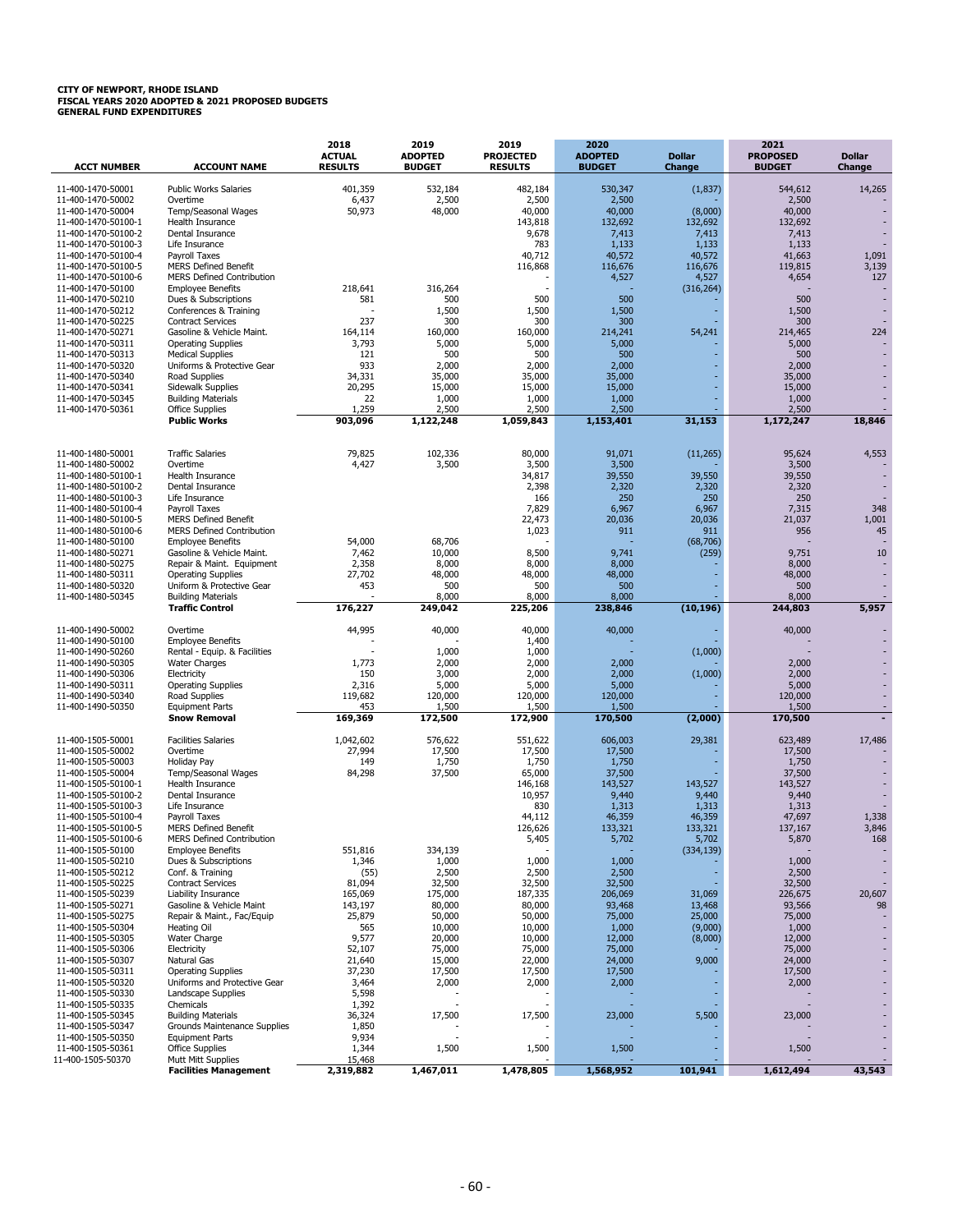| <b>GENERAL FUND EXPENDITURES</b> |  |
|----------------------------------|--|

| <b>ACCT NUMBER</b>                         | <b>ACCOUNT NAME</b>                                          | 2018<br><b>ACTUAL</b><br><b>RESULTS</b> | 2019<br><b>ADOPTED</b><br><b>BUDGET</b> | 2019<br><b>PROJECTED</b><br><b>RESULTS</b> | 2020<br><b>ADOPTED</b><br><b>BUDGET</b> | <b>Dollar</b><br>Change | 2021<br><b>PROPOSED</b><br><b>BUDGET</b> | <b>Dollar</b><br>Change |
|--------------------------------------------|--------------------------------------------------------------|-----------------------------------------|-----------------------------------------|--------------------------------------------|-----------------------------------------|-------------------------|------------------------------------------|-------------------------|
| 11-400-1515-50001                          | Parks, Grounds, Forestry Salaries                            |                                         | 702,907                                 | 652,907                                    | 664,012                                 | (38, 895)               | 685,355                                  | 21,343                  |
| 11-400-1515-50002                          | Overtime                                                     |                                         | 17,500                                  | 17,500                                     | 17,500                                  |                         | 17,500                                   |                         |
| 11-400-1515-50003                          | <b>Holiday Pay</b>                                           |                                         | 1,750                                   | 1,750                                      | 1,750                                   |                         | 1,750                                    |                         |
| 11-400-1515-50004<br>11-400-1515-50100-1   | Temp/Seasonal Wages                                          |                                         | 37,500                                  | 37,500                                     | 75,000                                  | 37,500                  | 67,500                                   | (7,500)                 |
| 11-400-1515-50100-2                        | Health Insurance<br>Dental Insurance                         |                                         |                                         | 179,840<br>11,721                          | 189,619<br>12,130                       | 189,619<br>12,130       | 189,619<br>12,130                        |                         |
| 11-400-1515-50100-3                        | Life Insurance                                               |                                         |                                         | 1,079                                      | 1,563                                   | 1,563                   | 1,563                                    |                         |
| 11-400-1515-50100-4                        | Payroll Taxes                                                |                                         |                                         | 53,772                                     | 56,797                                  | 56,797                  | 58,430                                   | 1,633                   |
| 11-400-1515-50100-5                        | <b>MERS Defined Benefit</b>                                  |                                         |                                         | 154,358                                    | 146,083                                 | 146,083                 | 150,778                                  | 4,695                   |
| 11-400-1515-50100-6<br>11-400-1515-50100   | <b>MERS Defined Contribution</b><br><b>Employee Benefits</b> |                                         | 406,857                                 | 7,486                                      | 7,591                                   | 7,591<br>(406, 857)     | 7,824                                    | 233                     |
| 11-400-1515-50210                          | Dues & Subscriptions                                         |                                         | 1,000                                   | 1,000                                      | 1,000                                   |                         | 1,000                                    |                         |
| 11-400-1515-50212                          | Conf. & Training                                             |                                         | 2,500                                   | 2,500                                      | 2,500                                   |                         | 2,500                                    |                         |
| 11-400-1515-50225                          | <b>Contract Services</b>                                     |                                         | 32,500                                  | 32,500                                     | 32,500                                  |                         | 32,500                                   |                         |
| 11-400-1515-50271                          | Gasoline & Vehicle Maint                                     |                                         | 80,000                                  | 80,000                                     | 93,467                                  | 13,467                  | 93,565                                   | 98                      |
| 11-400-1515-50275<br>11-400-1515-50311     | Repair & Maint., Fac/Equip<br><b>Operating Supplies</b>      |                                         | 50,000<br>17,500                        | 50,000<br>17,500                           | 23,000<br>17,500                        | (27,000)                | 23,000<br>17,500                         |                         |
| 11-400-1515-50320                          | Uniforms and Protective Gear                                 |                                         | 2,000                                   | 2,000                                      | 2,000                                   |                         | 2,000                                    |                         |
| 11-400-1515-50330                          | Landscape Supplies                                           |                                         | 6,000                                   | 6,000                                      | 6,000                                   |                         | 6,000                                    |                         |
| 11-400-1515-50335                          | Chemicals                                                    |                                         | 1,400                                   | 1,400                                      | 1,400                                   |                         | 1,400                                    |                         |
| 11-400-1515-50345                          | <b>Building Materials</b>                                    |                                         | 17,500                                  | 17,500                                     | 12,000                                  | (5,500)                 | 12,000                                   |                         |
| 11-400-1515-50347                          | Grounds Maintenance Supplies<br><b>Field Repairs</b>         |                                         | 2,000                                   | 2,000                                      | 2,000<br>25,000                         | 25,000                  | 2,000                                    |                         |
| 11-400-1515-50350                          | <b>Equipment Parts</b>                                       |                                         | 10,000                                  | 10,000                                     | 10,000                                  |                         | 10,000                                   |                         |
| 11-400-1515-50361                          | <b>Office Supplies</b>                                       |                                         | 1,500                                   | 1,500                                      | 1,500                                   |                         | 1,500                                    |                         |
| 11-400-1515-50370                          | Mutt Mitt Supplies                                           |                                         | 15,500                                  | 15,500                                     | 17,500                                  | 2,000                   | 17,500                                   |                         |
|                                            | Parks, Grounds, Forestry Gro                                 |                                         | 1,405,914                               | 1,357,313                                  | 1,419,412                               | 13,498                  | 1,414,914                                | (4, 498)                |
| 11-400-1530-50275                          | Repair & Maint., Equipment                                   | 58,043                                  | 60,000                                  | 60,000                                     | 60,000                                  |                         | 60,000                                   |                         |
| 11-400-1530-50306<br>11-400-1530-50307     | Electricity<br>Natural Gas                                   | 733,542<br>21,212                       | 700,000<br>22,000                       | 700,000<br>22,000                          | 700,000<br>22,000                       |                         | 700,000<br>22,000                        |                         |
|                                            | <b>Street Lighting</b>                                       | 812,797                                 | 782,000                                 | 782,000                                    | 782,000                                 |                         | 782,000                                  |                         |
| 11-400-1540-50001                          | <b>Street Cleaning Salaries</b>                              | 107,887                                 | 108,693                                 | 108,693                                    | 110,952                                 | 2,259                   | 113,301                                  | 2,349                   |
| 11-400-1540-50002                          | Overtime                                                     | 3,358                                   | 2,000                                   | 2,000                                      | 2,000                                   |                         | 2,000                                    |                         |
| 11-400-1540-50003                          | <b>Holiday Pay</b>                                           | 2,498                                   | 2,400                                   | 2,400                                      | 2,400                                   |                         | 2,400                                    |                         |
| 11-400-1540-50100-1                        | Health Insurance                                             |                                         |                                         | 34,817                                     | 39,550                                  | 39,550                  | 39,550                                   |                         |
| 11-400-1540-50100-2                        | Dental Insurance                                             |                                         |                                         | 2,398                                      | 2,320                                   | 2,320                   | 2,320                                    |                         |
| 11-400-1540-50100-3<br>11-400-1540-50100-4 | Life Insurance<br>Payroll Taxes                              |                                         |                                         | 166<br>8,315                               | 250<br>8,488                            | 250<br>8,488            | 250<br>8,668                             | 180                     |
| 11-400-1540-50100-5                        | <b>MERS Defined Benefit</b>                                  |                                         |                                         | 23,869                                     | 24,409                                  | 24,409                  | 24,926                                   | 517                     |
| 11-400-1540-50100-6                        | <b>MERS Defined Contribution</b>                             |                                         |                                         | 536                                        | 548                                     | 548                     | 560                                      | 12                      |
| 11-400-1540-50100                          | <b>Employee Benefits</b>                                     | 70,833                                  | 70,101                                  |                                            |                                         | (70, 101)               |                                          |                         |
| 11-400-1540-50225                          | Sweep Disposal                                               | 5,491                                   | 10,000<br>28,000                        | 10,000<br>28,000                           | 10,000                                  |                         | 10,000                                   | 36                      |
| 11-400-1540-50271<br>11-400-1540-50311     | Gasoline & Vehicle Maint.<br><b>Operating Supplies</b>       | 26,623<br>2,729                         | 2,500                                   | 2,500                                      | 34,755<br>2,500                         | 6,755                   | 34,791<br>2,500                          |                         |
| 11-400-1540-50320                          | Uniforms & Protective Gear                                   | 444                                     | 500                                     | 500                                        | 500                                     |                         | 500                                      |                         |
|                                            | <b>Street Cleaning</b>                                       | 219,863                                 | 224,194                                 | 224,194                                    | 238,672                                 | 14,478                  | 241,766                                  | 3,094                   |
| 11-400-1550-50001                          | Solid Waste Salaries                                         | 17,491                                  | 43,997                                  | 18,997                                     | 45,567                                  | 1,570                   | 46,940                                   | 1,373                   |
| 11-400-1550-50002                          | Overtime                                                     | 1,683                                   | 1,500                                   | 1,500                                      | 1,500                                   |                         | 1,500                                    |                         |
| 11-400-1550-50004<br>11-400-1550-50100-1   | Temp/Seasonal Wages<br>Health Insurance                      | 17,896                                  | 28,000                                  | 28,000<br>14,507                           | 25,416<br>16,579                        | (2, 584)<br>16,579      | 28,000<br>16,579                         | 2,584                   |
| 11-400-1550-50100-2                        | Dental Insurance                                             |                                         |                                         | 999                                        | 967                                     | 967                     | 967                                      |                         |
| 11-400-1550-50100-3                        | Life Insurance                                               |                                         |                                         | 70                                         | 84                                      | 84                      | 84                                       |                         |
| 11-400-1550-50100-4                        | Payroll Taxes                                                |                                         |                                         | 3,366                                      | 3,486                                   | 3,486                   | 3,591                                    | 105                     |
| 11-400-1550-50100-5                        | <b>MERS Defined Benefit</b>                                  |                                         |                                         | 9,662                                      | 10,025                                  | 10,025                  | 10,327                                   | 302                     |
| 11-400-1550-50100-6<br>11-400-1550-50100   | <b>MERS Defined Contribution</b><br><b>Employee Benefits</b> | 7,582                                   | 29.042                                  | 440                                        | 456                                     | 456<br>(29, 042)        | 469                                      | 13                      |
| 11-400-1550-50205                          | Copying & Binding                                            | 281                                     | 1,000                                   | 1,000                                      | 1,000                                   |                         | 1,000                                    |                         |
| 11-400-1550-50207                          | Legal Advertisement                                          |                                         | 300                                     | 300                                        | 300                                     |                         | 300                                      |                         |
| 11-400-1550-50210                          | Dues & Subscriptions                                         |                                         | 300                                     | 300                                        | 300                                     |                         | 300                                      |                         |
| 11-400-1550-50212                          | Conferences & Training                                       | 25                                      | 500                                     | 500                                        | 500                                     |                         | 500                                      |                         |
| 11-400-1550-50250<br>11-400-1550-50253     | City Street/Park Barrels<br>Yard Waste Composting            | 216,111<br>219,928                      | 230,000<br>235,000                      | 230,000<br>235,000                         | 230,000<br>235,000                      |                         | 230,000<br>235,000                       |                         |
| 11-400-1550-50256                          | Refuse Collection                                            | 619,556                                 | 670,000                                 | 670,000                                    | 670,000                                 |                         | 670,000                                  |                         |
| 11-400-1550-50257                          | Refuse Disposal                                              | 214,479                                 | 285,000                                 | 285,000                                    | 285,000                                 |                         | 285,000                                  |                         |
| 11-400-1550-50258                          | Recycling - Collection                                       | 596,518                                 | 630,000                                 | 630,000                                    | 630,000                                 |                         | 630,000                                  |                         |
| 11-400-1550-50259                          | <b>Bulky Waste Disposal</b>                                  | 17,117                                  | 20,000                                  | 20,000                                     | 20,000                                  |                         | 20,000                                   | 9                       |
| 11-400-1550-50271<br>11-400-1550-50311     | Gasoline & Vehicle Maint.<br><b>Operating Supplies</b>       | 6,623<br>6,435                          | 15,000<br>9,000                         | 15,000<br>9,000                            | 8,646<br>9,000                          | (6, 354)                | 8,655<br>9,000                           |                         |
| 11-400-1550-50320                          | Uniforms & Protective Gear                                   |                                         | 500                                     | 500                                        | 500                                     |                         | 500                                      |                         |
| 11-400-1550-50361                          | Office Supplies                                              | 325                                     | 500                                     | 500                                        | 500                                     |                         | 500                                      |                         |
| 11-400-1550-50374                          | Graffiti Mitigation<br><b>Solid Waste Collect/Disp</b>       | 908<br>1,942,958                        | 3,000<br>2,202,639                      | 3,000<br>2,177,641                         | 3,000<br>2,197,826                      | (4, 813)                | 3,000<br>2,202,212                       | 4,386                   |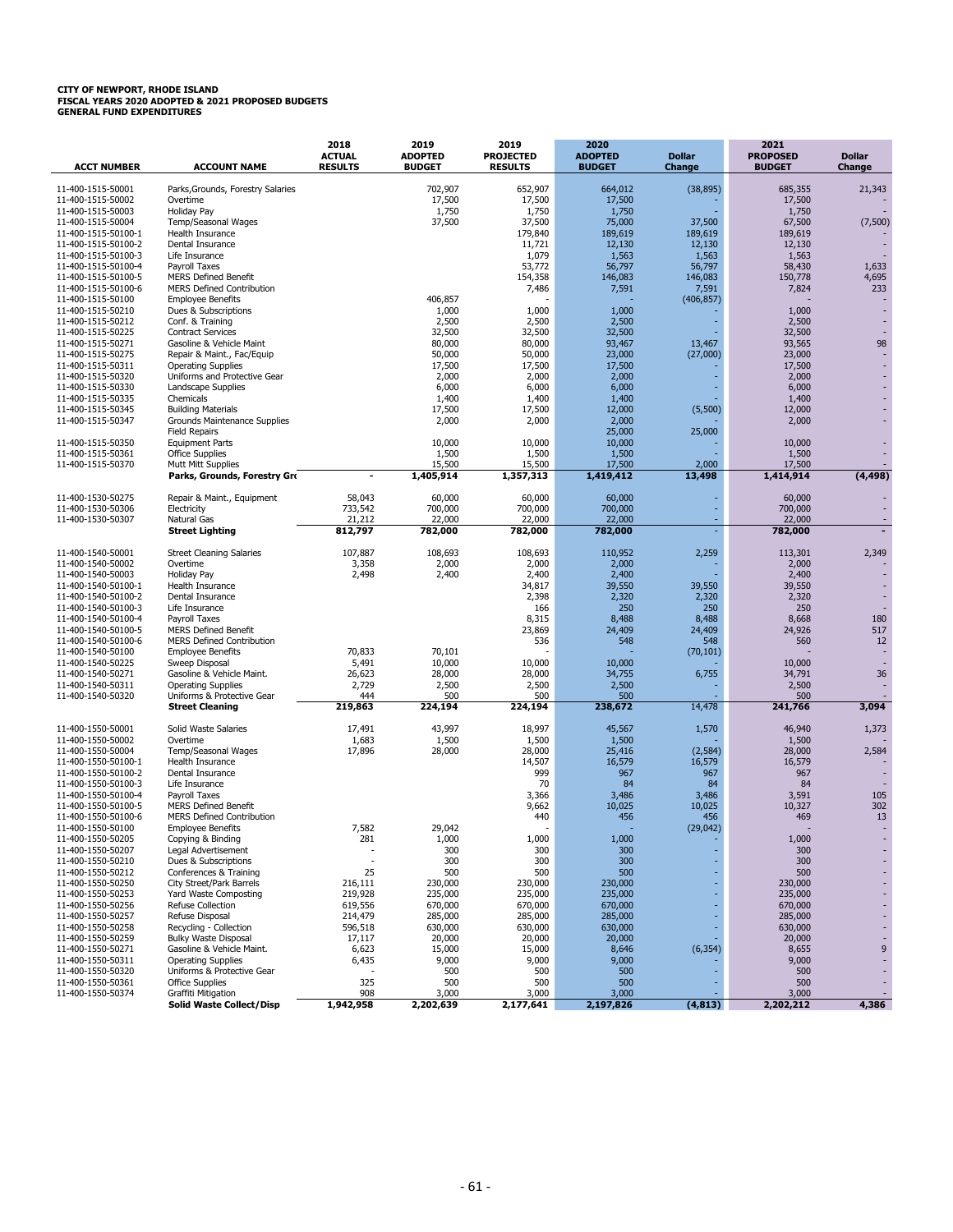| <b>ACCT NUMBER</b>                     | <b>ACCOUNT NAME</b>                                  | 2018<br><b>ACTUAL</b><br><b>RESULTS</b> | 2019<br><b>ADOPTED</b><br><b>BUDGET</b> | 2019<br><b>PROJECTED</b><br><b>RESULTS</b> | 2020<br><b>ADOPTED</b><br><b>BUDGET</b> | <b>Dollar</b><br>Change | 2021<br><b>PROPOSED</b><br><b>BUDGET</b> | <b>Dollar</b><br>Change |
|----------------------------------------|------------------------------------------------------|-----------------------------------------|-----------------------------------------|--------------------------------------------|-----------------------------------------|-------------------------|------------------------------------------|-------------------------|
| 11-400-3102-50001                      | <b>Recreation Salaries</b>                           | 194,082                                 | 263,450                                 | 262,502                                    | 274,674                                 | 11,224                  | 287,446                                  | 12,772                  |
| 11-400-3102-50002                      | Overtime                                             | 4,033                                   | 2,600                                   | 5,000                                      | 4,000                                   | 1,400                   | 4,000                                    |                         |
| 11-400-3102-50004                      | Temp/Seasonal                                        | 70,811                                  | 100,000                                 | 90,000                                     | 85,000                                  | (15,000)                | 85,000                                   |                         |
| 11-400-3102-50100-1                    | Health Insurance                                     |                                         |                                         | 70,824                                     | 65,272                                  | 65,272                  | 65,272                                   |                         |
| 11-400-3102-50100-2                    | Dental Insurance                                     |                                         |                                         | 4,796                                      | 3,850                                   | 3,850                   | 3,850                                    |                         |
| 11-400-3102-50100-3                    | Life Insurance                                       |                                         |                                         | 332                                        | 416                                     | 416                     | 416                                      |                         |
| 11-400-3102-50100-4                    | Payroll Taxes                                        |                                         |                                         | 30,154                                     | 28,013                                  | 28,013                  | 28,990                                   | 977                     |
| 11-400-3102-50100-5                    | <b>MERS Defined Benefit</b>                          |                                         |                                         | 57,854                                     | 60,428                                  | 60,428                  | 63,238                                   | 2,810                   |
| 11-400-3102-50100-6                    | <b>MERS Defined Contribution</b>                     |                                         |                                         | 2,356                                      | 2,456                                   | 2,456                   | 2,579                                    | 123                     |
| 11-400-3102-50100                      | <b>Employee Benefits</b>                             | 118,844                                 | 156,316                                 |                                            |                                         | (156, 316)              |                                          |                         |
| 11-400-3102-50120                      | <b>Bank Fees</b>                                     | 165                                     | 3,500                                   | 7,500                                      | 10,000                                  | 6,500                   | 10,000                                   |                         |
| 11-400-3102-50210                      | Dues & Subscriptions                                 | 727                                     | 1,000                                   | 1,000                                      | 1,000                                   |                         | 1,000                                    |                         |
| 11-400-3102-50212                      | Conf. & Training                                     | 30                                      | 2,000                                   | 2,000                                      | 2,000                                   |                         | 2,000                                    |                         |
| 11-400-3102-50225                      | <b>Contract Services</b>                             | 1,335                                   | 2,600                                   | 3,000                                      | 3,000                                   | 400                     | 3,000                                    |                         |
| 11-400-3102-50226                      | Software Maintenance Fee                             | 2,124                                   | 4.000<br>2,900                          | 2,500                                      | 2,500                                   | (1,500)                 | 2,500                                    | 341                     |
| 11-400-3102-50239<br>11-400-3102-50260 | Liability Insurance<br>Rental - Equip. & Facilities  | 2,735                                   | 7,500                                   | 3,104                                      | 3,414                                   | 514<br>(7,500)          | 3,756                                    |                         |
| 11-400-3102-50271                      | Gasoline & Vehicle Maint.                            | 5,187                                   | 7,931                                   | 5,000                                      | 6,771                                   | (1, 160)                | 6,778                                    | $\overline{7}$          |
| 11-400-3102-50275                      | Repair & Maintenance of Equipm                       |                                         |                                         |                                            |                                         |                         |                                          |                         |
| 11-400-3102-50305                      | Water Charge                                         | 17,953                                  | 25,000                                  | 30,000                                     | 30,900                                  | 5,900                   | 30,900                                   |                         |
| 11-400-3102-50306                      | Electricity                                          | 16,544                                  | 20,000                                  | 16,000                                     | 20,000                                  |                         | 20,000                                   |                         |
| 11-400-3102-50307                      | Natural Gas                                          | 11,476                                  | 11,000                                  | 12,000                                     | 12,000                                  | 1,000                   | 12,000                                   |                         |
| 11-400-3102-50309                      | <b>Household Supplies</b>                            | 3,290                                   | 3,500                                   | 6.000                                      | 5,000                                   | 1,500                   | 5,000                                    |                         |
| 11-400-3102-50311                      | <b>Operating Supplies</b>                            | 5,079                                   | 4,500                                   | 5,000                                      | 5,000                                   | 500                     | 5,000                                    |                         |
| 11-400-3102-50334                      | Rec reation Programs                                 | 60,122                                  | 55,000                                  | 65,000                                     | 65,000                                  | 10,000                  | 65,000                                   |                         |
| 11-400-3102-50350                      | <b>Equipment Parts</b>                               | 2,385                                   | 2,000                                   | 4,000                                      | 5,000                                   | 3,000                   | 5,000                                    |                         |
| 11-400-3102-50361                      | Offfice Supplies                                     | 3,519                                   | 6,000                                   | 1,000                                      | 1,000                                   | (5,000)                 | 1,000                                    |                         |
|                                        | <b>Recreation</b>                                    | 520,441                                 | 680,797                                 | 686,922                                    | 696,694                                 | 15,897                  | 713,725                                  | 17,030                  |
|                                        |                                                      | 109,047                                 |                                         |                                            |                                         |                         |                                          |                         |
| 11-400-5300-50001<br>11-400-5300-50002 | Salaries<br>Overtime                                 | 17,333                                  | 17,500                                  | 536<br>15,000                              | 15,000                                  | (2,500)                 | 15,000                                   |                         |
| 11-400-5300-50003                      | Holiday Pay                                          |                                         | 500                                     |                                            |                                         | (500)                   |                                          |                         |
| 11-400-5300-50004                      | Temp/Seasonal Wages                                  | 388.591                                 | 350,000                                 | 380,000                                    | 380,000                                 | 30,000                  | 380,000                                  |                         |
| 11-400-5300-50010                      | Special Detail Pay                                   | 8,772                                   | 8,000                                   | 8,000                                      | 8,000                                   |                         | 8,000                                    |                         |
| 11-400-5300-50100-4                    | Payroll Taxes                                        |                                         |                                         | 30,000                                     | 32,000                                  |                         | 33,000                                   | 1,000                   |
| 11-400-5300-50100                      | <b>Employee Benefits</b>                             | 88,256                                  | 15,000                                  |                                            |                                         | (15,000)                |                                          |                         |
| 11-400-5300-50120                      | <b>Bank Fees</b>                                     |                                         | 3,000                                   | 1,500                                      | 10,000                                  | 7,000                   | 10,000                                   |                         |
| 11-400-5300-50205                      | Copying & Binding                                    | 48                                      | 250                                     | 100                                        | 250                                     |                         | 250                                      |                         |
| 11-400-5300-50207                      | Legal Advertisement                                  | 7,866                                   | 8,000                                   | 6,500                                      | 8,000                                   |                         | 8,000                                    |                         |
| 11-400-5300-50212                      | Conferences & Training                               | 507                                     | 1,750                                   | 250                                        | 1,750                                   |                         | 1,750                                    |                         |
| 11-400-5300-50223                      | Carousel                                             | 19,812                                  | 7,500                                   | 7,500                                      | 7,500                                   |                         | 7,500                                    |                         |
| 11-400-5300-50224                      | Rotunda Expense                                      | 9,291                                   | 7,500                                   | 7,500                                      | 7,500                                   |                         | 7,500                                    |                         |
| 11-400-5300-50225                      | <b>Contract Services</b>                             | 57,864                                  | 50,000                                  | 40,000                                     | 35,000                                  | (15,000)                | 35,000                                   |                         |
| 11-400-5300-50226                      | Software Maintenance Fees                            | 2,124                                   | 3,000                                   | 2,500                                      | 2,500                                   | (500)                   | 2,500                                    |                         |
| 11-400-5300-50231                      | Seaweed Removal                                      | 703                                     | 5,000                                   | 2,000                                      | 2,500                                   | (2,500)                 | 2,500                                    |                         |
| 11-400-5300-50239                      | Liability Insurance                                  | 12,451                                  | 13,200                                  | 14,130                                     | 15,543                                  | 2,343                   | 17,097                                   | 1,554                   |
| 11-400-5300-50260                      | Rental Equip & Facilities                            | 5.447                                   | 5,000                                   | 3,500                                      | 5,000                                   |                         | 5,000                                    |                         |
| 11-400-5300-50271                      | Gasoline & Vehicle Maintenance                       | 17,072                                  | 25,000                                  | 25,000                                     | 22,286                                  | (2,714)                 | 22,310                                   | 24                      |
| 11-400-5300-50275                      | Repair & Maintenance of Propert                      | 34,101                                  | 40,000                                  | 37,500                                     | 35,000                                  | (5,000)                 | 35,000                                   |                         |
| 11-400-5300-50305                      | Water Charge                                         | 29,490                                  | 30,000                                  | 30,000                                     | 30,900                                  | 900                     | 30,900                                   |                         |
| 11-400-5300-50306                      | Electricity                                          | 2,930                                   | 10,000                                  | 3,000                                      | 10,000                                  |                         | 10,000                                   |                         |
| 11-400-5300-50307                      | Natural Gas                                          | 7,124                                   | 5,000                                   | 6,000                                      | 5,000                                   |                         | 5,000                                    |                         |
| 11-400-5300-50309                      | <b>Household Supplies</b>                            | 6,597                                   | 5,500                                   | 7,500                                      | 7,500                                   | 2,000                   | 7,500                                    |                         |
| 11-400-5300-50311<br>11-400-5300-50313 | <b>Operating Supplies</b><br><b>Medical Supplies</b> | 14,663<br>996                           | 1,250                                   | 7,500<br>1,000                             | 7,500<br>1.000                          | 7,500<br>(250)          | 7,500<br>1,000                           |                         |
| 11-400-5300-50320                      | Uniforms & Protective Gear                           | 3,606                                   | 3,500                                   | 2,500                                      | 3,500                                   |                         | 3,500                                    |                         |
| 11-400-5300-50328                      | Beach Store Expense                                  | 15,000                                  |                                         |                                            |                                         |                         |                                          |                         |
| 11-400-5300-50330                      | <b>Landscaping Supplies</b>                          | 380                                     | 250                                     | 250                                        | 500                                     | 250                     | 500                                      |                         |
| 11-400-5300-50345                      | <b>Building Materials</b>                            |                                         | 5,000                                   | 1,000                                      | 2,000                                   | (3,000)                 | 2,000                                    |                         |
| 11-400-5300-50361                      | <b>Office Supplies</b>                               | 934                                     | 1,500                                   | 500                                        | 1,000                                   | (500)                   | 1,000                                    |                         |
|                                        | <b>Easton's Beach</b>                                | 861,005                                 | 622,200                                 | 640,766                                    | 656,729                                 | 34,529                  | 659,307                                  | 2,578                   |
| <b>TOTAL PUBLIC SERVICES</b>           |                                                      | 9,586,826                               | 11,237,362                              | 11,502,941                                 | 11,262,846                              | 25,484                  | 11,371,420                               | 108,575                 |
|                                        |                                                      |                                         |                                         |                                            |                                         |                         |                                          |                         |